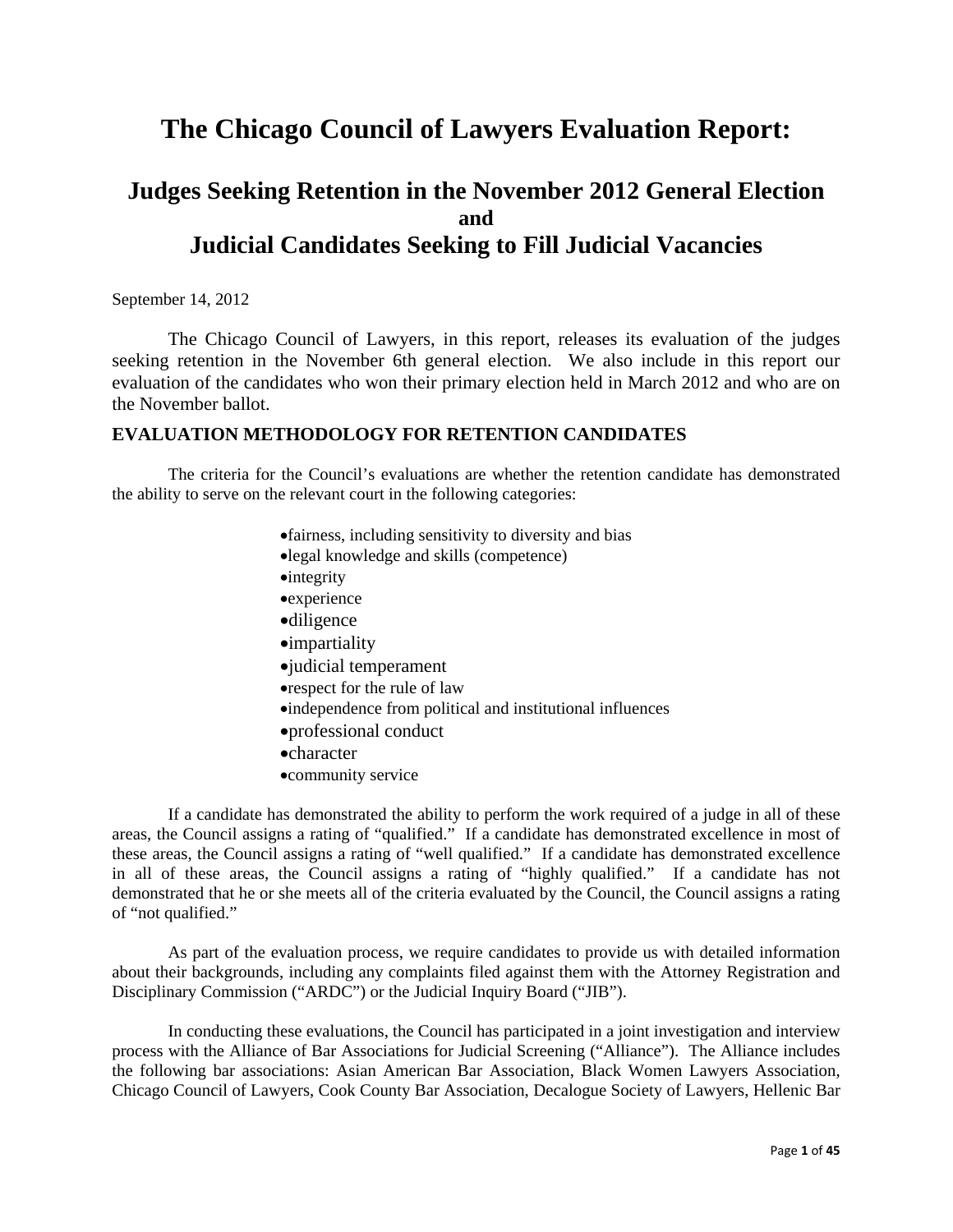Association, Hispanic Lawyers' Association of Illinois, Illinois State Bar Association, Lesbian and Gay Bar Association of Chicago, Puerto Rican Bar Association, and the Women's Bar Association of Illinois.

 The Council, in addition to participating in the evaluation process with the Alliance, also utilized the research conducted by the Judicial Performance Commission of Cook County (JPC). The JPC does not evaluate judges for the purpose of voter education. Rather, the JPC is a group of lawyers and nonlawyers who utilize electronic surveys and phone interviews with lawyers who have filed appearance forms in the courtrooms of those judges being evaluated within the past three years. There are additional interviews with judges, litigants, and others with professional experience with the judges seeking retention. The JPC utilizes its research results to prepare a research summary for each judge, containing strengths and weaknesses of the judge, and if appropriate a judicial performance improvement plan consisting of such suggestions as peer mentoring, court watching, and continuing education. The JPC reports are shared with the judges being evaluated, their presiding judges, and with the Chief Judge of the Circuit Court. The JPC will oversee a court watching program for these judges and will re-evaluate the judges within three years. The JPC shares its research results and findings with bar groups and others doing evaluations for the retention elections.

The Council's evaluation process includes:

 (1) a review of a written informational questionnaire provided to the Alliance by the candidate, including details of the candidate's career and professional development and information on any complaints filed against the candidate with the JIB or the ARDC;

(2) a review of the candidate's written responses to the supplemental essay questionnaire;

(3) interviews of judges, attorneys, and others with personal knowledge about the candidate, including those who have and those who have not been referred to the Alliance by the candidate, and not restricted to Council members;

- (4) a review of the candidate's professional written work, where available;
- (5) an interview of the candidate done jointly with the Alliance;
- (6) review of any information concerning the candidate provided by the ARDC or the JIB;
- (7) a review of any other information available from public records, such as the Board of Election Commissioners and prosecutorial agencies; and
- (8) an evaluation of all the above materials by the Council's Judicial Evaluation Committee;
- (9) submission of the proposed evaluation and write-up to the candidate prior to its public release, to provide an opportunity for comment, correction, or reconsideration.

The Council places special importance on interviews with attorneys who practice before the judge, particularly those who were not referred to the Council by the candidate. Most evaluations are based on information gathered and interviews held during the past few months.

In evaluating candidates, the Council expresses written reasons for its conclusions. Without knowing the reason for a recommendation concerning a candidate, the public cannot use the bar's evaluations intelligently to draw its own conclusions.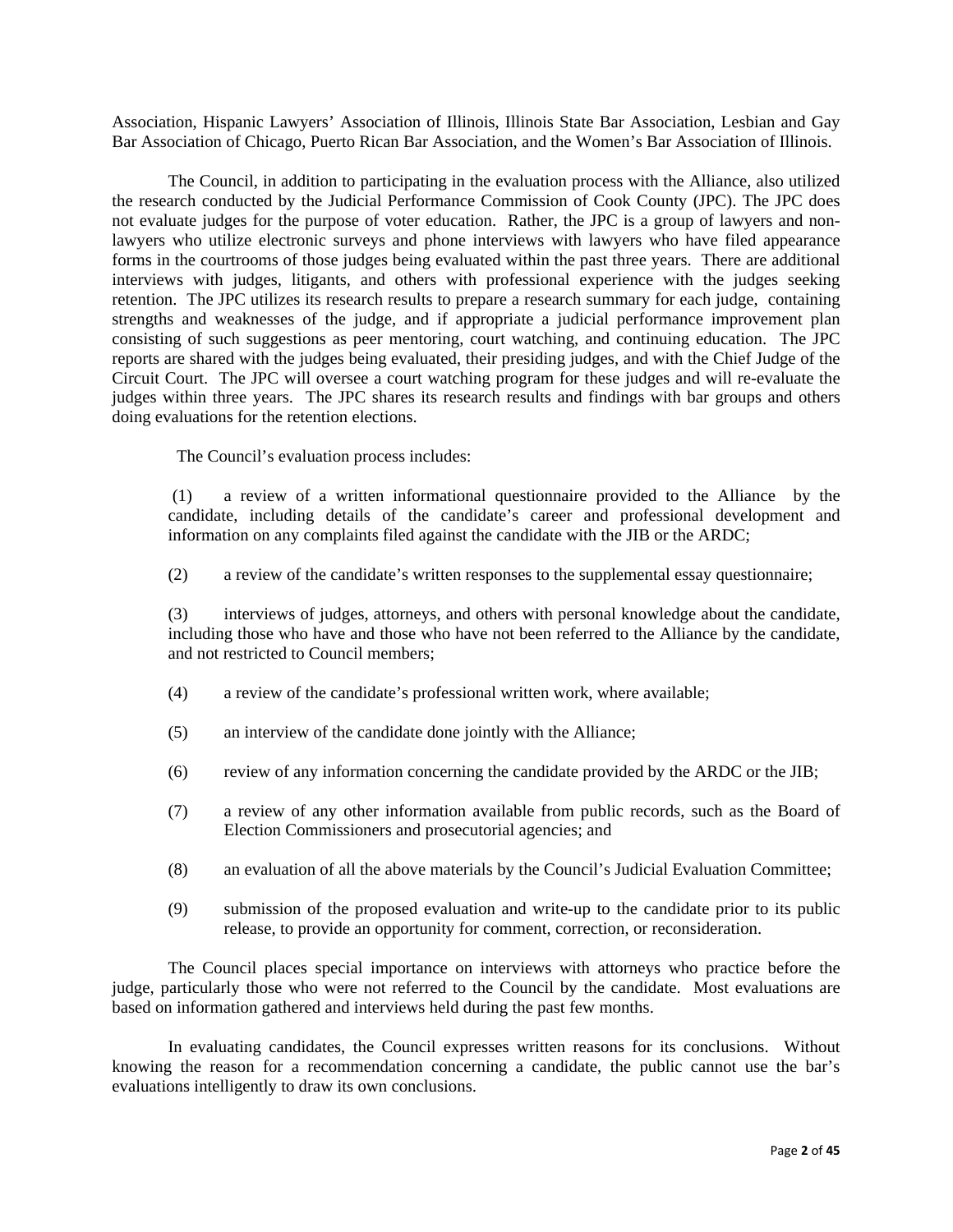#### **THE IMPORTANCE OF THE RETENTION ELECTIONS**

The retention elections provide the voter with an opportunity to remove those judges whose judicial performance has been, in some respect, unsatisfactory. Retention elections provide the only practical opportunity for the voters as a whole to focus on the performance of judges, with a realistic opportunity to defeat those candidates who deserve to be defeated.

## **EVALUATION METHODOLOGY FOR JUDICIAL CANDIDATES IN CONTESTED ELECTIONS**

Judicial candidates seeking election must run for specific vacancies. Candidates seeking election to the Circuit Court – which is the County's trial-level court for both civil and criminal matters – may run in either a countywide or a subcircuit race. Legislation creating the subcircuits provides that approximately one-third of the judges are elected by voters of the entire County, and each of the remaining judges elected by voters runs in one of fifteen geographical districts into which the County has been arbitrarily divided. Once elected, there is no distinction between a "countywide" judge and a "subcircuit" judge. Either kind can be assigned to any judicial post in the County.

The Council rates candidates as "*highly qualified*," "*well qualified*," "*qualified*," or "*not qualified*." If a candidate refuses to submit his or her credentials to the Council, that candidate is rated "*not recommended"* unless the Council is aware of credible information that would justify a "not qualified" rating. Because we believe a willingness to participate in bar association and other public evaluations is a key indicator of fitness for public office, no candidate who refuses to be screened can be found "qualified."

We apply higher standards to candidates for the Supreme Court and the Appellate Court. Because these Courts establish legal precedents that bind the lower courts, their work has a broad impact on the justice system. Moreover, qualities of scholarship and writing ability are more important to the work of the Supreme and Appellate Court justices than they are to satisfactory performance as a trial judge.

The Council does *not* evaluate candidates based on their substantive views of political or social issues. Nor do we take into account the particular race in which a candidate is running or the candidates against whom a candidate is running. We apply a uniform standard for all countywide and subcircuit elections because judges elected through either method can be assigned to any judicial position in the Circuit Court.

 It should be noted that a lawyer might be performing well or even very well without being qualified to be a judge. A good lawyer may be unqualified to be a judge, for instance, because of a narrow range of prior experience, limited trial experience, or limited work doing legal research and writing. A lawyer may have the temperament and intelligence to be a judge without yet having worked in a position that would allow the candidate to demonstrate that capacity. Accordingly, it should be recognized and expected that we will rate some good lawyers "not qualified."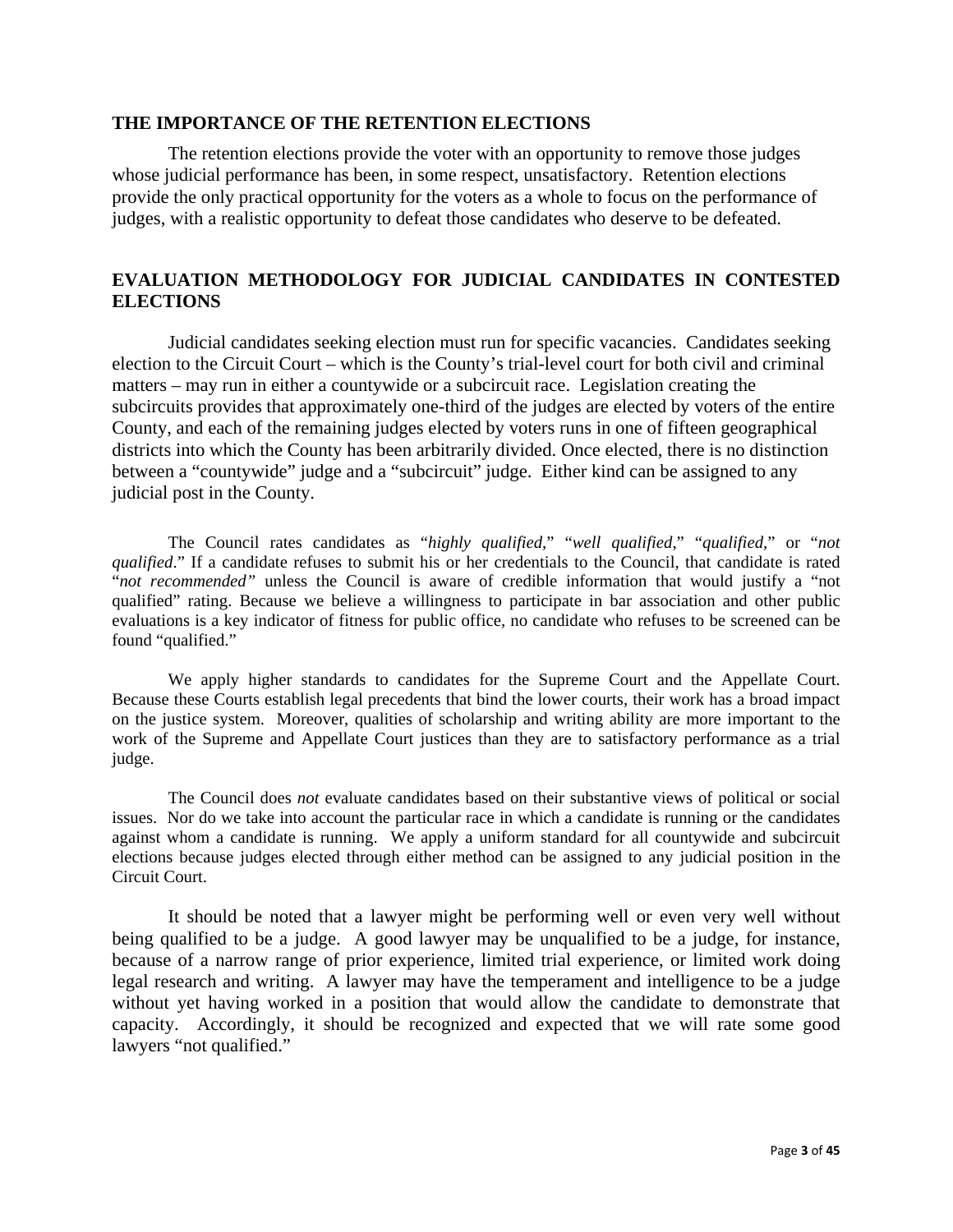## **Judges Seeking Retention in the November 2012 General Election**

## **Martin S. Agran – Well Qualified**

Prior to becoming a judge, Martin S. Agran served as an Assistant Cook County State's Attorney and was in private practice. He was also a panel attorney with the Federal Defender's Office for 14 years. He was appointed to the Circuit Court in 1994 and elected to the bench the same year. Judge Agran was initially assigned to the First Municipal District, then to the Child Protection Division. He served in the Juvenile Justice Division and the Trial Section of the Law Division. Since 2004, Judge Agran has been in the Chancery Division.

Attorneys surveyed and interviewed indicated Judge Agran is well-respected. He is seen as a "thoughtful" jurist who takes time to do his own research and come to the right conclusion. He has the ability to "move his cases" and he does this while still taking time to ensure everyone's cases are litigated thoroughly. Respondents noted his "judicial and cordial" demeanor and describe him as "very fair." He is known for giving "well-reasoned decisions based on the law." Consistently, interviewees stated that Judge Agran was "very knowledgeable" and "bright."

This judge was also consistently praised for courtroom management skills. While he "keeps his call moving" and is "very organized," Judge Agran is also said to be "very accommodating" and grants continuances when necessary. One interviewee pointed out that Judge Agran "always made sure everyone knew the status." The attorneys interviewed uniformly stated that he "reads everything," and is always "very prepared" for court proceedings. Many respondents also mentioned that he had an excellent memory and could often recall many details of the matters before him.

Judge Agran's temperament also received praise from the attorneys surveyed. Many of the interviewees stated that he was "not excitable" and "even keeled." A number of respondents also stated that while Judge Agran could be firm at times, he always remained "professional" and "respectful."

Judge Agran is also highly regarded for his integrity and fairness. Many of the attorneys interviewed stated that his integrity was "beyond reproach." Attorneys also uniformly felt they "got a fair shake" from Judge Agran. This was even said by attorneys who received unfavorable decisions from the judge. Many interviewees also made special note of Judge Agran's treatment of *pro se* litigants, stating that he always treated *pro se* litigants fairly and listened to their arguments. One attorney stated that "you're always on a level playing field in his courtroom whether or not you're represented by a lawyer."

The Council finds Judge Agran Well Qualified for retention.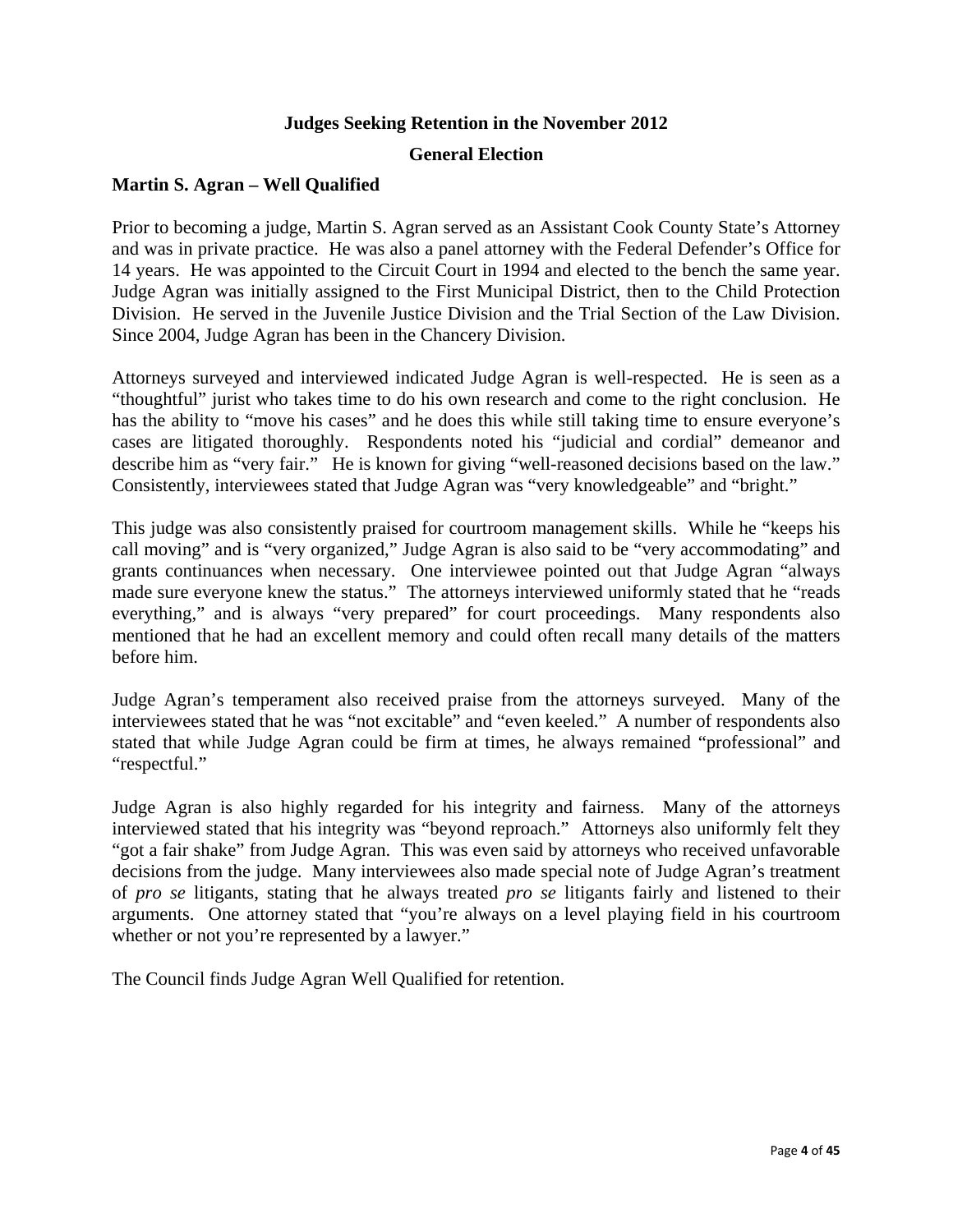## **Patricia S. Banks – Qualified**

Prior to becoming a Judge, Patricia Banks was in private practice for her entire career. Judge Banks also served as a Trustee for the U.S. Bankruptcy Court in the Northern District of Illinois and as an arbitrator for the Cook County Mandatory Arbitration program. She was elected to the bench in 1994. Judge Banks was initially assigned to the Domestic Relations Division and to the Law Division in 2001. She is presently Presiding Judge in the Elder Law and Miscellaneous Remedies Division.

Judge Banks' temperament and demeanor appear to be an asset. She is considered both accommodating and engaging of attorneys in her courtroom. Judge Banks is diligent in conducting research on issues in the cases before her. She has also praised for her work since 2010 to create the new Elder Law Division, which, among other things, hears cases formerly heard in the Probate Division. Respondents believed Judge Banks' integrity is sound and that she displays no bias or favoritism.

In her previous assignment, some respondents complained about the speed with which she resolved cases and many respondents commented that Judge Banks could be better prepared. But the reports regarding her current assignment have been positive. The Council finds her Qualified for retention.

## **Judge Ronald Bartkowicz – Qualified**

Prior to becoming a judge, Ronald Bartkowicz was an attorney for the Chicago Transit Authority for 20 years. Judge Bartkowicz was appointed in 1985 as an Associate Judge and appointed as a Circuit Court judge in 1997. He was elected to the Circuit Court in 2000. Judge Bartkowicz presently sits in the Law Division, Individual Commercial Calendar Section. Previously, he was in the Law Division, jury trial section, and the First Municipal District trial section.

Respondents indicated that Judge Bartkowicz has excellent courtroom management skills, with the praise extending to his courtroom staff. Generally, interviewees noted that it is a very busy courtroom with a crowded docket, but most noted that he is "punctual" and moves cases. Interviewees say that he is professional, attentive, and has always behaved appropriately even when his patience was clearly tested. Judge Bartkowicz appears particularly good at communicating displeasure while remaining calm and courteous.

His courtroom was consistently described as a "level playing field" with few exceptions. He is described as "effective" in his use of pretrial time. Nonetheless, a minority of respondents felt he could be more persuasive in encouraging settlements. He is considered hard-working and very diligent, with more than one respondent commenting on his long hours in a typical day.

Judge Bartkowicz is knowledgeable about substantive and procedural law on more routine cases, although some respondents commented on his occasional indecisiveness in more complex matters.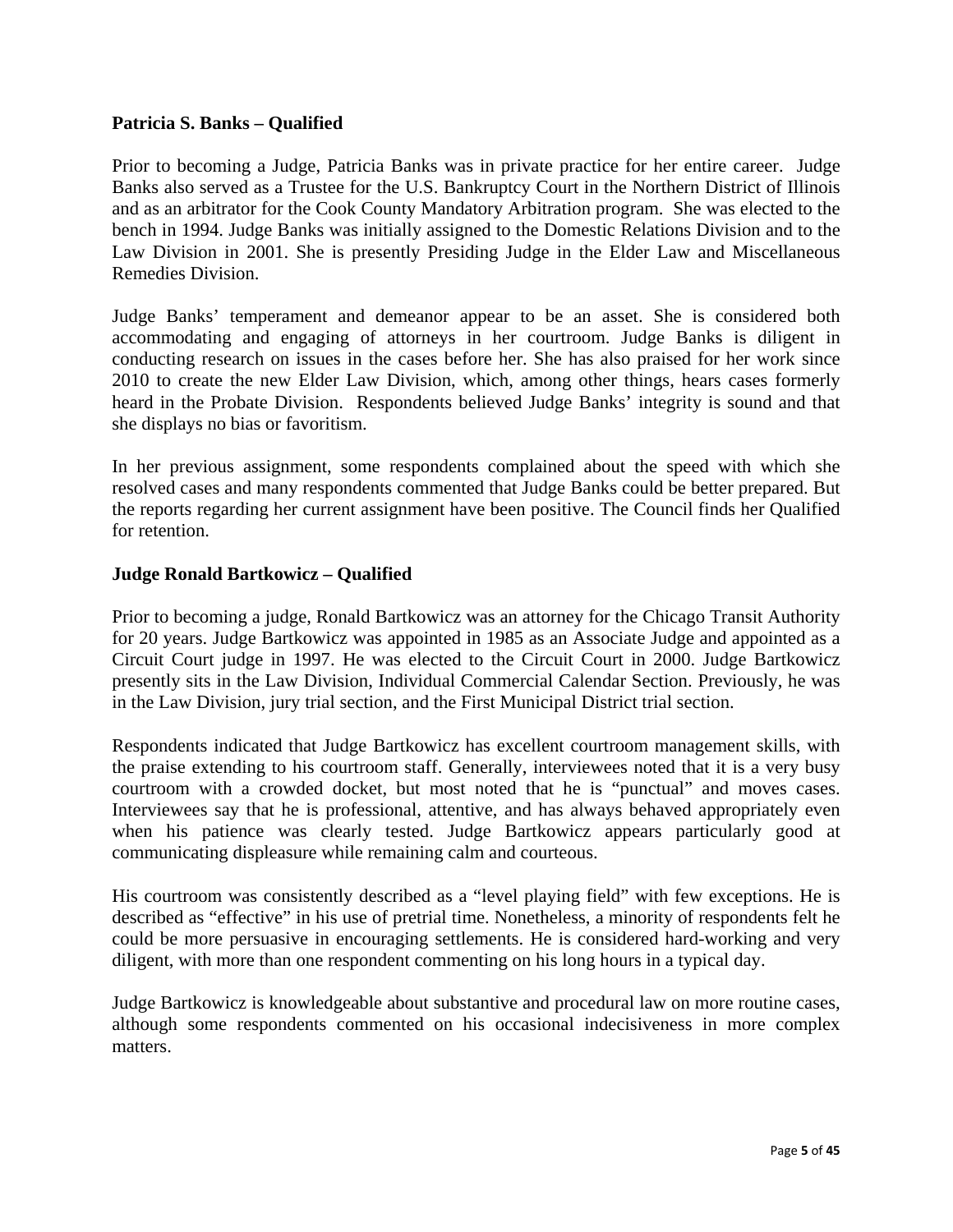Overall, Judge Bartkowicz is well-respected as a diligent and capable judge. The Council finds him Qualified for retention.

#### **Judge Carole Bellows -- Qualified**

Prior to becoming a judge, Carole Bellows spent the entirety of her career in private practice. Judge Bellows was appointed to the Circuit Court in 1986 and elected in 1988. She presently serves in the Domestic Relations Division.

Respondents most often described Judge Bellows as patient and prepared. Her calm demeanor is considered an asset, and she is known for courtesy to *pro se* litigants. She is considered honest and knowledgeable in her area of law, sometimes doing independent research where necessary. Attorneys report that she appears to favor settlement over judicial ruling, which generally earns compliments from attorneys, but a minority of respondents find this frustrating. She is considered to be compassionate and considerate of litigants. She is praised for her pretrial memoranda and for her courtroom management.

Most respondents also agreed that her courtroom functions well. One interviewee praised her informal manner of resolving cases and another felt her willingness to accept agreed orders without a hearing helped move her call expeditiously. Most respondents described her as on time, prepared and attentive to proceedings.

Judge Bellows is considered to be a very good judge and is praised for her diligence, temperament, and knowledge of the law. The Council finds Judge Bellows Qualified for retention.

#### **Judge Maura Slattery Boyle – Qualified**

Prior to becoming a judge, Maura Slattery Boyle spent six years as an Assistant Cook County State's Attorney and also worked at the City of Chicago's Department of Law. Judge Boyle was elected to the Circuit Court in 2000. She was assigned to the First Municipal District until she was transferred to the Criminal Division in 2009.

Attorneys praise Judge Boyle for her improved knowledge of the law, preparedness and diligence, integrity and fairness on the bench. Many practitioners noted that Judge Boyle "has progressed" as a judge over the last few years – she is good at recognizing issues, explaining her rulings, and has gotten up to speed on the case law. She received high marks for her preparedness and judicial diligence, with many interviewees noting that she is "always prepared" and "works hard." She is considered "cognizant of ethical issues" and "has a reputation of someone beyond reproach, and honorable." Attorneys on both sides of the aisle appear to think that she is fair. The Council finds her Qualified for retention.

## **Judge Daniel Patrick Brennan – Qualified**

Prior to becoming a judge, Daniel Patrick Brennan was counsel to the Cook County Sheriff. Judge Brennan was elected to the Circuit Court in 2006. He was initially assigned to the First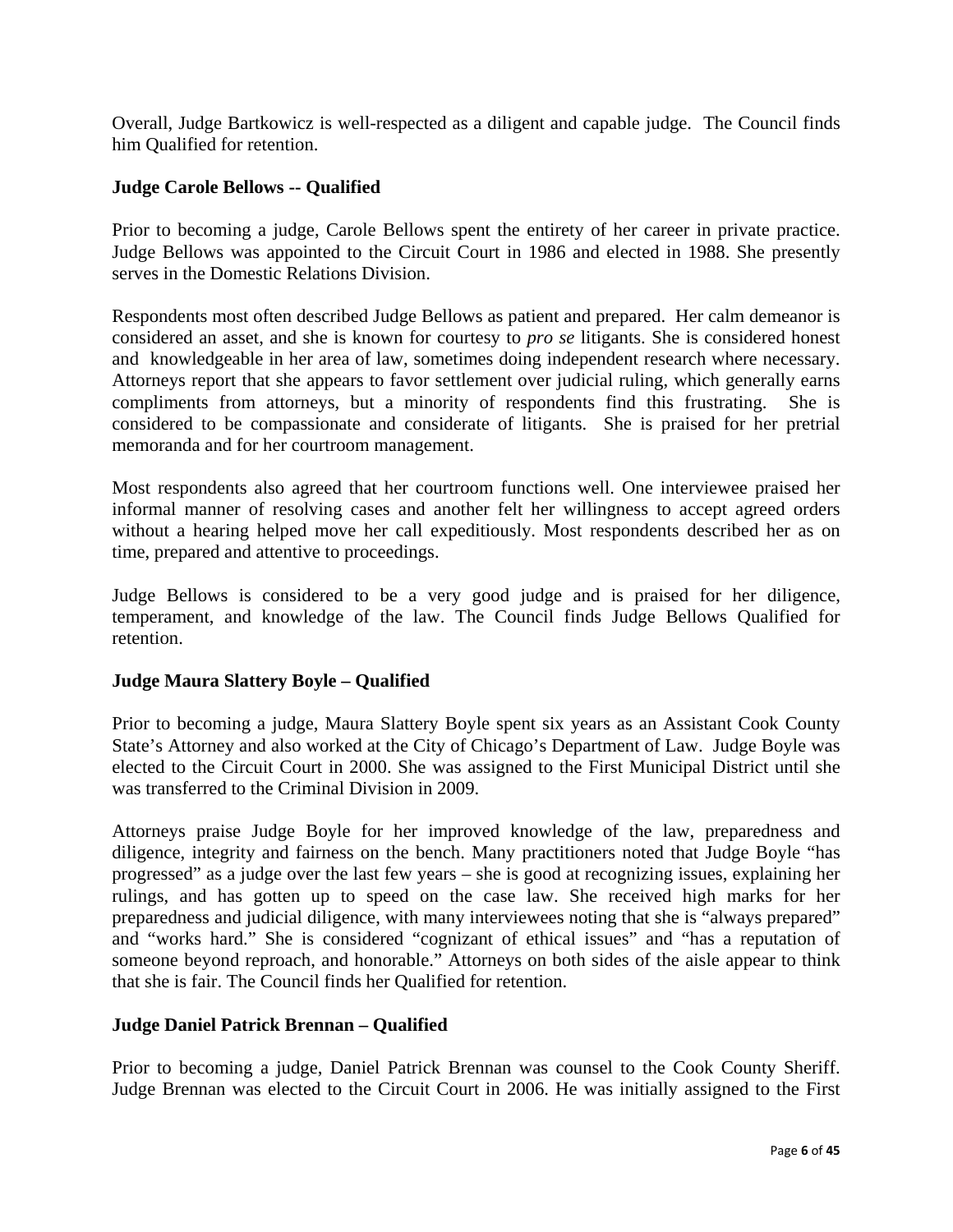Municipal District and then to the Sixth Municipal District. He is presently assigned to the Mortgage Foreclosure/Mechanics Lien call at the Daley Center.

Judge Brennan has been on the Mortgage Foreclosure/Mechanics Lien call in the Chancery Division for less than a year. Respondents were generally positive, giving particular praise to his handling of *pro se* litigants and the overall fairness of his courtroom. He is called fair, rational, thorough and calm. Attorneys report that Judge Brennan will often telegraph his inclination prior to argument, but does not cut off argument and appears to consider what is presented to him. He is described as not inclined to rush cases through his courtroom.

Overall, Judge Brennan received good ratings from the respondents. Most attorneys interviewed stated that they believed he was diligent. One attorney mentioned that Judge Brennan always had notes on the cases before trial and that he "gives a preview that allows you to better manage your case." Judge Brennan was also highly praised for his judicial temperament.

This judge was also praised for his fairness and integrity. One attorney stated that "lawyers hear a lot of scuttlebutt, but I've never heard a negative word about Brennan." Repeatedly, the interviewees stated they felt that they were always on a "level playing field" and that he "ruled on the matters before him." He was consistently praised for his fairness and integrity and seen as a well-informed judge who has the ability to keep an even temper even when dealing with a high-volume courtroom. The Council finds Judge Brennan Qualified for retention.

## **Judge Cynthia Brim – Not Qualified**

Prior to becoming a judge, Cynthia Brim was an Assistant Illinois Attorney General. Judge Brim was elected to the Circuit Court in 1994 and initially assigned to the First Municipal District. Judge Brim is presently assigned to the Fifth Municipal District but has been suspended from duty since March 12, 2012. Judge Brim was arrested on March 10, 2012 on misdemeanor charges related to an altercation with a Cook County Sheriff's Deputy at the Daley Center.

Most respondents indicated a lack of confidence in her legal abilities. Even though the judge hears generally non-complex matters, her rulings are often described as unpredictable and delayed. Respondents indicate that they regularly file motions for substitution of judge, despite the cost and inconvenience to their clients.

Additionally, there are many complaints that Judge Brim is late to take the bench. Attorneys report repeated continuances because court starts late and because the call is handled inefficiently. Attorneys feel that Judge Brim is particularly rude and unaccommodating of counsel who are on call in multiple courtrooms. Many attorneys described her as "consistently late" and there is some concern that her case management delays resolution of cases.

The consistently negative reports about Judge Brim's judicial performance and her arrest at the courthouse at the Daley Center in downtown Chicago raise serious questions about whether she can remain effective on the bench. The Council finds her Not Qualified for retention.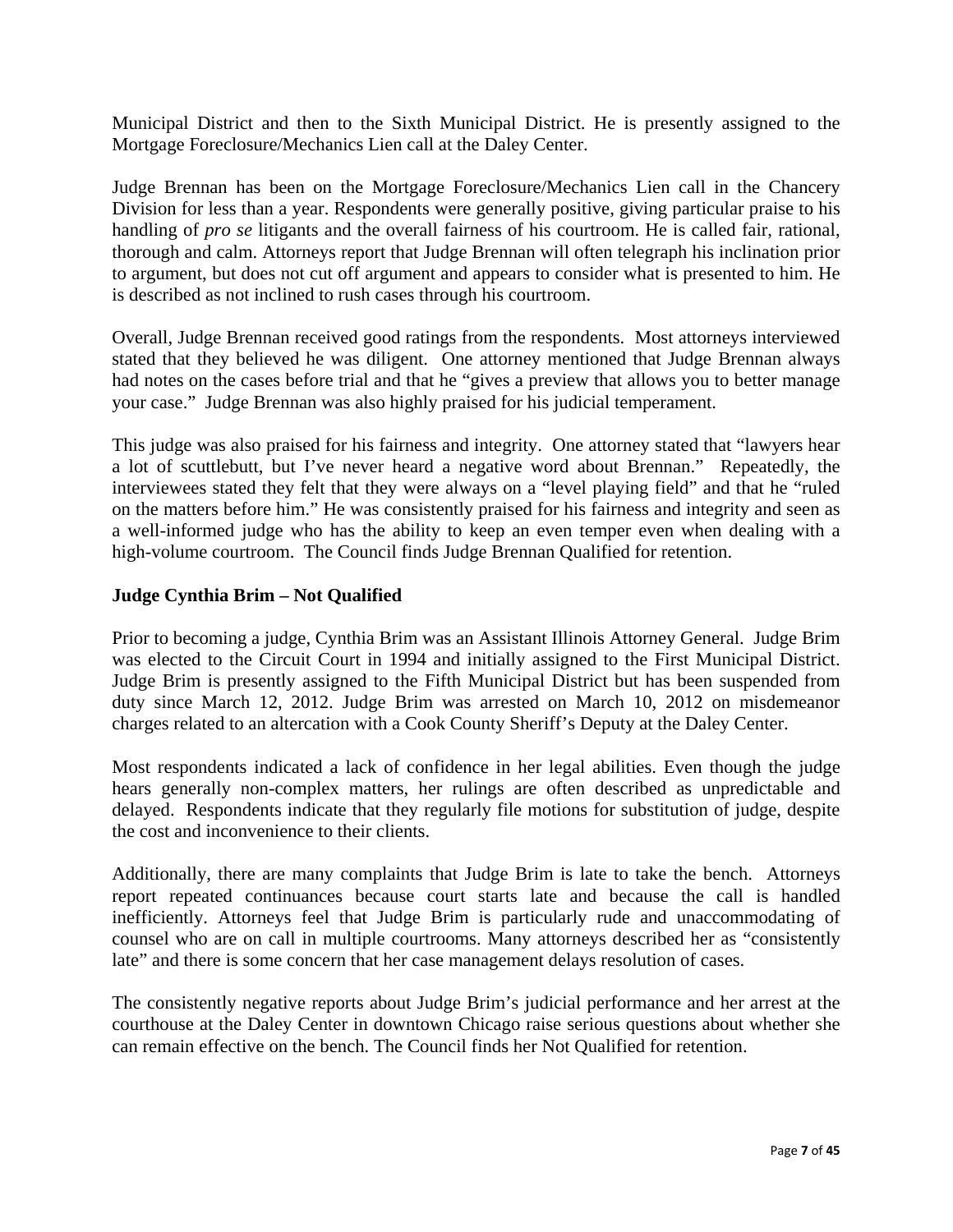## **Judge Rodney Brooks – Qualified**

Prior to becoming a judge, Rodney Brooks worked as a solo practitioner maintaining a diverse general practice. Judge Brooks was elected to the Circuit Court in 1994 and assigned to the First Municipal District Traffic Center. In 1996, he was transferred to the Juvenile Justice Division, where he is presently assigned as a floater or coverage judge.

Judge Brooks received high marks from attorneys on both sides of the aisle. His legal ability and knowledge of the law is considered one of his most obvious strengths. Attorneys commented that he "reads statutes literally and follows them" to the letter of the law, that he is "extremely well versed in the law" and does research when he is uncertain about a particular issue. Judge Brooks garnered praise for his courtroom management, with respondents noting that he does a "great job moving through his cases" and the call is "very smooth" in his courtroom. Our research shows that he is prepared for court.

As a trial judge in the past, the Council heard negative reports about Judge Brooks' temperament and ability to control a courtroom. As a floater judge with a more limited call in this evaluation, the reports have been more positive. On balance, the Council finds him Qualified for retention.

## **Judge Mary Margaret Brosnahan – Qualified**

Prior to becoming a judge, Mary Margaret Brosnahan was a career prosecutor in the Cook County State's Attorney's Office. From 1997, Judge Brosnahan was a Supervisor in the Felony Trial Division where she supervised eighteen Assistant State's Attorneys in the Felony Trial Courts. Judge Brosnahan was elected to the Circuit Court in 2000. Judge Brosnahan was initially assigned to Traffic Court and later served in the First Municipal District in central bond court, narcotics preliminary hearing court, and the homicide – sex preliminary hearing court. Since 2005, Judge Brosnahan has been assigned to the Criminal Division.

Judge Brosnahan received consistently high marks in all areas surveyed. Interviewees described her as having "outstanding ability", saying it was always "clear she read the law and used logic to arrive at her decisions." She was also highly praised for her courtroom management. Several respondents stated that Judge Brosnahan was "extremely well prepared," "prompt," and efficient. One respondent commented that she "always explained to the courtroom why private lawyers' cases were called first." While she keeps her call moving, Judge Brosnahan was also praised for her ability to allow "parties to complete what they need to do" and "give extra court dates when needed."

Respondents gave Judge Brosnahan high marks for diligence and attention to detail. She was frequently referred to as "extremely prepared" and "very well organized." One respondent stated that Judge Brosnahan "has a handle on all of the cases that come before her. "

Overall, Judge Brosnahan received high marks from the respondents interviewed in all areas. She was consistently praised for her knowledge and application of the law and her courtroom management skills. She is also seen as a very diligent and well informed judge who has the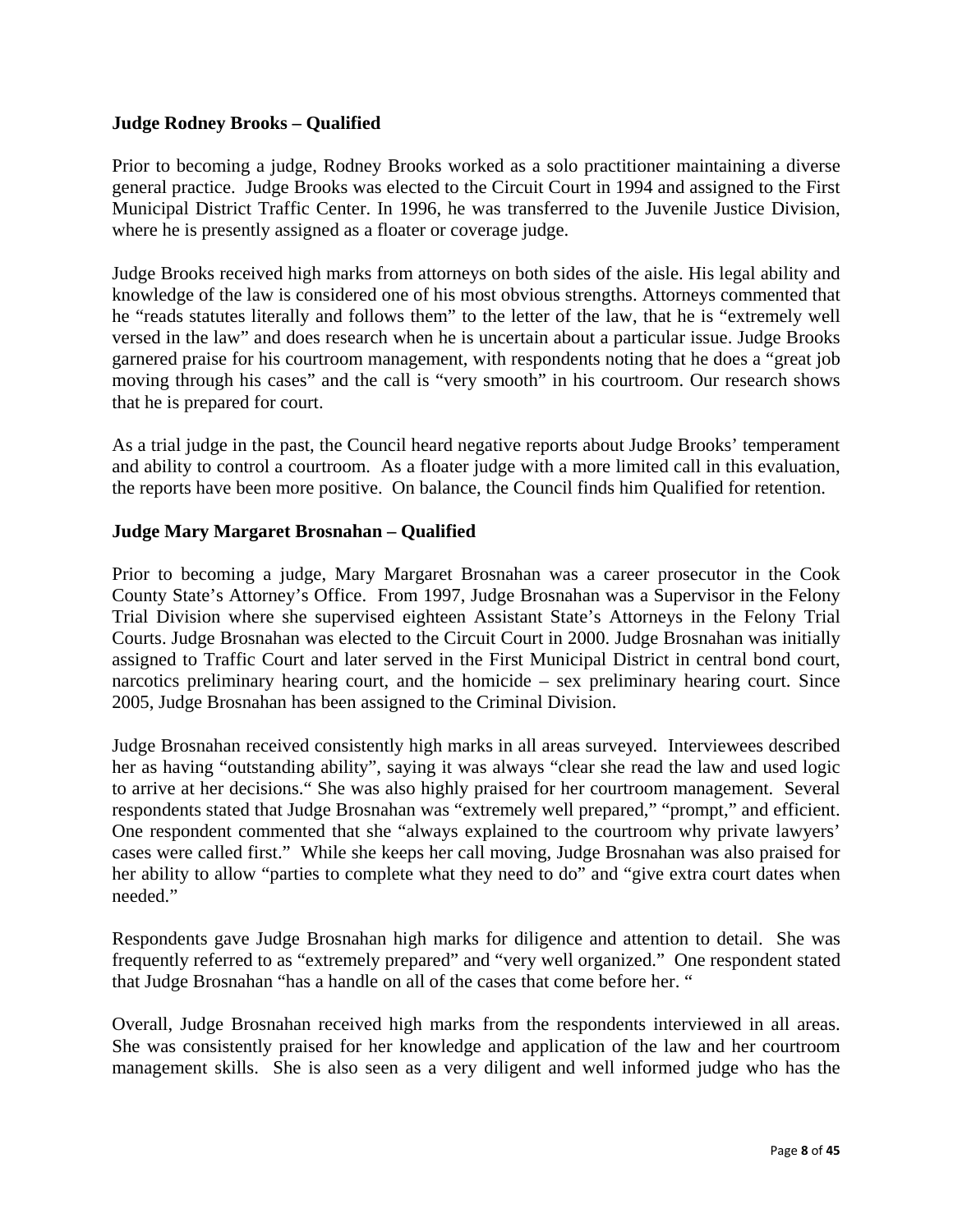ability to keep her call moving while giving appropriate attention to all matters before her. The Council finds her Qualified for retention.

## **Judge Jill Cerone-Marisie -- Qualified**

Prior to becoming a judge, Jill Cerone-Marisie worked as an Assistant Cook County State's Attorney as well as in private practice. Judge Cerone-Marisie was elected to the Circuit Court in 2006. She was initially assigned to the First Municipal Division, and transferred to the Third Municipal District in 2007.

Judge Jill Cerone-Marisie received high marks in all categories. With regard to her legal ability, attorneys stated that she is "an excellent judge," with "a very knowledgeable grasp of the case law and the courtroom procedures;" and, "the best… she knew the law well and was able to apply it correctly." She was also praised for her ability to move through her cases in an efficient manner despite having a heavy call: she is "always on time" and her "call runs smoothly" and "moves efficiently."

Attorneys on both sides of the aisle gave Judge Cerone-Marisie positive marks for her diligence, preparedness, integrity and temperament – attorneys were roundly impressed by her judicial tone, demeanor, and personable disposition: "she treats everyone the same" and is "authoritative, but not condescending." Finally, attorneys praised her fairness and independence. The Council finds her Qualified for retention.

## **Judge Gloria Chevere – Not Qualified**

Prior to becoming a judge, Gloria Chevere was a partner at the general practice firm of Ogden & Chevere. From 1987 to 1991, Judge Chevere was Senior Executive Deputy Director for the Chicago Transit Authority. Then from 1991 until 2006, she was a prosecutor and hearing officer for the Secretary of State, as well as a hearing officer for the Metropolitan Water Reclamation District. She was elected to the Circuit Court in 2006, and was assigned to the First Municipal District.

In May 2010, Fox Chicago News in conjunction with the Better Government Association, investigated whether Cook County Judges were leaving work early. The article mentioned Judge Chevere as a judge who often left the courthouse early. Judge Chevere was reassigned shortly after the story was made public.

Judge Chevere generally received good scores from most attorneys for being able to "move her call." One respondent stated that he had "seen hundreds in her courtroom" and that Judge Chevere was "still able to keep on top of things." Many interviewees also believed they were treated fairly in her courtroom.

Her legal ability is generally considered adequate for her call and attorneys believe she runs her courtroom efficiently. However, she is reported to be sometimes "dismissive and rude" on the bench. She reportedly is often unprepared -- many respondents believe she has not read pleadings sufficiently before ruling. She has the reputation of unilaterally cancelling her 2:30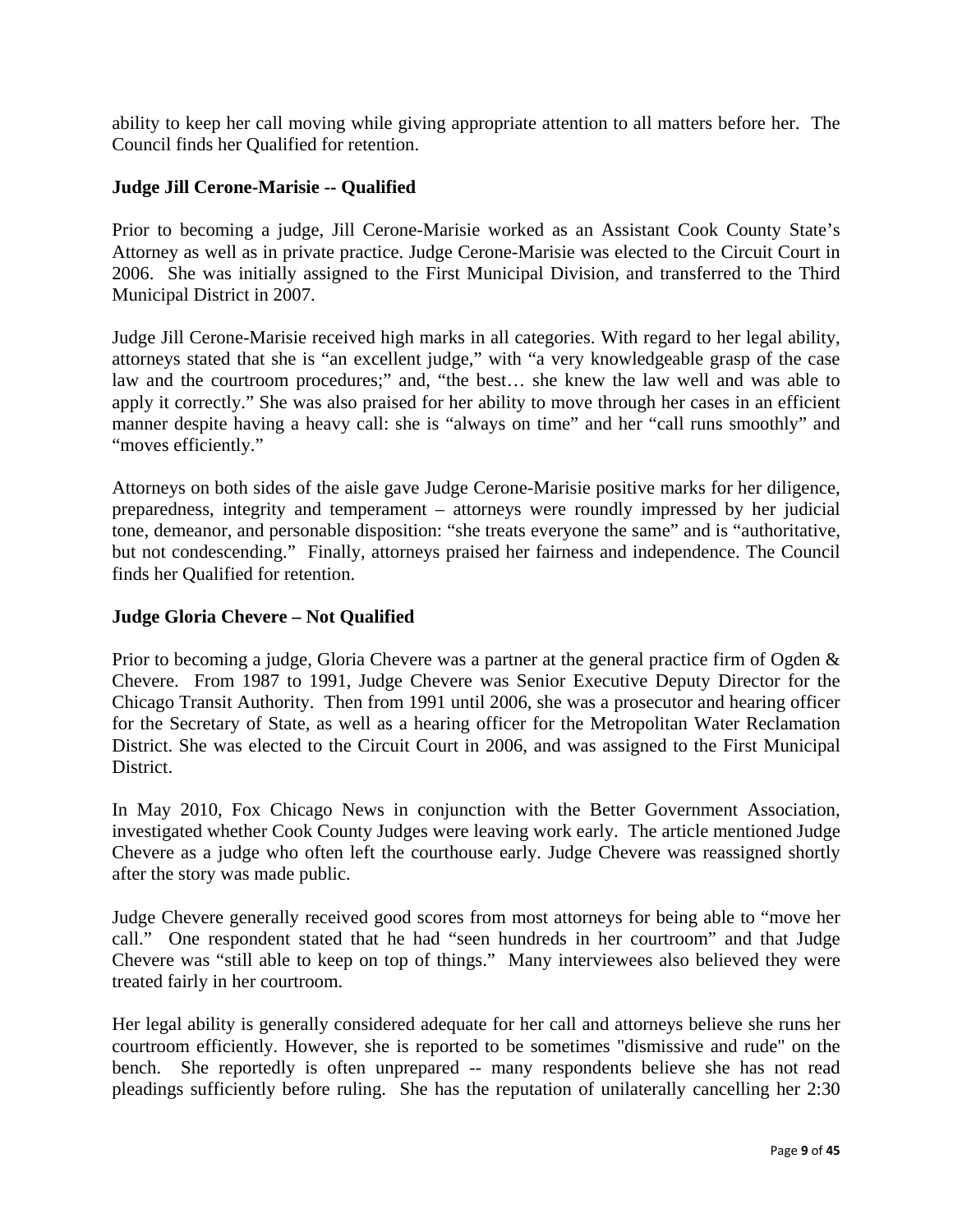pm call, saying that it is not necessary. There were many negative comments about her performance as a judge, primarily related to temperament and diligence.

Several respondents believe the judge unnecessarily issues arrests warrants for defendants who are late to court, which wastes resources. About half of the respondents also complained that her rulings are erratic, which some attributed to her being too often unprepared. The Council finds her Not Qualified for retention.

## **Judge Matthew Coghlan – Qualified**

Prior to becoming a judge, Matthew Coghlan was an Assistant Cook County State's Attorney. Judge Coghlan was elected in 2000. He was initially assigned to the Domestic Violence Court and Traffic Court. He is presently assigned to the Criminal Division, where he has been since 2006.

Judge Coghlan is characterized by respondents as intelligent, and many remarked that he has a strong foundational understanding of the law. Respondents report that his courtroom management is good, saying that the Judge is punctual and moves cases. His temperament also drew particular praise from respondents. Judge Coghlan was called "compassionate" and was noted for his professionalism. He is calm and fair, with most respondents believing his demeanor is a considerable asset. The Council finds him Qualified for retention.

## **Judge Maureen Connors – Well Qualified**

Prior to becoming a judge, Maureen Connors was in private practice, and also served as an assistant general attorney at the Chicago Park District. Judge Connors was appointed to the Illinois Appellate Court in 2010. She became an Associate Judge in 1988 and was elected to the Circuit Court in 1994. She served in the Traffic Division, Domestic Violence Division, the Probate Division, and the Fifth Municipal District of the Circuit Court.

Judge Connors is considered an excellent, hardworking judge. She is considered to have very good legal ability and temperament. She is praised for her knowledge of the law. Attorneys report that she is "exemplary in terms of dealing with people" and "courteous and respectful to all equally." The Council finds her Well Qualified for retention.

#### **Judge Grace Dickler – Well Qualified**

Prior to becoming a judge, Grace Dickler a legal aid attorney and was in private practice as a solo practitioner**.** Judge Dickler was appointed as an Associate Judge in 1988 and elected to the Circuit Court in 2006. She served in the Second Municipal District. In 2010, she became Presiding Judge in the Domestic Violence Division, and transferred to the position of Presiding Judge of the Domestic Relations Division in 2011.

Respondents were largely positive with regard to Judge Dickler. They describe her as decisive with good temperament. She is considered to have very good legal ability. Judge Dickler is reported to be both a good judge and a good administrator. In her current role as the Presiding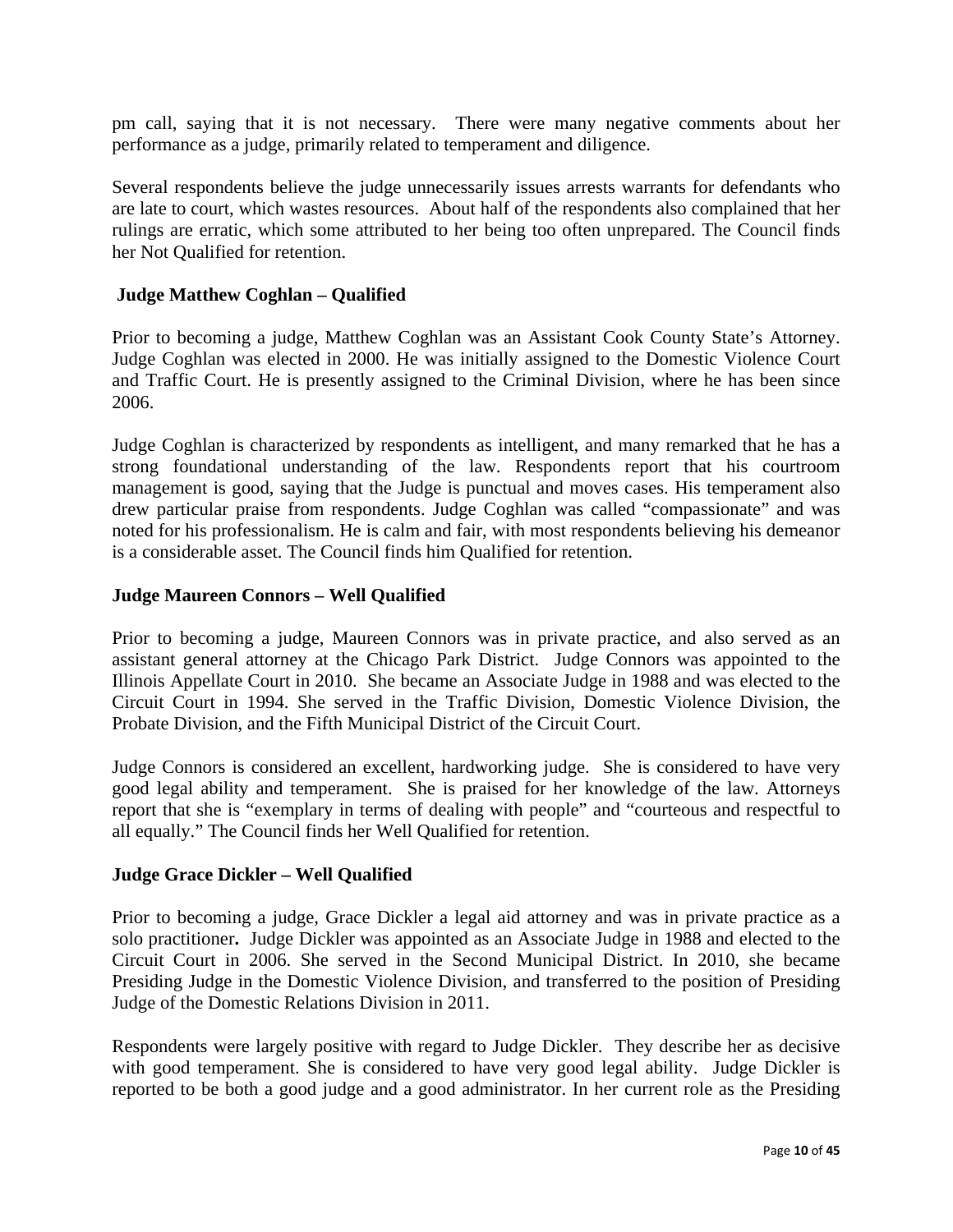Judge of the Domestic Relations Division, she has assembled a series of task forces to advise her on reform efforts. For example, she spearheaded a reportedly successful program through which lawyers volunteer to do emergency orders of protection for indigent persons. She is engaged and serious in her duties both as a judge on the bench and as a presiding judge interested in reform. Judge Dickler is considered an asset to the court system. The Council finds her Well Qualified.

## **Judge Christopher Donnelly – Not Qualified**

Prior to becoming a judge, Christopher Donnelly spent one year in private practice before working as an Assistant Cook County State's Attorney. Judge Donnelly was elected to the Circuit Court in 1994. He served in the Juvenile Justice Division prior to being transferred to the Sixth Municipal District in Markham, where he currently sits.

Most attorneys agree that Judge Donnelly has the aptitude to understand the law and apply it. Attorneys reported that Judge Donnelly is "a smart man," "intelligent," and has "an excellent grasp of what's going on in his courtroom." Regarding his courtroom management, interviewees repeatedly praised his efficiency, describing him as running a tight ship and being capable of moving the call along. His judicial diligence and preparedness were not generally questioned.

While many attorneys complimented his intelligence and legal aptitude, a substantial number raised concerns about Judge Donnelly's temperament and his professionalism. Interview respondents roundly criticized his tone and demeanor while on the bench. Some respondents referred to him as a "bully," stating that "he goes out of his way to demean people unnecessarily," he is "mean spirited" and "sometimes can just explode over the insignificant," and that he "is unprofessional, rude and disrespectful."

Many respondents had negative responses about Judge Donnelly's judicial fairness, with most attorneys reporting that he has an unabashedly pro-prosecution perspective. Another attorney suggested that Judge Donnelly's experience as a former prosecutor weighs heavily on his current role as a judge. One interviewee who summed up many concerns in moderate terms hoped that the evaluation process would inspire the Judge to consider the impression his demeanor makes. The Council finds him Not Qualified for retention.

#### **Judge Loretta Eadie-Daniels – Qualified**

Prior to becoming a judge, Loretta Eadie-Daniels was an Assistant Cook County State's Attorney and, before that, an attorney for the Chicago Transit Authority. Judge Eadie-Daniels was elected to the Circuit Court in 2000 and was assigned to a misdemeanor call in the Sixth Municipal District. She remains in the Sixth District, but now handles traffic and ordinance violations. Attorneys report that Judge Eadie-Daniels takes her responsibility toward *pro se* litigants seriously, although some attorneys believe this slows down her call. She is generally described as having a good temperament. While some attorneys report that she could do a better job of managing her courtroom, she is well regarded by most attorneys in her current assignment. The Council finds her Qualified for retention.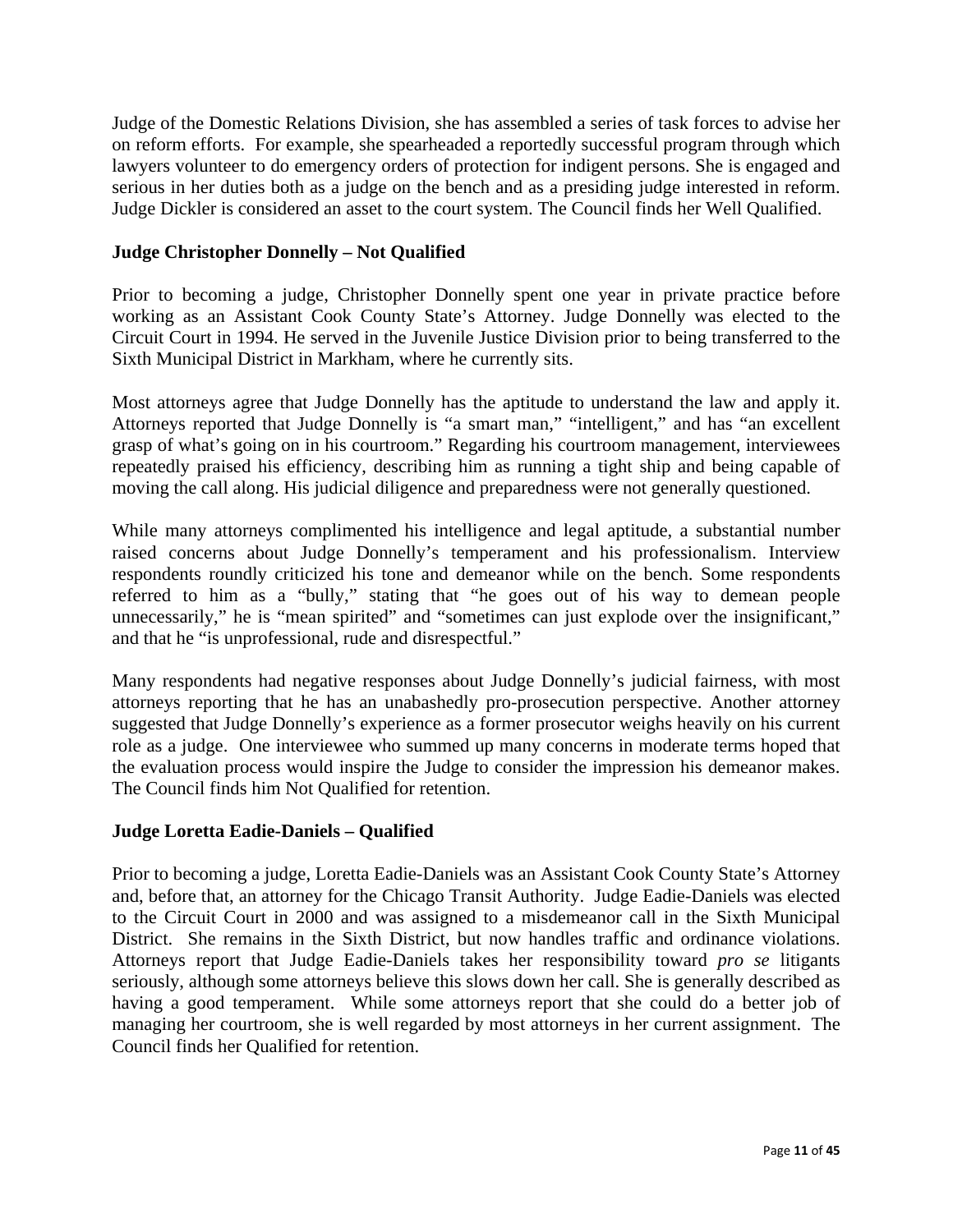## **James Egan – Not Recommended**

Judge Egan failed to submit materials to the Council for evaluation, indicating that he would be retiring. However, his name appears on the November retention ballot and thus we are required to rate him as Not Recommended in light of his failure to submit evaluation materials. Nonetheless, given the unique circumstances here – Judge Egan has submitted his materials in the past and it appears he did not do so this time because he plans to retire – the Council has decided to include the following evaluation of Judge Egan based on the work of the Judicial Performance Commission of Cook County:

Evaluation of Judge Egan based on research conducted by the Judicial Performance Commission of Cook County:

Prior to becoming a judge, James Egan was both an Assistant Cook County Public Defender and an Assistant Cook County State's Attorney. Judge Egan was appointed as an Associate Judge in 1989 and became a Circuit Court judge in 1995. He was first elected in 2000. He was initially assigned to the First Municipal Traffic Court and subsequently transferred to the Second Municipal District Criminal Court and the Criminal Division. He currently hears a motion calendar in the Law Division.

Respondents had a high opinion of Judge Egan's legal ability, his diligence and his fairness. Comments with regard to the Judge's diligence are good, calling him "prompt and alert," "very diligent," and "cordial, prompt and familiar with matters he must address." Likewise, he is described as "well versed in the law and . . . very fair in his application of the law." Respondents also felt Judge Egan's courtroom management is excellent, noting that he never wastes time and maintains a courteous professional manner while moving cases through his courtroom. Attorneys seem comfortable in his courtroom, considering Judge Egan to be calm and even tempered.

## **Kathy Flanagan – Not Qualified**

Prior to becoming a judge, Kathy Flanagan was in private practice. Judge Flanagan was elected to the Circuit Court in 1988. She was initially assigned to the Domestic Relations Division as a trial judge. Judge Flanagan currently sits in the Law Division on a motion call.

With regard to fairness and legal ability, Judge Flanagan is generally considered intelligent, with a good grasp of the law, and appropriate diligence. Respondents believe her to be very engaged in the courtroom, giving full attention to the details. With regard to rulings, she is described as "consistent, predictable and follows the law." Many interviewees characterize her as "very fair" and "always prepared."

However, a substantial number of respondents had a negative impression of Judge Flanagan's judicial temperament. She was called "hostile," "imperious," "rude" and "discourteous." She was frequently described as impatient or inflexible. A number of attorneys believe these qualities negatively affected her ability to manage her courtroom efficiently. However, even some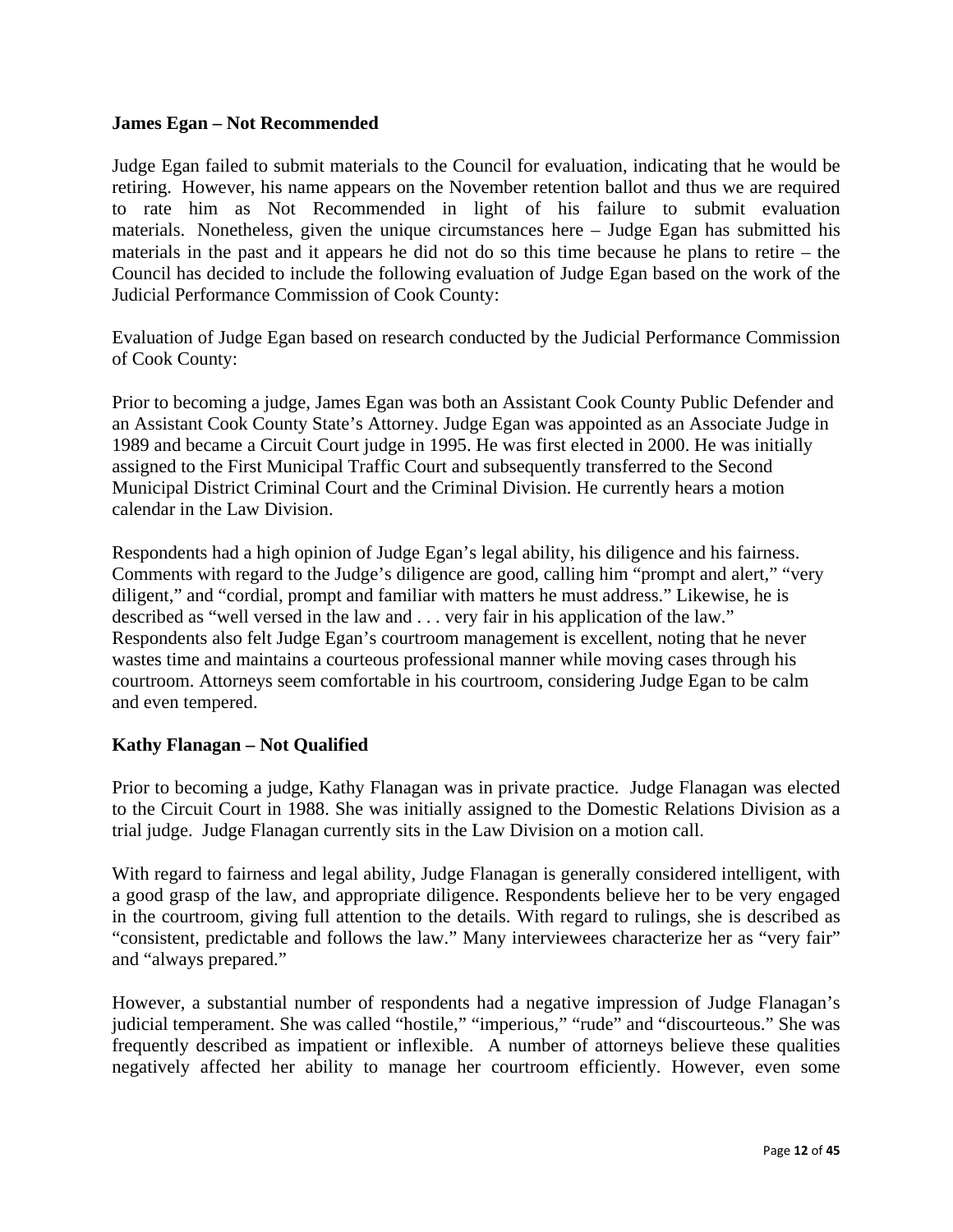respondents who were highly critical of her temper noted that she is "bright" and "truly cares" about the outcomes in her courtroom.

Responses indicate that Judge Flanagan is clearly diligent and capable on the bench. She is prepared for court, punctual and engaged in the proceedings with a reputation for intelligence and general fairness. However, responses show that Judge Flanagan displays inappropriate temper and has created a courtroom atmosphere that is readily described as hostile or unpleasant. In 2006 the Council found Judge Flanagan Not Qualified for retention for these same reasons. There reportedly has been no significant improvement. The Council finds her Not Qualified for retention.

## **Judge Ellen L. Flannigan – Qualified**

Prior to becoming a judge, Ellen L. Flannigan worked as an attorney in private practice. Judge Flannigan was elected to the Circuit Court in 2006. She is assigned to the Domestic Violence Division.

Most respondents say that Judge Flannigan is performing adequately. She is reported to have a good grasp of the issues and is praised for putting specific findings on the record. Respondents believe she is generally fair, reaching sound decisions, based in law.

However, some respondents have concerns that Judge Flannigan is not always well-prepared. Attorneys report she has not always read the case materials, but these lawyers add that she usually comes to the right decision. Some attorneys also say that Judge Flannigan can be insensitive when questioning victims of domestic violence. On balance, the Council finds her Qualified for retention.

## **Judge Peter Flynn – Well Qualified**

Prior to becoming a judge, Peter Flynn was in private practice, focusing on complex business litigation. Judge Flynn was appointed to the Circuit Court in 1999 and elected in 2000. Judge Flynn was initially assigned to the First Municipal District and then to the Law Division, Individual Commercial Calendar. He currently sits in the Chancery Division.

Judge Flynn's intelligence and engagement with the issues before him are reported as obvious strengths by respondents. Many respondents remarked on how familiar with the cases on his docket the judge is, noting that he is prepared and runs an efficient, professional courtroom. Although respondents indicate that Judge Flynn expects similar rigor from the attorneys practicing in his courtroom, they note he does not lose his temper with unprepared attorneys, but he will pass their cases to another date.

Judge Flynn is considered very smart with an excellent legal ability. Several respondents characterized him as among the smartest or best judges in the county. He is described as having a thorough understanding of both law and procedure, as well as having control of his cases. Additionally, Judge Flynn is noted to be engaged and interested in the proceedings before him and possesses good communication skills.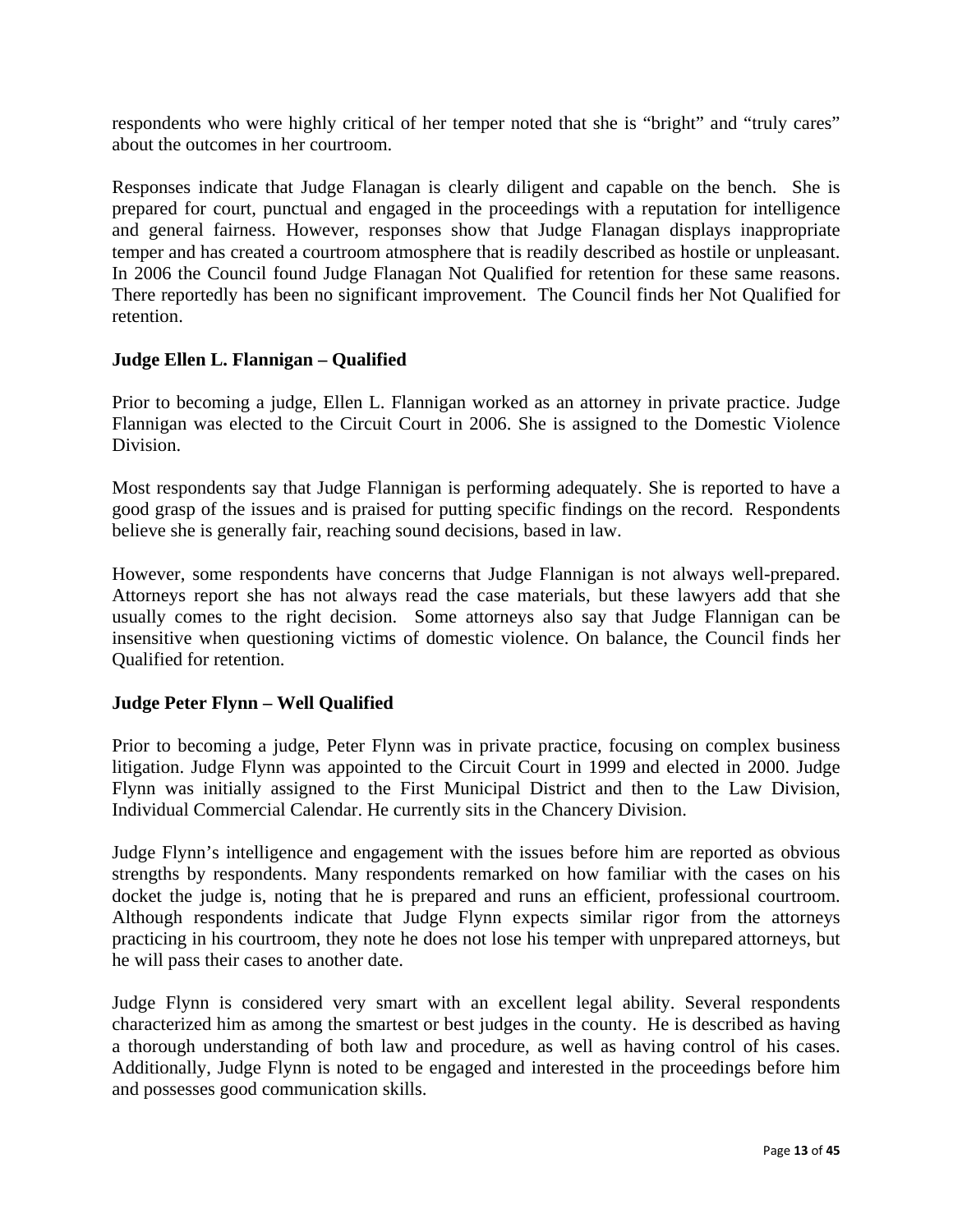"Calm" and "fair" are common assessments of his courtroom demeanor. His courtroom is regularly described as a "level playing field." It appears that attorneys know what to expect in Judge Flynn's courtroom and that *pro se* litigants are handled respectfully and fairly. Respondents believed that cases move through his docket expeditiously. The Council finds him Well Qualified for retention.

## **Judge Raymond Funderburk – Qualified**

Prior to becoming a judge, Raymond Funderburk worked as an attorney for the Legal Assistance Foundation. He was also in private practice. Judge Funderburk was appointed to the Circuit Court in 1993 and elected in 1994. He was initially assigned to the First Municipal District, Traffic Court and Domestic Violence Court. Currently, he is assigned to a jury call in the Civil Trial Section. In 2000, Judge Funderburk was appointed by the Illinois Supreme Court to a seat on the Illinois Court Commission's Disciplinary Panel.

Judge Funderburk is seen as a very diligent judge. Many of the interviewees referred to him as "meticulous," "methodic," and "fully engaged." He is described as "deliberate" with good legal ability. Judge Funderburk is also praised for his very high integrity and complete fairness. Consistently, interviewees stated that this judge's integrity was "unquestionable" and of the "highest degree." One attorney stated that he "couldn't imagine anyone with more integrity." Judge Funderburk's decisions are also seen as very fair and even handed. Most interviewees made note of feeling as if they were "always on a level playing field."

However, while most respondents believe Judge Funderburk has a very strong grasp of courtroom procedure, many feel that this procedure often times gets in the way of efficiency. Attorneys say that the judge is overly concerned with protocol and appropriate dress and it can take attention away from the legal issues at hand. In general, Judge Funderburk is considered to be a good jurist. The Council finds him Qualified for retention.

## **Judge Catherine Haberkorn – Qualified**

Prior to becoming a judge, Catherine Haberkorn was an Assistant Cook County State's Attorney throughout her career, handling both criminal and civil law cases. Judge Haberkorn was elected to the Circuit Court in 1994. She was initially assigned to the First Municipal District and later transferred to the Juvenile Division. She is presently assigned to the Criminal Court in Skokie, where she has been since 1999.

Respondents report that Judge Haberkorn displays a good legal ability and is fair and independent in the courtroom. Her integrity is noted by many and generally her courtroom functions well. Respondents say that Judge Haberkorn is well versed in the rules of procedure and applies them fairly and well. She is described as "honest" and fair, and respondents believe she puts effort into doing the right thing. The Council finds her Qualified for retention.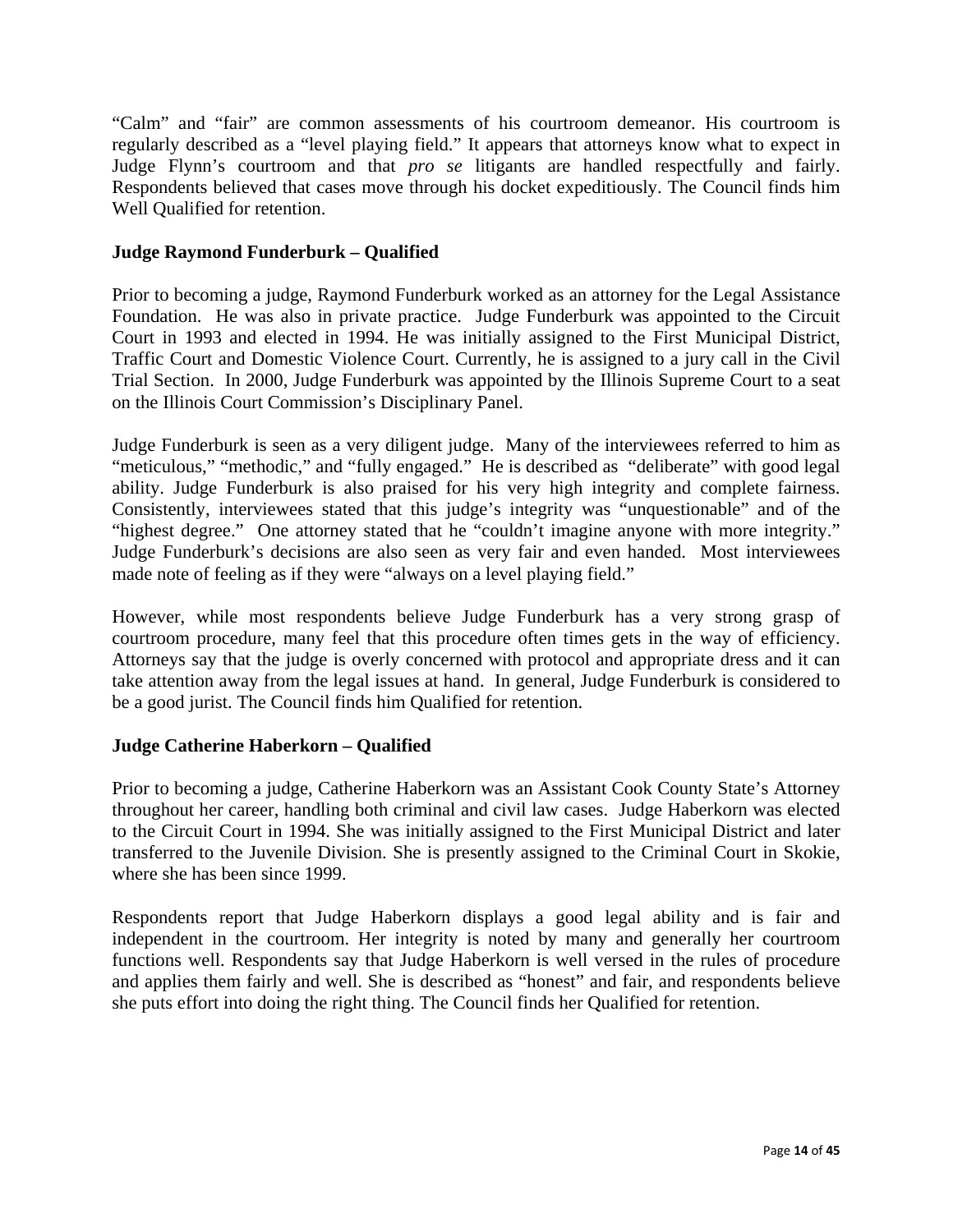## **Judge Orville E. Hambright – Qualified**

Prior to becoming a judge, Orville E. Hambright, Jr. worked for the Chicago Title and Trust Company. In 1981, he became a sole practitioner, concentrating his practice in the areas of probate, divorce, real estate, and juvenile law. Judge Hambright was appointed to the Circuit Court in 2005 and elected in 2006. He has been in the First Municipal District since election.

Interviewees consistently stated that Judge Hambright was a very diligent and thorough judge. Many attorneys mentioned that this judge "read everything," was "very thoughtful," and "engaged." One respondent stated that Judge Hambright "was genuinely interested in doing a good job."

Judge Hambright was also praised for his judicial temperament. Several respondents stated that he is very "patient," a good listener, and "never flies off the handle." One attorney stated that Judge Hambright's temperament was "refreshing" especially when dealing with the high number of *pro se* litigants that go through his courtroom.

Overall, Judge Hambright received praise from most respondents. He is considered to be a very diligent and patient judge who takes time with each matter before him to ensure he's getting it right. He is also very highly praised for his judicial temperament and ability to handle *pro se* litigants very well. All the respondents felt that his integrity was beyond reproach and that Judge Hambright was always fair and even handed.

However, while Judge Hambright received generally good remarks, respondents voiced concern about Judge Hambright's ability to manage his courtroom. Repeatedly, the interviewees stated that his call moved "painfully" and "unnecessarily" slowly. One interviewee mentioned that some 9:30 cases were not heard until after the lunch break. There was concern voiced about the length of time Judge Hambright takes to make a decision and about the pace of his courtroom in general. On balance, the Council finds him Qualified for retention.

## **Judge Pamela Hill-Veal – Not Recommended**

Judge Hill-Veal failed to submit materials for evaluation. The Council finds her Not Recommended for the Circuit Court.

## **Judge Carol Howard – Qualified**

Prior to becoming a judge, Carol Howard worked as an Assistant Cook County Public Defender. Judge Howard was elected to the Circuit Court in 2006. She was initially assigned to the First Municipal District and subsequently was transferred to the Criminal Division.

Respondents were uniformly complementary of Judge Carol Howard's demeanor and professionalism. Fair, even-tempered, patient and pleasant were common descriptors. Her reputation among respondents is excellent. Her handling of cases is called reasonable and several attorneys noted her practical, real world approach to the lower level offenses before her. Several respondents praised her grasp of procedure and noted her preparedness for court.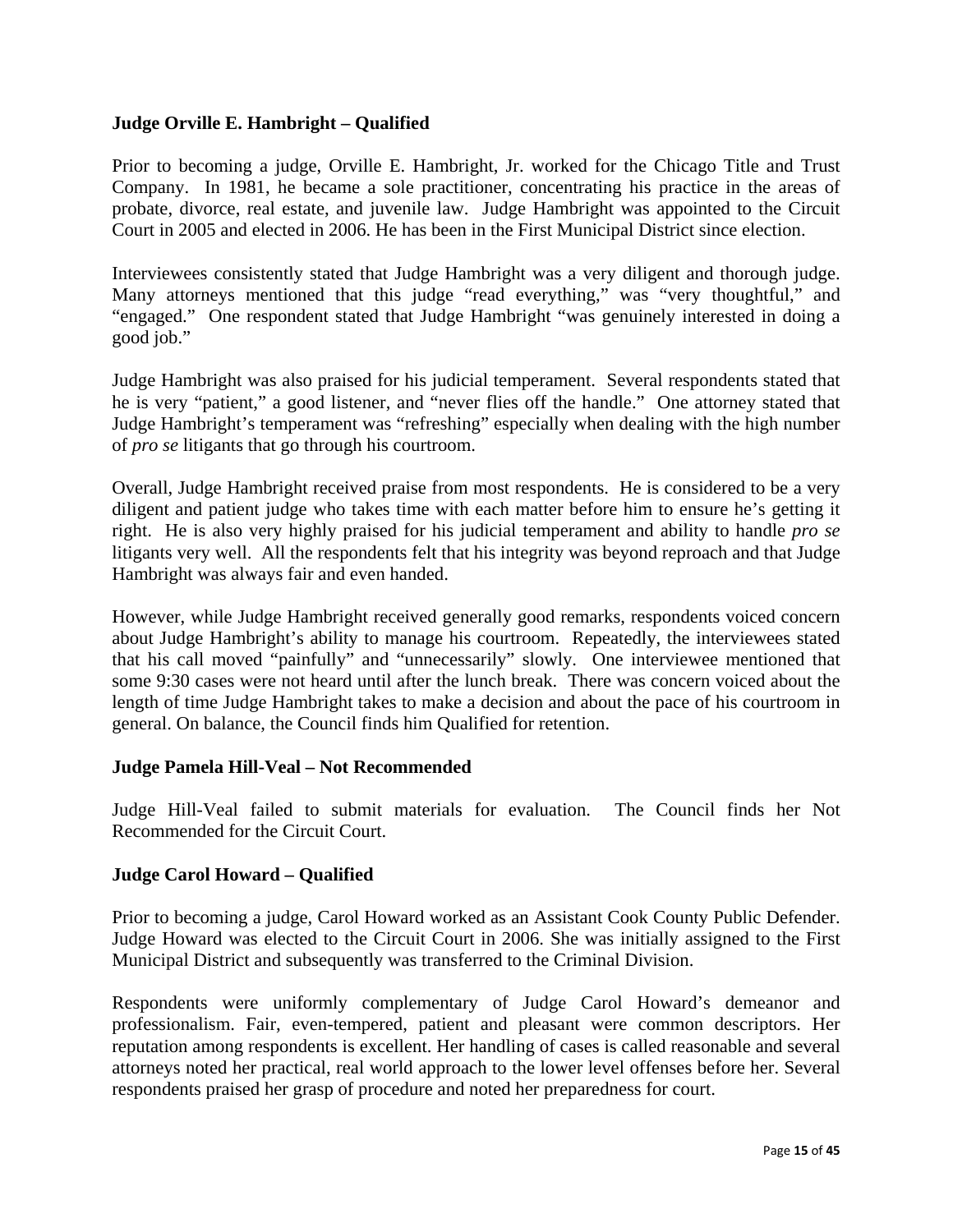Judge Howard is considered to be a solid judge with good legal ability. Both prosecutors and defense counsel call her fair, with a low-key temperament. She is praised for reading all the pleadings and for being prepared. The Council finds her Qualified for retention.

## J**udge Garritt E. Howard – Qualified**

Prior to becoming a judge, Garritt E. Howard served as an Assistant Cook County State's Attorney, assigned to the Criminal Division. Judge Howard was appointed to the Circuit Court in July 1994. In November 1994, he was elected to the bench and served in the First Municipal District. In January 1997, he was assigned to the Second Municipal District where he continues to serve.

Judge Howard received consistently high marks in most areas. Several respondents noted that he knew the law, that he was very "consistent," and he was "able to articulate his decisions clearly." There were also a few interviewees that mentioned that they respected the judge's decisions even when he ruled against them. He was consistently praised for his knowledge and application of the law and his courtroom management skills. He is also seen as a very diligent and wellinformed judge who has the ability to keep his call moving while giving appropriate attention to all matters before him.

Interviewees stated that Judge Howard "moved the call along." A few attorneys noted that he made good use of pretrial conferences in order to resolve issues and, in many instances, avoid a trial altogether. Nonetheless, respondents note he was "was very fair about giving continuances" and never rushes through matters that warranted more attention.

Interviewees also felt that Judge Howard was highly diligent. Many commented that he was "always prepared" for court and that "he read everything." A few respondents mentioned that Judge Howard had an excellent memory and could recall very detailed facts of a case.

Judge Howard received exceptional praise for his judicial temperament. Many interviewees stated that he "never seemed to get upset" and that he was "very even keeled." This sentiment is echoed by other attorneys who stated that Judge Howard "treats everyone as they should be treated" and has a "perfect temperament." The Council finds him Qualified for retention.

## **Judge Michael Howlett – Well Qualified**

Prior to becoming a judge, Michael Howlett clerked in the Federal District Court in Chicago and in the Seventh Circuit Court of Appeals. He worked for the U.S. Attorney's Office before entering private practice. He also served as counsel to Cook County State's Attorney Richard Devine. Judge Howlett served as an Associate Judge from 1983-86 and was appointed to the Circuit Court in 2005. He was elected to the bench in 2006, spending two years in the Juvenile Justice Division before moving into the Criminal Division. He currently sits in the Second Municipal District, hearing felony cases from the Criminal Division of the Circuit Court.

Attorneys praised Judge Howlett in all categories, including his legal ability, courtroom management skills, preparedness and diligence, integrity, temperament, and fairness. He is "up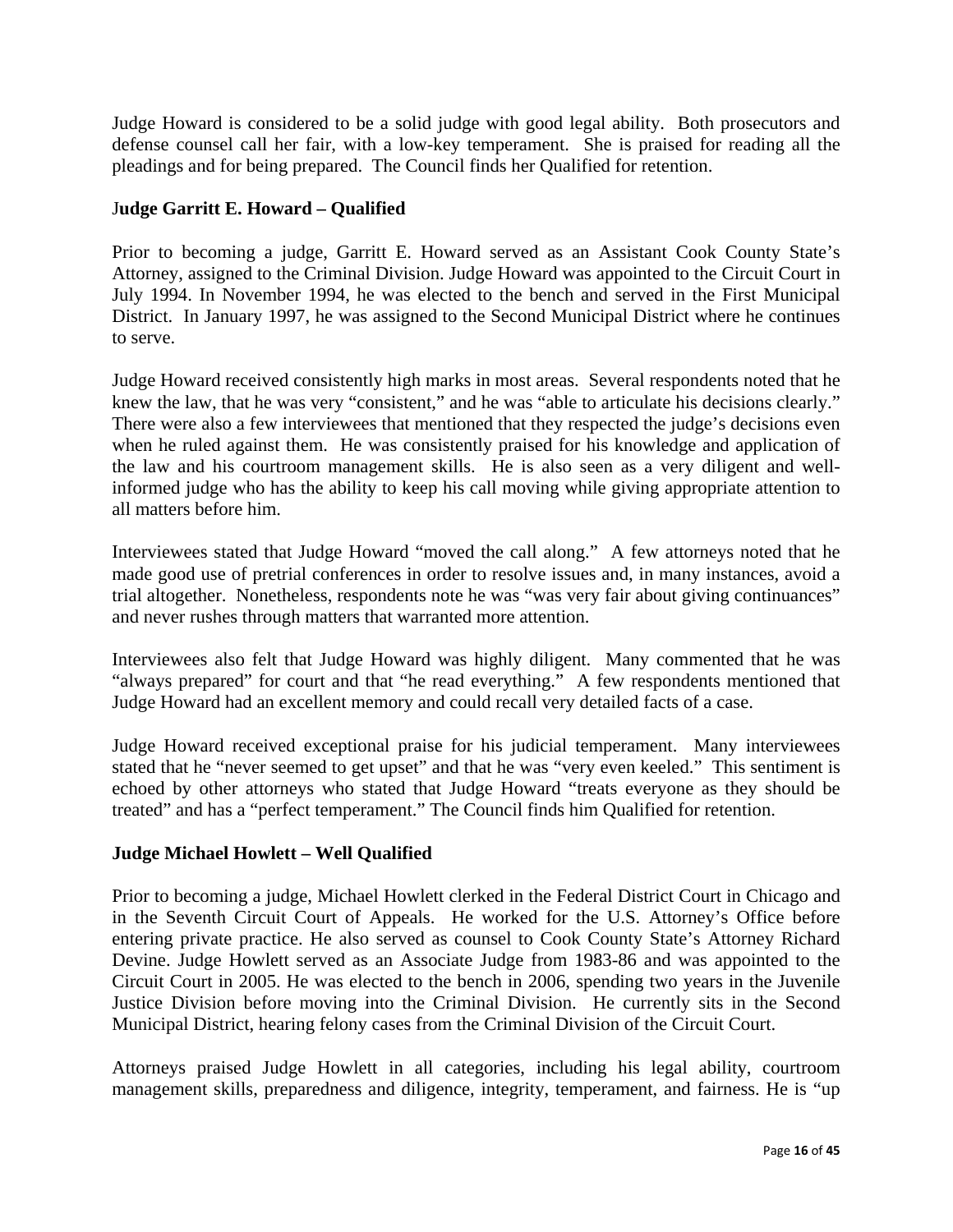to speed" on his cases and "isn't afraid to ask questions." He is also reported to "listen and stay focused," remain "engaged" in the proceedings, and he "mak[es] sure everyone understands what's going on in his courtroom. Judge Howlett is reported to be hard working and focused on the cases in front of him: he "cares about people and doing a good job." Respondents noted that he is well-prepared for his call and well-versed in the law, rules and procedure.

Attorneys roundly praised his tone, judicial demeanor, diligence and integrity. Many attorneys focused on his integrity, temperament and fairness, giving him high marks in these areas. Respondents feel he has a good tone and demeanor while on the bench. Judge Howlett is described as "courteous and respectful" and lawyers repeatedly echoed the sentiment that "both sides get a fair shake" in front of him. He was uniformly praised for his fairness, judicial independence, and for being a "professional, a dignified man who is fair and respectful." The Council finds him Well Qualified for retention.

## **Judge Moshe Jacobius – Well Qualified**

Prior to becoming a judge, Moshe Jacobius was with the Illinois Attorney General's Office for his entire career. Judge Jacobius was appointed to the Circuit Court in 1991. He was first assigned to the Domestic Relations Division and then to the Chancery Division. In 2000, he was made Presiding Judge of the Domestic Relations Division, and presently serves as Presiding Judge of the Chancery Division.

Respondents report that Judge Jacobius knows the law and works hard. He is considered diligent by the vast majority of respondents. His courtroom is described as efficient and fair. Judge Jacobius is characterized as generally prepared for court with a good memory for his cases. He is called dignified and professional.

As presiding judge, Judge Jacobius handles the administration of the Chancery Division and hears motions and cases assigned to him. Respondents were complimentary and frequently remarked upon his honesty, integrity and knowledge of rules.

Judge Jacobius is highly regarded by attorneys and judges in both Domestic Relations and Chancery divisions. He is praised as a supervisor and as a mentor. The Council finds him Well Qualified for retention.

## **Judge Paul Karkula – Qualified**

Prior to becoming a judge, Paul Karkula worked as an Assistant Cook County Public Defender and as Corporation Counsel to the Town of Cicero. He was in private practice immediately before joining the bench. Judge Karkula was elected in 2000. He was initially assigned to the First Municipal District Traffic Center and subsequently transferred to the Chancery Division for the foreclosure call. Judge Karkula is presently assigned to the County Division.

Judge Karkula is considered fair and extremely diligent. Attorneys report that he remains eventempered, even when there are contentious parties before him and also when his call is heavy. Respondents described the judge as very well organized, well prepared for court, and reliable. He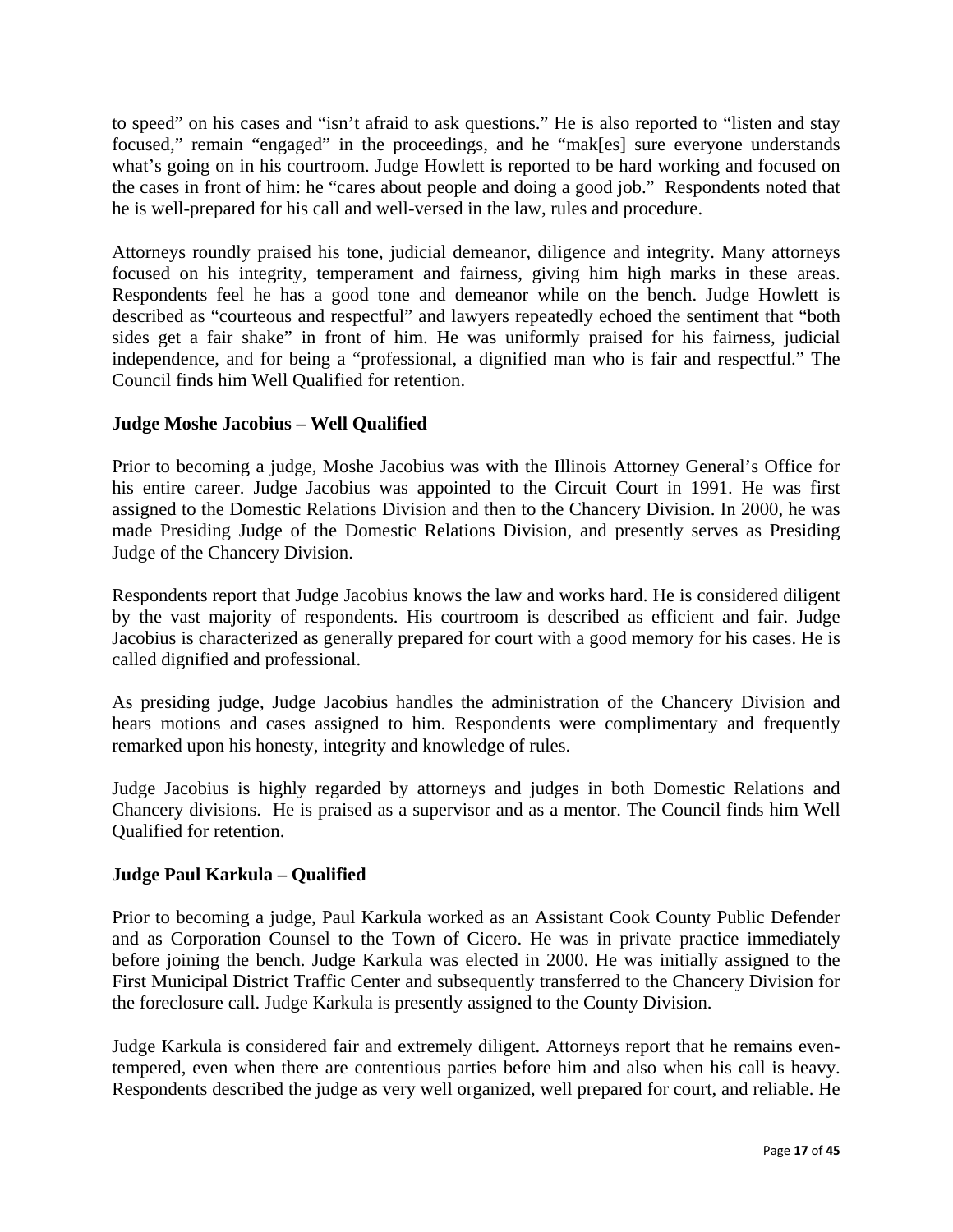is called fair to all parties. He handles a sometimes emotional call with what is characterized as both good legal skill and temperament.

Much of his call is routine uncontested matters—such as name changes—but he is described as "quiet, efficient, and considerate in these proceedings." Attorneys with experience before him in Chancery or on more complicated matters in County feel he has a good legal ability and an extensive knowledge of the property tax code. The Council finds him Qualified for retention.

## **Judge Joseph Kazmierski – Qualified**

Prior to becoming a judge, Joseph Kazmierski served as an Assistant Cook County State's Attorney for his entire legal career and served as a supervisor in the Third Municipal District from 1988-1993. Judge

Kazmierski was appointed to the Circuit Court in 1994 and then elected the same year. He is currently assigned to the Criminal Division where he is a supervising judge.

Judge Kazmierski is generally considered to have very good legal ability, with most respondents reporting that he has a strong knowledge and understanding of the law. He is reported to "have case law at his fingertips" and he is described as an "excellent jurist," "a credit to the judiciary," and at "the top of the legal community." Respondents say he has good courtroom management skills and runs an efficient, "very respectable" court call by all accounts.

He is described as prepared, organized, and willing to do his own research. He issues written opinions and is prompt in his rulings. He reportedly makes a good record. Judge Kazmierski drew praise for his work ethic, and judicial demeanor. Many survey respondents said he is fair and immune from external influences on his decision making. Overall, respondents feel he is an asset to the bench and a model jurist. The Council finds him Qualified for retention.

## **Judge Robert Lopez Cepero – Qualified**

Prior to becoming a judge, Robert Lopez Cepero worked as a solo practitioner specializing in corporate and business law. Judge Lopez Cepero was appointed to the Cook County Circuit Court in 1994 and elected the same year. He was previously assigned to the First Municipal District, and both Misdemeanor and Felony Preliminary Hearing Courts. Judge Lopez Cepero currently sits in the Law Division.

Judge Lopez Cepero received generally good ratings from the respondents. Most attorneys interviewed believed he had strong legal ability and praised the Judge for giving clear explanations of his rulings.

Judge Lopez Cepero also received high marks for his diligence and his fairness. One attorney stated that diligence was "one of [Judge Lopez Cepero's] best things." Several interviewees also mentioned that this judge always "listened to both sides" and "gave everyone a fair shake."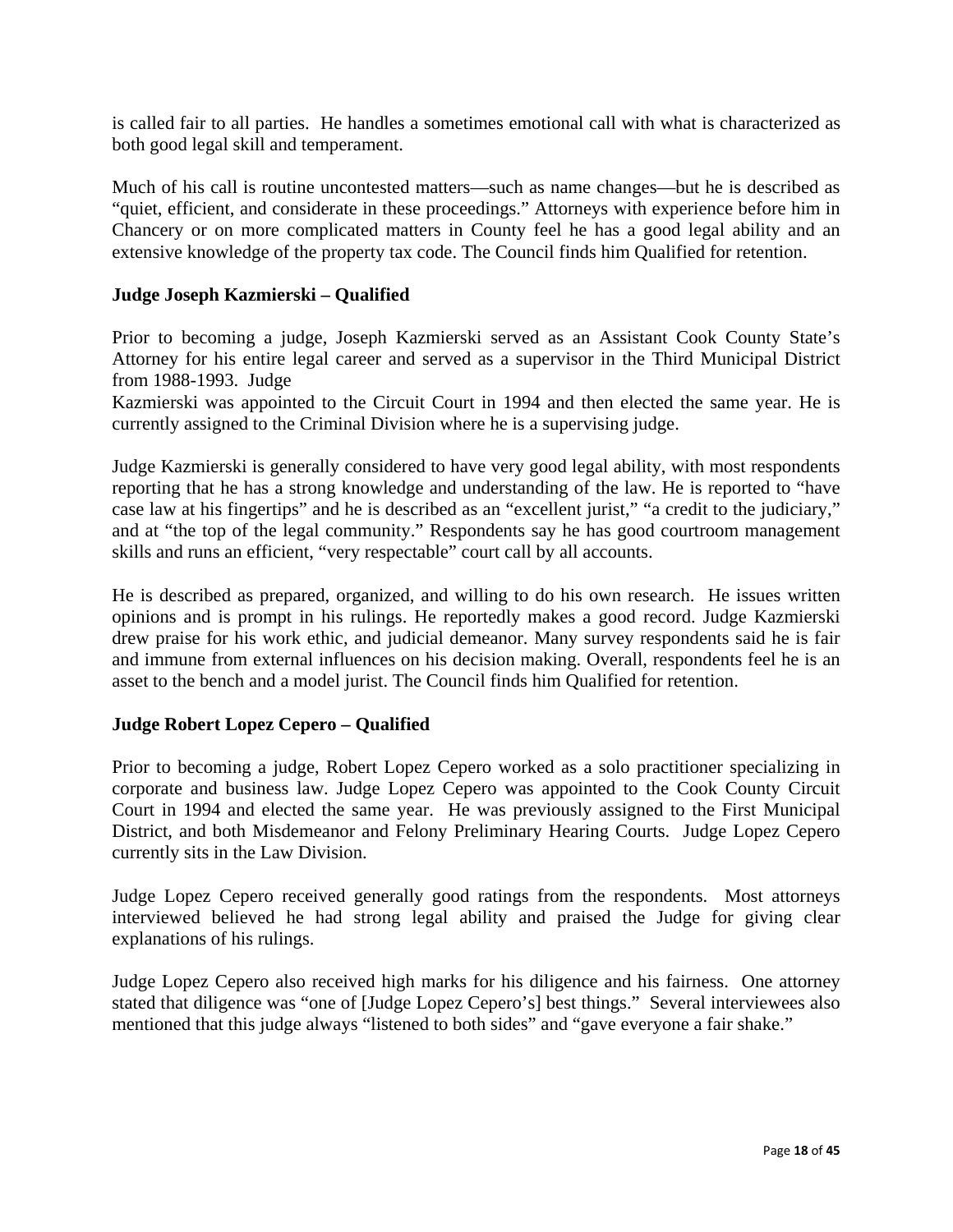Attorneys generally find the judge to be knowledgeable and able to come to the right decision. His decisions are viewed as thoughtful and practitioners believe that Judge Lopez Cepero gives them adequate time to make their cases. He is also seen as very even-handed, showing no bias.

Some lawyers report that Judge Lopez Cepero is not always in sufficient command of the courtroom and can be short-tempered. Most say, however, that he is a solid, hard-working jurist. The Council finds him Qualified for retention.

## **Judge Start Lubin – Well Qualified**

Prior to becoming a judge, Stuart Lubin was a career Assistant Cook County Public Defender. Judge Lubin was appointed to the Circuit Court in 1991 and elected in 1994. He currently serves in the Juvenile Justice Division.

Judge Lubin is regarded as an extraordinary jurist with excellent legal ability. His courtroom management praised as exceptional. He is efficient in the courtroom, but is praised for taking the time to communicate with the lawyers and litigants before him. Respondents characterize him as very diligent. He is praised for his integrity and fairness. He exhibits a low key demeanor but is reported to always be in control of his courtroom.

Respondents characterize Judge Lubin as a model judge and consider him an asset to the judiciary. The Council finds him Well Qualified for retention.

## **Judge Marvin Luckman – Qualified**

Prior to becoming a judge, Marvin Luckman worked as a Managing Attorney of the Criminal Traffic Division of the Chicago Transit Authority's Law Department. Judge Luckman was appointed in 1992 to the Circuit Court and elected in 2000. He is assigned to the First Municipal **District** 

Attorneys respect Judge Luckman and seem to enjoy practicing in front of him. He is considered to have excellent legal ability. His courtroom management is described as "on time" and "no nonsense." Respondents were very positive regarding his diligence, integrity and fairness, and were strongly supportive of him. Respondents had a generally favorable impression of his temperament and courtroom demeanor. The Council finds him Qualified for retention.

## **Judge Marcia Maras – Qualified**

Prior to becoming a judge, Marcia Maras was in private practice. She also served as an Assistant Cook County State's Attorney and as General Counsel to the Cook County Assessor. Judge Maras was appointed in 1999 and elected to the Circuit Court in 2000. She was initially assigned to the First Municipal District before transfer to the County Division. She currently sits in the Law Division.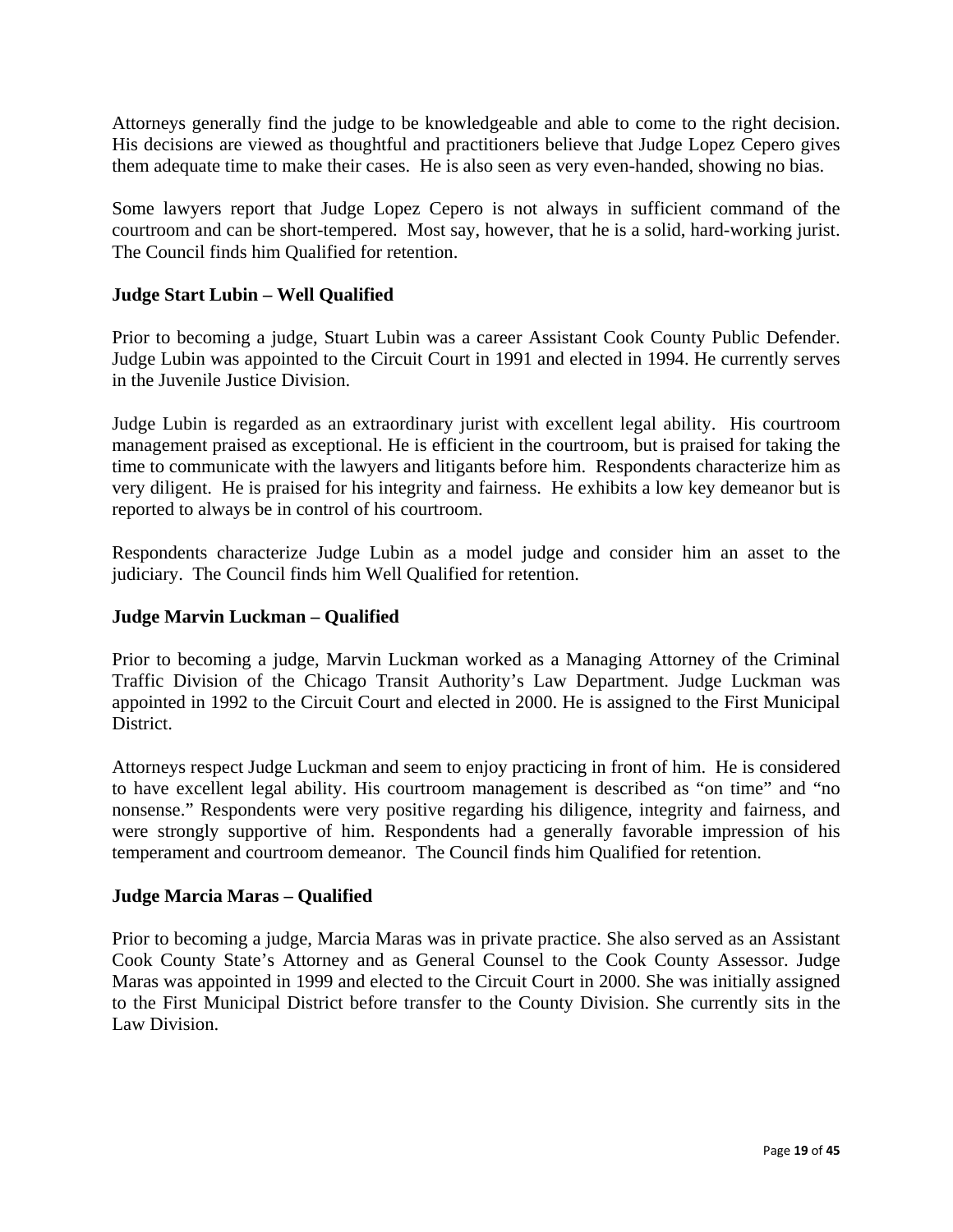Judge Maras handles a hectic call of both routine case management and complex substantive matters. She is praised her for her courtroom management and manner. Several mentioned that the judge is prompt and keeps good notes on the cases. She is considered professional.

Judge Maras received praise for her courtroom management skills in particular, with one respondent noting "Judge Maras runs an efficient call, but, as is often not the norm, takes time to allow counsel to speak, and make a record if need be. She takes time to learn of the key issues and address them fairly." Another respondent related an anecdote complimenting how Judge Maras dealt with an unprepared or possibly incompetent attorney, noting she was firm, but professional.

She is considered knowledgeable and up-to-date on black letter law. Judge Maras is characterized as a fair and competent jurist who runs her courtroom in a firm, efficient and attentive manner. She handles a routine, but hectic, call with what is described as professionalism and decorum. The Council finds her Qualified for retention.

## **Judge James McGing – Qualified**

Prior to becoming a judge, James McGing was in private practice. He also served as an Assistant Cook County State's Attorney and as legal counsel to the Sheriff of Cook County. Judge McGing was elected to the Circuit Court in 2006. He was initially assigned to Traffic Court in the First Municipal District, but has been transferred to Housing Court.

Judge McGing is in a limited courtroom, but there is a general sense from respondents that he has a good legal ability. He issues written opinions which are well-considered and readable. Comments from all sources describe him as well-prepared and efficient in a high-volume courtroom. Most respondents, as well as our court watchers, noted that he keeps notes on his cases and stays on top of the call, balancing the need to move quickly against the demands of fairness.

Comments from all sources praised him as calm and even-tempered, in a hectic courtroom. Several respondents felt the judge displayed an appropriate consideration of *pro se* litigants. Attorneys indicate that Judge McGing does his work diligently, with an even temper and patience, managing a heavy call with civility and efficiency. The Council finds him Qualified for retention.

## **Judge Michael McHale – Qualified**

Prior to becoming a judge, Michael McHale served as a career Assistant Cook County State's Attorney.Judge McHale was elected in 2006. He was initially assigned to the First Municipal District and transferred to the Domestic Violence Division in 2007. He is presently assigned to the Criminal Division as a floater judge, working on the Presiding Judge's call, handling motions, hearings, expungements, trials on the sexually violent persons call, and other matters.

 Judge McHale is often described as having a "full, comprehensive" legal knowledge and wellprepared for court. Some interviewees noted both that the judge has a solid understanding of the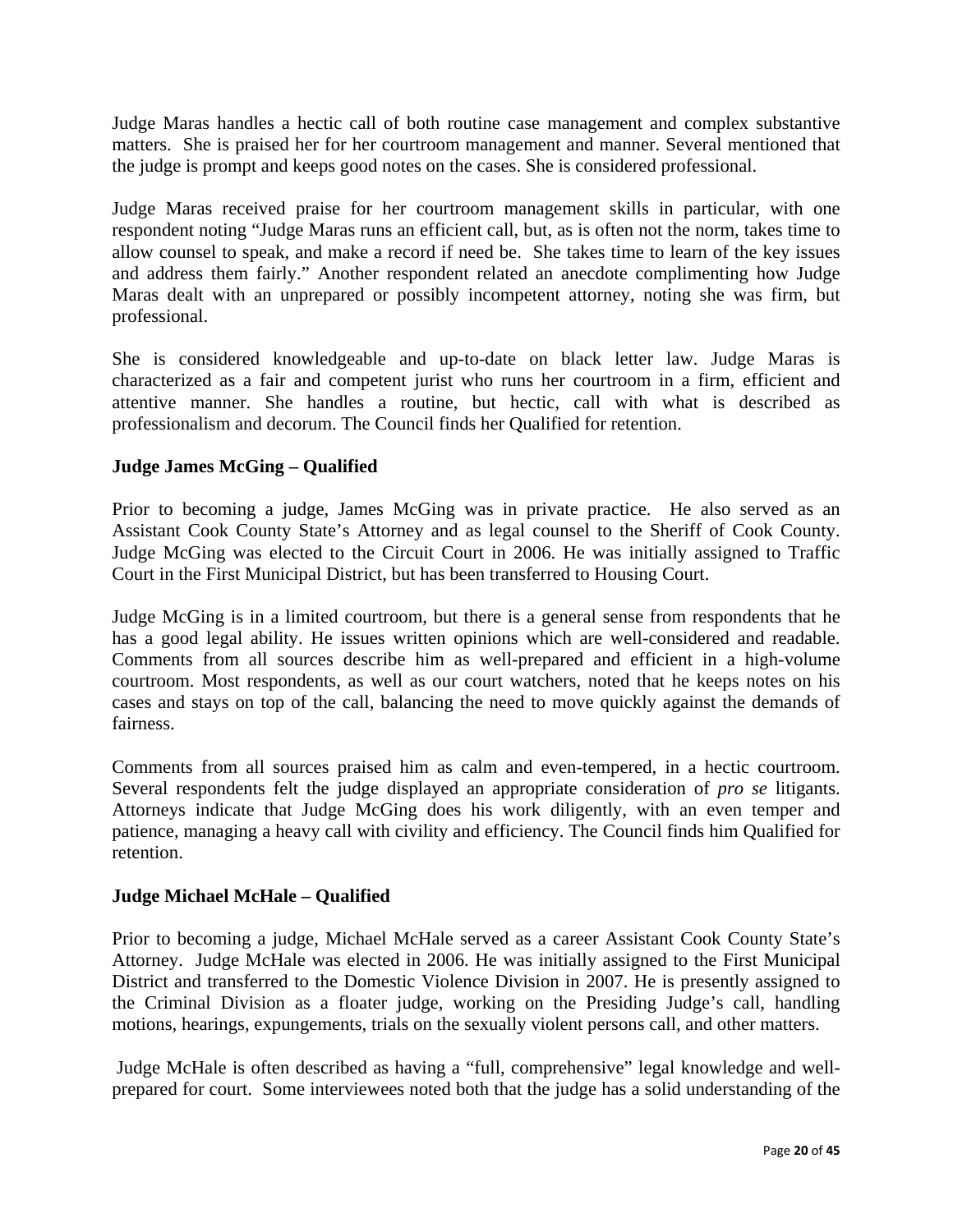law and that he is constantly improving. He is known to pass cases and do appropriate research the same day in order to understand issues and move cases efficiently. Respondents state he has a calm, respectful demeanor, but remains "quick and effective" at managing his call. Judge McHale is characterized as respectful of attorneys, defendants and court staff.

He is considered "fair" and "honest." Judge McHale handles many *pro se* cases on the expungement call, and several interviewees noted his patience with the call and his ability to manage the hearings well. Judge McHale is considered to have an outstanding temperament, remarkable patience and an excellent work ethic. The Council finds him Qualified for retention.

## **Judge Joyce M. Murphy Gorman – Not Qualified**

Prior to becoming a judge, Joyce M. Murphy Gorman worked with the Office of the Presiding Judge of the Sixth Municipal District in Markham for four years. Judge Murphy Gorman then worked as a sole practitioner for one year immediately before being elected to the bench. Judge Murphy Gorman was elected to the Circuit Court in 2000. She was initially assigned to the First Municipal District's Traffic Court. In 2002, Judge Murphy Gorman was assigned to the Civil Trial Section, non-jury call where she presently presides.

Judge Murphy Gorman was described by most respondents as knowledgeable about the law. Attorneys say she takes the time to understand the issues and respondents reported that she keeps current on developments in the law relevant to the cases heard in her courtroom. There were several respondents who praised her for using her courtroom mediators effectively. The judge is described as punctual and prepared for court and she issues her rulings in a prompt, timely manner. She is considered fair and independent.

Judge Murphy Gorman's courtroom management skills were given generally favorable marks. Several interviewees stated that she always started her call on time and did not "dilly dally." Others mentioned how she worked to accommodate attorneys with multiple cases in order to keep the call moving.

Many interviewees stated that Judge Murphy Gorman was diligent. Most attorneys believed she was "always engaged" and "interested in doing a good job." She also "allowed each side to make their case." Judge Murphy Gorman was also repeatedly praised for her handling of *pro se* litigants. Respondents said that she explains things well to *pro se* litigants "while remaining even-handed."

However, many respondents believed that Judge Murphy Gorman needs to improve her judicial temperament. Comments included: "could be calmer;" "she can be short with people;" "she lets lawyers get under her skin;" "she is short and testy with people in her courtroom." The Council found Judge Murphy Gorman Not Qualified for retention in 2006 due primarily to reported problems with her temperament. We continue to hear these complaints. On balance, the Council finds her Not Qualified for retention.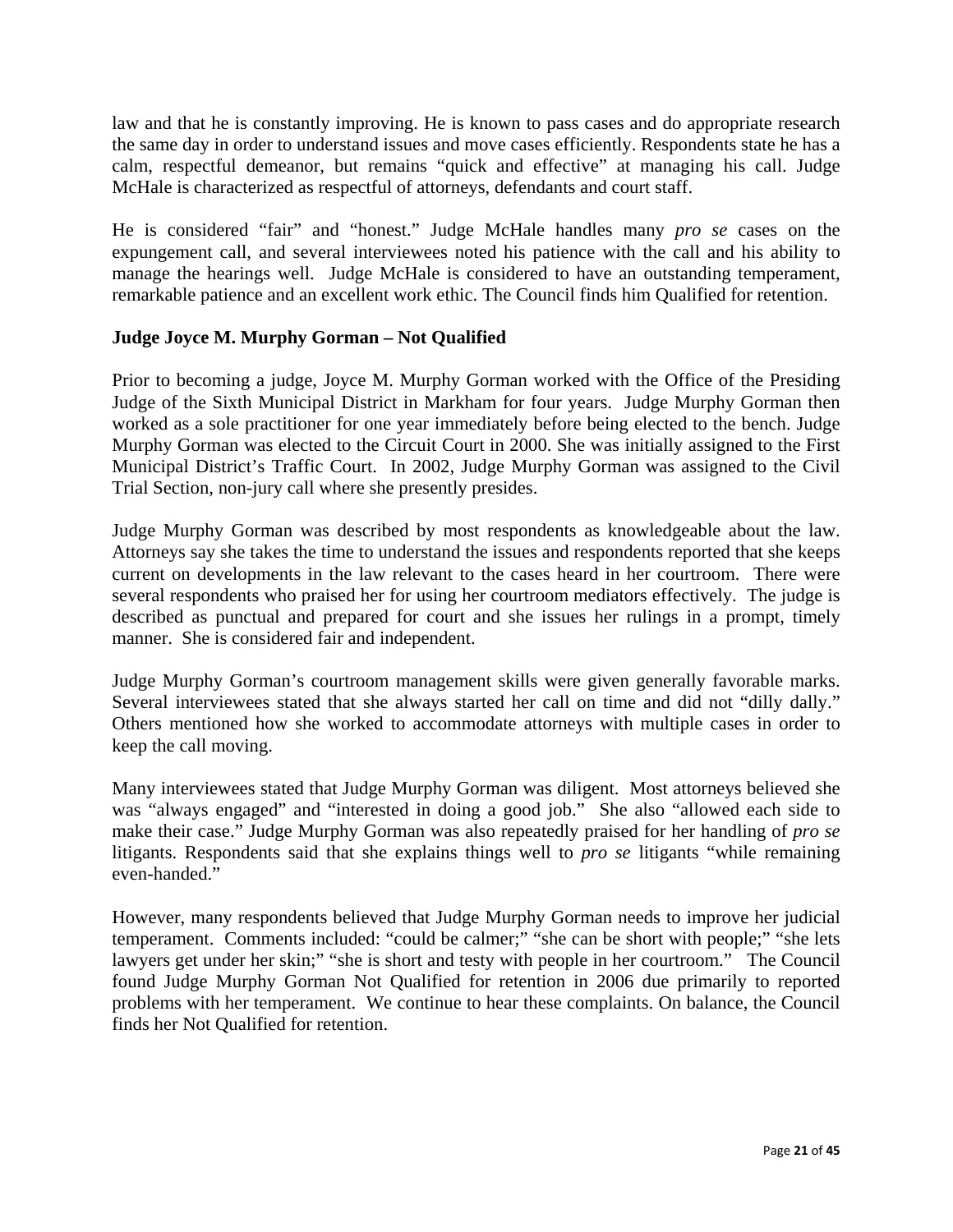## **Judge James Patrick Murphy – Qualified**

Prior to becoming a judge, James Patrick Murphy served as an Assistant Cook County State's Attorney. Judge Murphy was elected to the Circuit Court in 2006. He is assigned to the First Municipal District, Domestic Violence Division.

Judge Murphy received consistently high marks in all areas surveyed. Respondents believe that he knows the law and that his opinions are well-reasoned and "expressed cogently." He is also seen as very diligent. Respondents stated that he "always reads the pleadings prior to oral arguments," and "listens to both sides."

He was also highly praised for his courtroom management. Several of the interviewees stated that Judge Murphy "kept the call moving." One attorney even stated that this judge was "one of the best I've seen in Cook County" when asked about this judge's courtroom management skills.

Repeatedly, the respondents stated that this judge was always "very respectful" of everyone who appeared before him. He is viewed as "professional" and "patient." Judge Murphy is also viewed as a very fair judge whose integrity is beyond reproach. Several of the attorneys interviewed described this judge as "fair" and "even." A few interviewees also mentioned how well this judge handles *pro se* litigants. He is said to treat them respectfully and give them a fair shot.

Judge Murphy is described as smart and respectful in the courtroom. He is reported to have good leadership skills and presently serves as a mentor to other judges. The Council finds him Qualified for retention.

## **Judge Thomas W. Murphy – Qualified**

Prior to becoming a judge, Thomas W. Murphy was in private practice and a City of Chicago Alderman. Judge Murphy was elected to the Circuit Court in 2006. He was first assigned to the First Municipal Division, and transferred to the Fifth Municipal District in 2008.

Judge Murphy is praised for his professional temperament and his fairness. He "knows how to get things done" and is prepared. He is praised for his courtroom management. Judge Murphy appears to have earned the respect of the attorneys surveyed.

Several respondents also noted that Judge Murphy is particularly adept at handling *pro se* litigants and at handling conflicts in his courtroom. The Council finds him Qualified for retention.

#### **Judge Marya Nega – Well Qualified**

Prior to becoming a judge, Marya Nega was the Principal Assistant Attorney with the Metropolitan Water Reclamation District of Greater Chicago. Judge Nega was elected to the Circuit Court in 1994. She was initially assigned to the First Municipal District. In 1995, Judge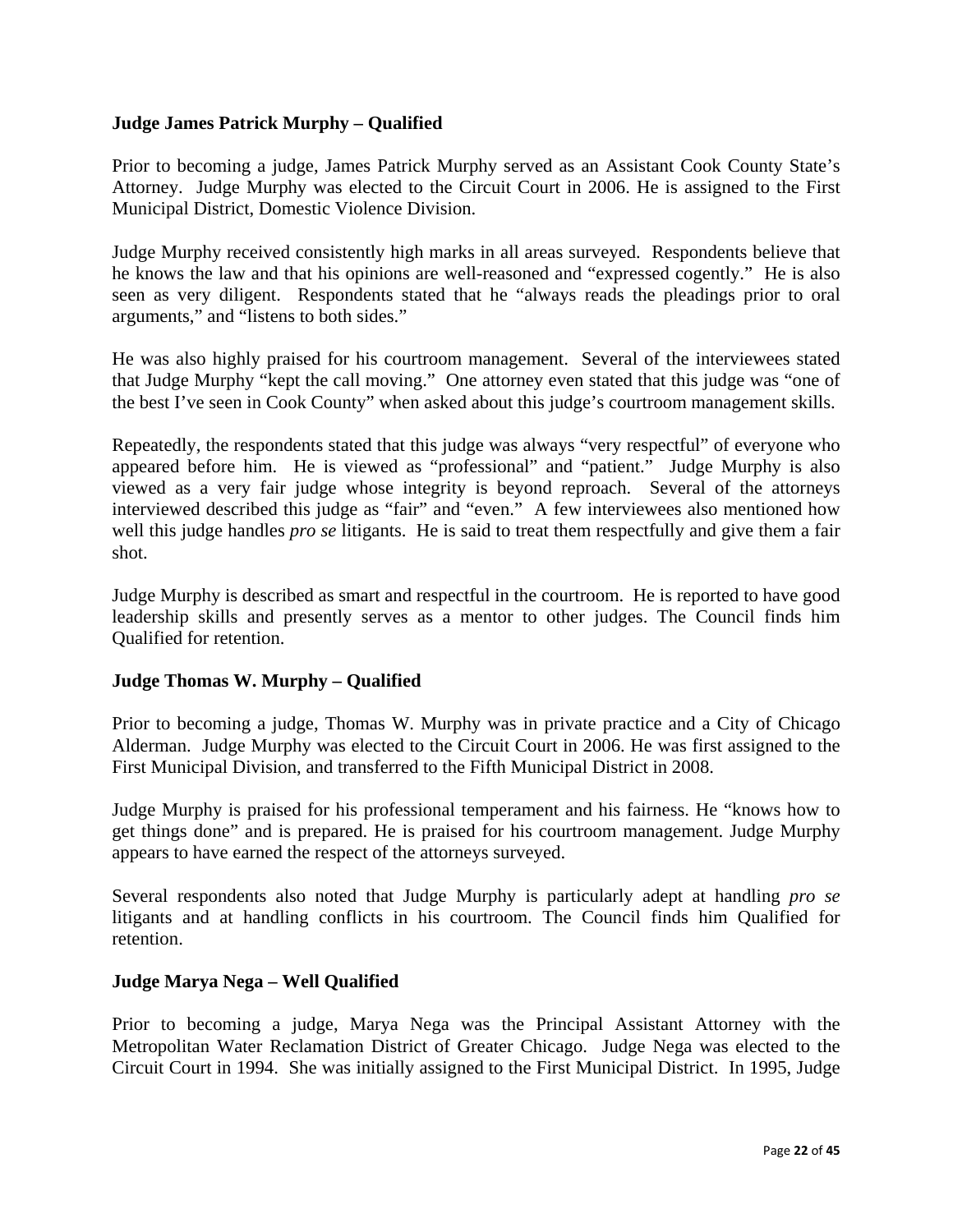Nega was assigned to the Domestic Relations Division where she is currently a preliminary judge handling Calendar E.

Respondents describe Judge Nega's legal ability as excellent, with many interviewees stating that she has a very "in depth knowledge" of the statutes in Domestic Relations. Several respondents also remarked very favorably regarding Judge Nega's "common sense approach" to applying the law. She is known to describe her rulings logically.

The interviewees also believed she does an excellent job managing her courtroom. Several mentioned that Judge Nega always started on time and had a system in place to ensure that all cases were heard in a timely manner. One interviewee stated that "she will skip lunch if it's a really busy day" in order to get through her call.

Judge Nega was also repeatedly praised for her diligence and attention to detail. Several respondents stated that she always reads everything prior to the hearing and that she is "always fully engaged." One interviewee stated that "she had a memory like a steel trap," and "always" knows what is going on." Many attorneys remarked that Judge Nega was also very organized. Judge Nega's temperament and fairness received particularly high praise from almost all of the respondents. The Council finds her Well Qualified for retention.

## **Judge P. Scott Neville – Qualified**

Prior to becoming a judge, P. Scott Neville was an Administrative Law Judge with the Illinois Department of Income Security, was in private practice, and worked with Chicago Transit Authority. Judge Neville was appointed as a Circuit Court judge in 1999. He served in Traffic Court and Housing Court before being appointed to the Appellate Court in 2004. He was elected to the Appellate Court in 2012.

Judge Neville is regarded as an experienced and intelligent jurist. Before joining the Appellate Court, he had a reputation for being impartial and sensitive to issues of bias. He is considered diligent and hard-working. He is engaged in arguments before the court and prepared with questions for counsel. The Council finds him Qualified for retention.

#### **Judge Joan Margaret O'Brien – Qualified**

Prior to becoming a judge, Joan Margaret O'Brien was a career prosecutor with the Cook County State's Attorney's Office. Judge O'Brien was elected to the Circuit Court in 2000. She was initially assigned to the Child Protection Division and presently serves in the Fifth Municipal District.

Respondents describe Judge O'Brien as having a good demeanor and better than average courtroom management skills. She is said to comport herself well and keep her courtroom on schedule and in order. Attorneys report that Judge O'Brien is prepared for court and, for the most part, had no complaints about her overall legal ability. She is called "pleasant and knowledgeable."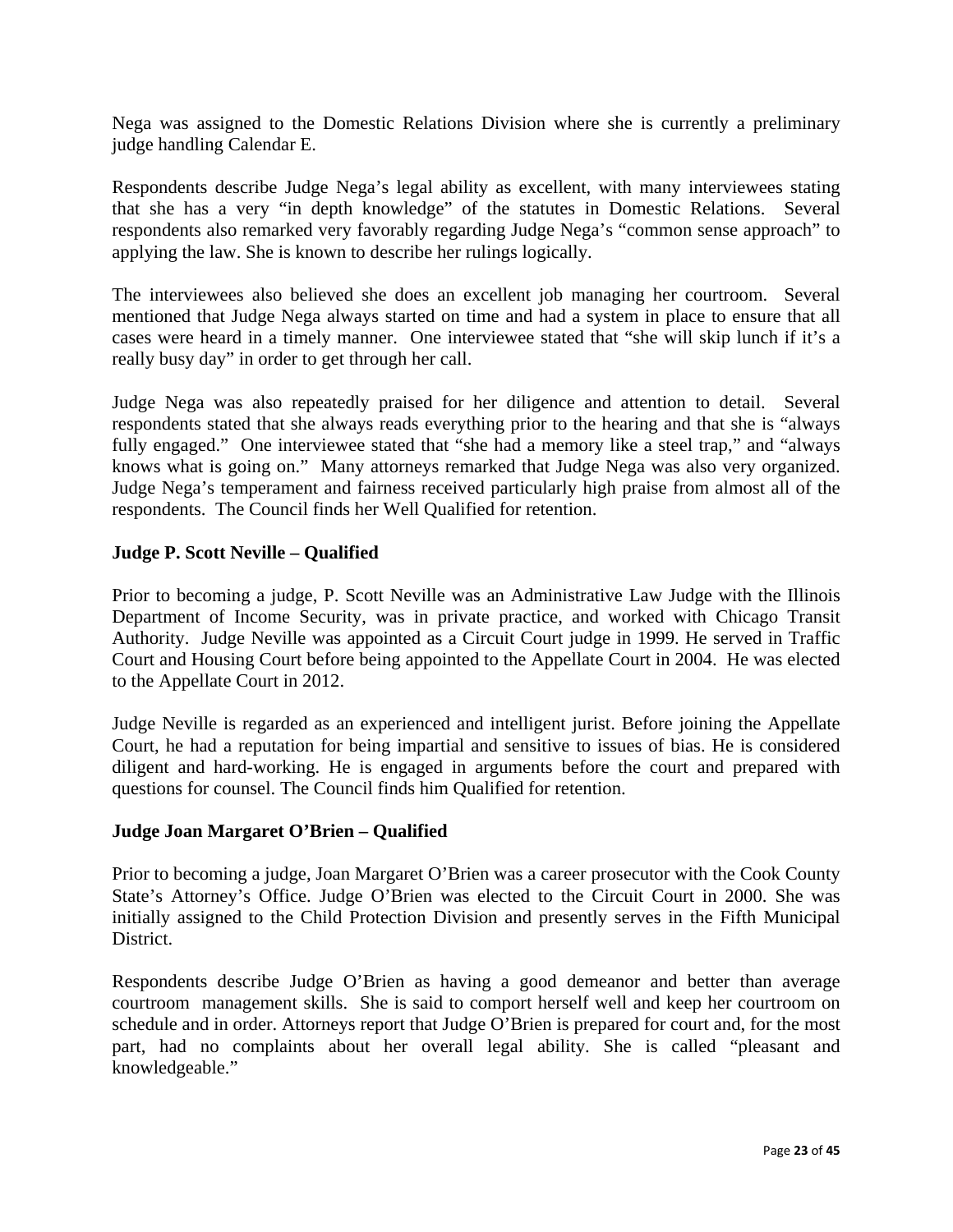Many respondents noted that Judge O'Brien takes care to explain her decisions. Most respondents say she is a solid judge with good temperament and ability to move her call efficiently.

However, Judge O'Brien has a reputation among some lawyers as being inappropriately prosecution-oriented. Some respondents believe that defendants are at a disadvantage in her courtroom. These respondents say she is considered overly harsh in her sentencing and more accommodating to prosecutors' motions than defense motions. In general, though, Judge O'Brien is considered to be a good judge with very good temperament and courtroom management skills. The Council finds her Qualified for retention.

## **Judge Patrick W. O'Brien – Qualified**

Prior to becoming a judge, Patrick W. O'Brien served both as an Assistant Cook County State's Attorney and as an Assistant Illinois Attorney General. Patrick O'Brien was in private practice and served as Hearing Officer for the Mayor's Licensing Commission immediately prior to election. Judge O'Brien

was elected to the Circuit Court in 2006 and has been assigned to the First Municipal District.

Judge O'Brien was the lead prosecutor in a case that led to an exoneration lawsuit, *Ollins, et. al v. O'Brien et al*, Case No. 03 C 5795, filed in the Northern District federal court . The case was dismissed as to Judge O'Brien in March 2005 (2005 U.S. Dist. LEXIS 7225).

The defendants were freed in 2002, after being pardoned by then Governor George Ryan, and subsequently filed a civil rights action against the lab technician and the prosecutors involved in the criminal case. The suit alleged malicious prosecution, false imprisonment, and conspiracy, and was ultimately dismissed against all parties.

The Council concludes that this situation does not affect Judge O'Brien's qualifications to be a judge.

Respondents considered Judge O'Brien "knowledgeable" and described his legal ability as "terrific," "satisfactory" and "competent". He is described as "courteous," "in control" and "efficient." Judge O'Brien has what is characterized as a mild, low-key manner that is both professional and respectful. He is reported to be appropriately solicitous of *pro se* litigants. Respondents generally felt the courtroom was a level playing field where everyone is treated the same.

Respondents say that Judge O'Brien is well prepared for court and that he seems to have read filings and analyzed the issues prior to hearing. He is described as "methodical and gets to the point." Respondents say that he displays good ability to control the courtroom in high volume calls. He is especially praised for his ability to communicate with *pro se* litigants and to adequately advise them of their rights. The Council finds him Qualified for retention.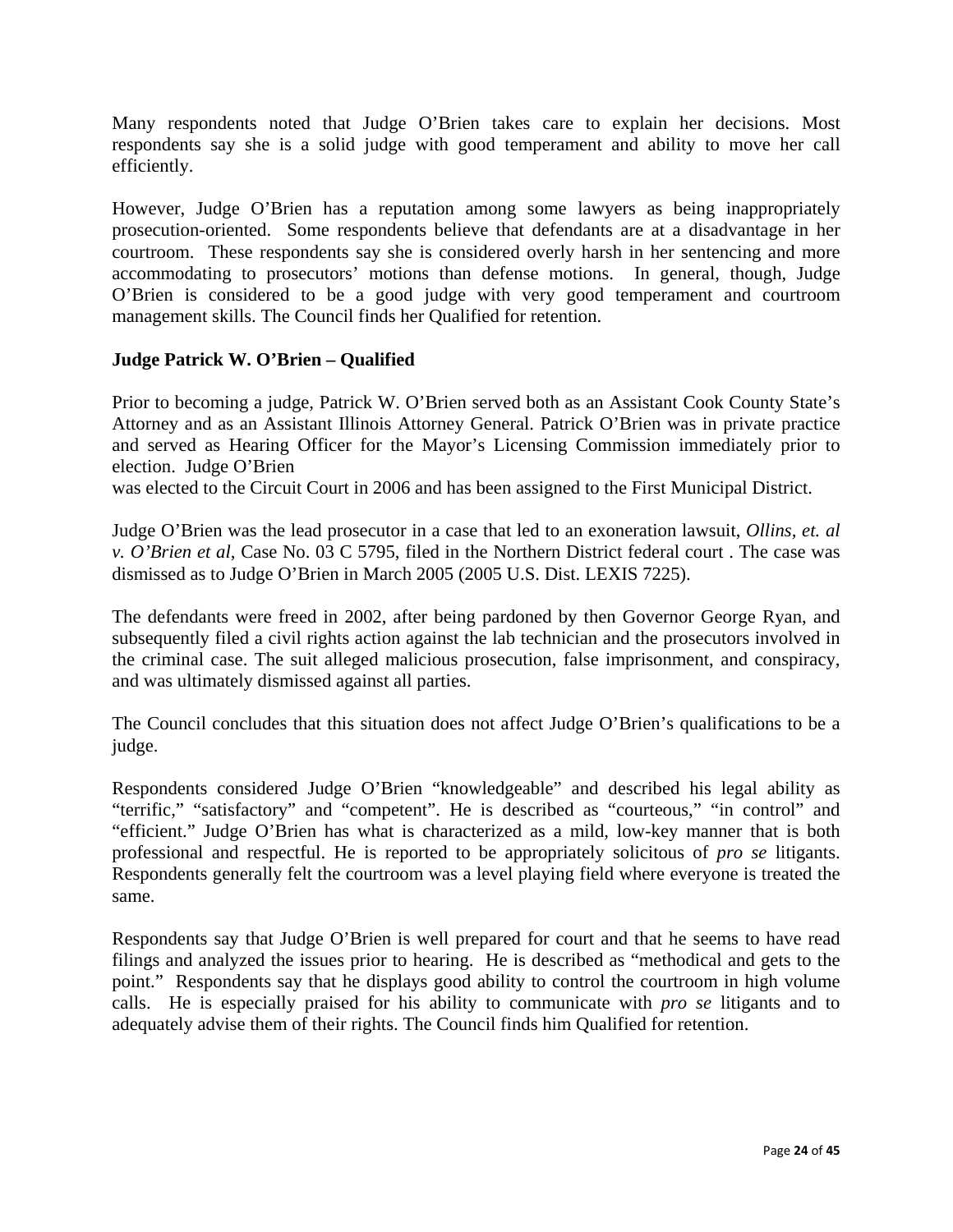## **Judge Ramon Ocasio III – Qualified**

Prior to becoming a judge, Ramon Ocasio III served as an Assistant Cook County Public Defender and as a Supervisor in the Cook County Public Defender's Office. He also worked in the Illinois Attorney General's Regional Consumer Fraud Office in Chicago. Judge Ocasio was elected to the Circuit Court in 2006 and assigned to the Bond Court rotation in the First Municipal District, where he currently sits.

The majority of responses indicate that Judge Ocasio has a good grasp of the applicable law. Judge Ocasio is viewed by a number of respondents as having a strong legal ability and as very diligent. Many interviewees mentioned that this judge did his own research and pulled his own cases. Many of the defense attorneys also stated that this judge "took time with every person who appeared before him," in order to make the best possible decision in regards to their bond.

Many respondents also believed Judge Ocasio had high integrity and that he was very fair. They often stated that he was "very professional" and did "nothing improper." One of the attorneys interviewed also stated that this judge "treats all of the defendants the same" and does not show bias. Judge Ocasio is reported to speak in Spanish to some defendants where appropriate to make sure that they understand everything. He is praised for judicial temperament, which is characterized as very low-key but effective.

There seems to be a conflict in respondents' assessment of Judge Ocasio, particularly because many prosecutors believe defendants are at an advantage in Judge Ocasio's courtroom. Some say he improperly sets cash bonds in burglaries and other nondrug felony cases without articulating an appropriate reason for doing so. Defense counsel, however, report that bonds are set correctly and that the judge makes sure the defendants understand their rights and the proceedings. The Council finds him Qualified for retention.

## **Judge Stuart Palmer – Well Qualified**

Prior to becoming a judge, Stuart Palmer was an Assistant Cook County State's Attorney and served in the Felony Trial Division. Judge Palmer was elected to the Circuit Court in 1994. He was assigned to the Criminal Division until 2005 when he was transferred to the Chancery Division. Judge Palmer was assigned to the Appellate Court of Illinois by the Illinois Supreme Court effective January 6, 2012. He is seeking retention as a Circuit Judge.

Most respondents felt Judge Palmer had a strong legal ability. He "makes firm decisions and knows law" and "he processes [information] quickly and comes to sensible decisions."He is considered courteous. Many remarked that he controls his docket and treats everyone equally and with dignity. He is often described as a "solid and fair jurist." Judge Palmer was very recently elevated to the Appellate Court. His performance as a Circuit Court judge indicates a strong legal ability and a judicial temperament. The Council finds him Well Qualified for retention.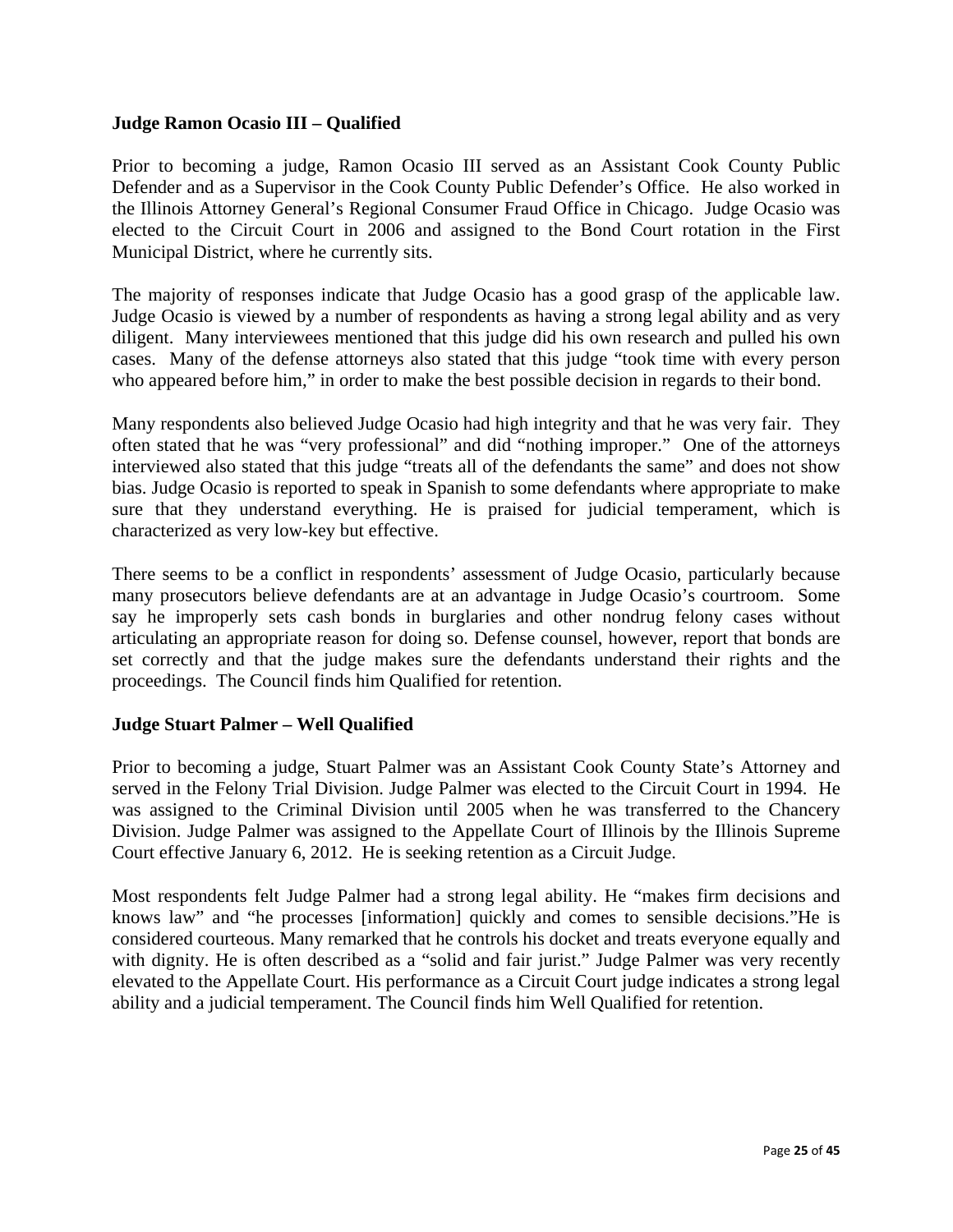## **Judge Lee Preston -- Qualified**

Prior to becoming a judge, Lee Preston was primarily in private practice.Judge Preston was elected to the Circuit Court in 1994. He was assigned to the Child Protection Division until 1997, when he transferred to the Law Division. He became a Supervising Judge in the Law Division in 2005.

Respondents were generally positive with regard to their experiences practicing before Judge Preston. Judge Preston is often characterized as "smart" with a strong grasp of the law. He is characterized as analytic, courteous and professional. Judge Preston is considered fair and impartial. Judge Preston brings years of experience to the bench and is generally well-regarded as a smart and capable jurist.

However, some respondents raised concerns about the speed with which cases move through Judge Preston's courtroom and his diligence in managing the cases before him. These respondents complain that he can be slow to rule, and sometimes sets unnecessarily long briefing schedules. The Council found Judge Preston Not Qualified for retention in 2006 due to reports related to problems with courtroom management. The Council notes that there seems to have been improvement in this regard, and that respondents report generally that Judge Preston is a good jurist. The Council finds him Qualified for retention.

## **Judge Mary Colleen Roberts – Qualified**

Prior to becoming a judge, Mary Colleen Roberts was a social worker and then served as an Assistant Cook County State's Attorney. She has also served as a hearing officer for the Cook County Circuit Court and an Assistant Corporation Counsel for the City of Chicago in the Law Department. Judge Roberts was elected to the Circuit Court in 2006. She has served in the Municipal and Juvenile Divisions, and is presently sitting in the Criminal Division.

Judge Mary Colleen Roberts received praise for all aspects of her judicial performance. She is described as "smart" and "hard working," a judge who tries to do the right thing. She is characterized as "even keeled," "professional" and "pleasant." Her court call is considered wellmanaged. Judge Roberts is well-respected both as a practitioner before becoming a judge and as a jurist – particularly in the Juvenile Justice Division. She is considered to have good legal ability and temperament. The Council finds her Qualified for retention.

## **Judge Thomas Roti – Qualified**

Prior to becoming a judge, Thomas David Roti was in private practice, and became General Counsel for Dominick's Finer Foods, Inc. Judge Roti was elected to the Circuit Court in 2000. He has been assigned to the Third Municipal District since taking the bench and currently hears Municipal and Law Division trials – both jury and bench – and supervises the Mandatory Arbitration Program in the Third District.

Respondents were uniformly positive with regard to their experiences practicing before Judge Roti. Respondents described him as knowledgeable, a "quality judge" and one noted that "what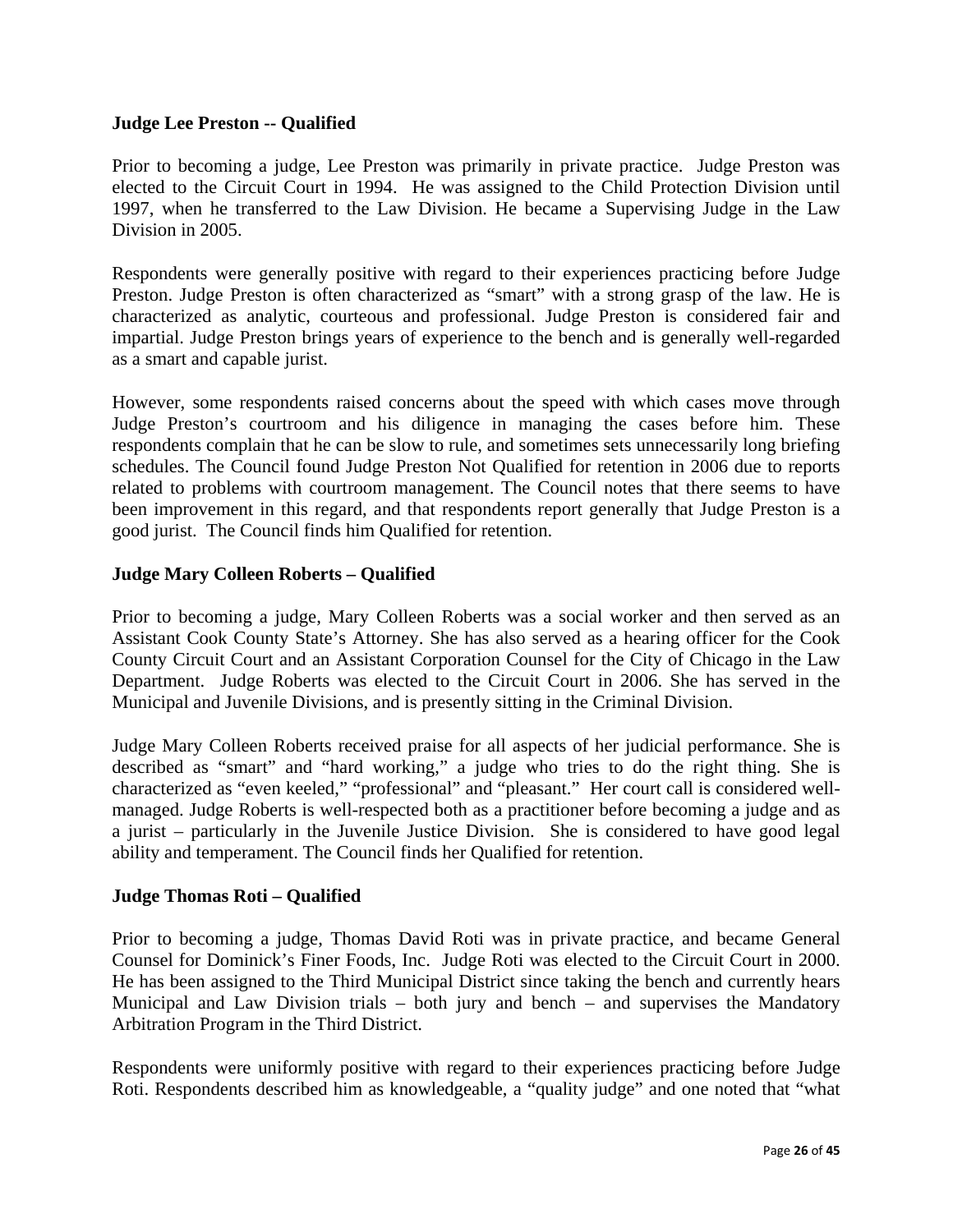he does not know, he researches." He is said to use proffered briefs on legal issues effectively. One respondent said that he is "acutely aware of the law and continues to learn on the job."His courtroom management is considered effective, swift and organized. He is noted for valuing settlement and working diligently to promote and reach settlement.

Judge Roti is considered fair and even-tempered. More than one respondent said they don't mind losing in his courtroom because they know Judge Roti is fair. Judge Roti is managing his duties effectively and efficiently. He shows appropriate temperament and diligence in his work. The Council finds him Qualified for retention.

## **Judge Lisa Ruble Murphy – Qualified**

Prior to becoming a judge, Lisa Ruble Murphy was Deputy Chief Administration Officer for the Chicago City Council's Committee on Finance. Judge Ruble Murphy was elected to the Circuit Court in 1994. Judge Ruble Murphy was initially assigned to the First Municipal District of the Cook County Circuit Court. In January 1995, she was assigned to the Domestic Relations Division, where she currently serves.

Many respondents praised Judge Ruble Murphy as a judge, but a significant number of respondents report concerns about her performance. For instance, while lawyers reported that Judge Ruble Murphy gives a fair trial, there were complaints that she sometimes pushes too hard to discourage parties from going to trial, even where the parties have clear and irreconcilable difficulties. Some of the attorneys interviewed also reported that she is often late in starting her call. However, Judge Ruble Murphy is considered to be a smart, solid jurist. On balance, the Council finds her Qualified for retention.

## **Judge Drella Savage – Qualified**

Prior to becoming a judge, Drella Savage was in private practice and served as an election law attorney for the City of Chicago. Judge Savage was elected in 1994. She was initially assigned to the Child Support Enforcement Division, and transferred to the Law Division in 2009.

Judge Savage is considered prompt and polite by most respondents. Respondents report that "she runs a tight ship" and both the judge and her staff drew compliments for the management of the courtroom. The majority of respondents believe she has a good legal ability. Judge Savage displays common sense and an even temper, according to most respondents.

Judge Savage is characterized as a competent judge who runs an efficient courtroom. She appears to approach her responsibilities with diligence and an appropriate demeanor. She is relatively new to the Law Division, but respondents indicate that while there was an initial learning curve, she is learning the law and applying it appropriately. The Council finds her Qualified for retention.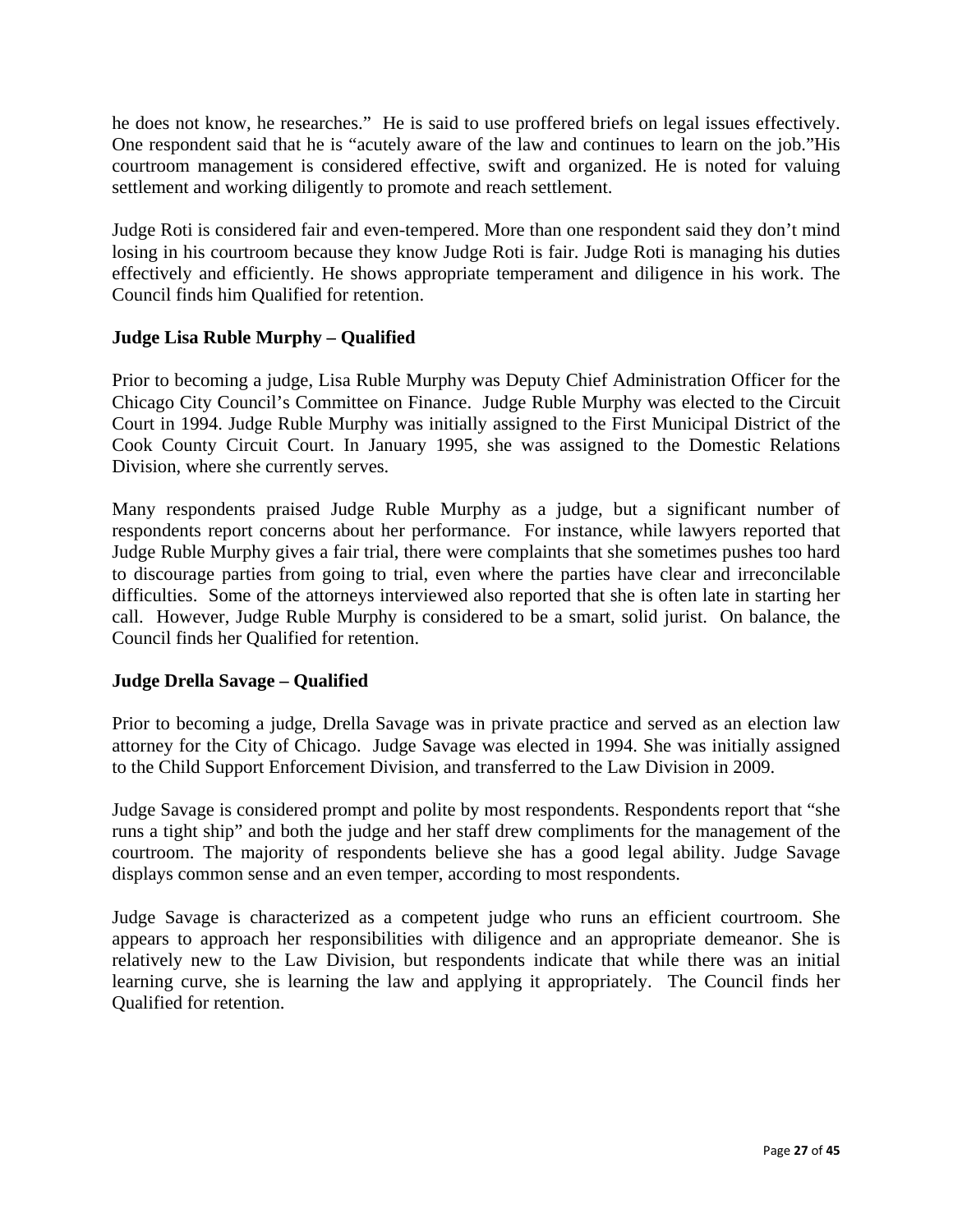## **Judge Colleen Sheehan – Qualified**

Prior to becoming a judge, Colleen Sheehan served for four years as an Assistant Cook County Public Defender. She also worked as a hearing officer for Chicago's Administrative Hearing Department, and was in private practice. Judge Sheehan was elected to the Circuit Court in 2000 and was assigned to the First Municipal District, Domestic Violence Division. She currently presides over a Juvenile Court call.

Judge Sheehan is considered to have a good legal ability, with a firm grasp of the law and procedure underlying her present juvenile court practice. She is described as "probing," "thoughtful" and "smart," with strong command of the rules of evidence and procedure. Her judicial diligence was applauded as well, with many interviewees stating that she was "prepared," "detail oriented," and "up to speed."

Her integrity, temperament and fairness all received high marks; many practitioners applauded her patience, particularly with parents and juveniles who required more than one advisement. Her temperament "really stands out," "she treats everyone well, it's great to see," and gets "highest marks" for her tone and demeanor. Some practitioners noted a positive improvement over the years in her temperament relating to parents of juvenile defendants. The Council finds her Qualified for retention.

## **Judge Diane Shelley – Qualified**

Prior to becoming a judge, Diane Shelley was in private practice. She also served as a hearing officer for the City of Chicago Department of Revenue. She was the Head Assistant Attorney for the Metropolitan Water Reclamation District of Greater Chicago. Judge Shelley was elected to the Circuit Court in 2006. She was initially assigned to the Domestic Violence Division, and transferred to the First Municipal District in January 2010.

Respondents generally had a positive opinion of Judge Shelley, considering her "effective, efficient and professional." She is considered to have good legal ability and temperament. She appears to be handling her cases in a timely and professional fashion. The Council finds her Qualified for retention.

## **Judge James Smith – Qualified (retention to the Illinois Appellate Court)**

Prior to becoming a judge, James Smith as an Assistant Corporation Counsel of Chicago and City Attorney and City Prosecutor of Des Plaines. Judge Smith was appointed to the Circuit Court of Cook County in 1989 and elected in 1994. He was elected to the Appellate Court in 2002.

Judge Smith is well-prepared and mild-mannered on the bench. Attorneys with experience before Judge Smith note that he has a good reputation among appellate attorneys and is known for asking good questions during argument. He is a well-respected appellate justice. His opinions are well reasoned and well written. He is good on oral argument and is well respected within the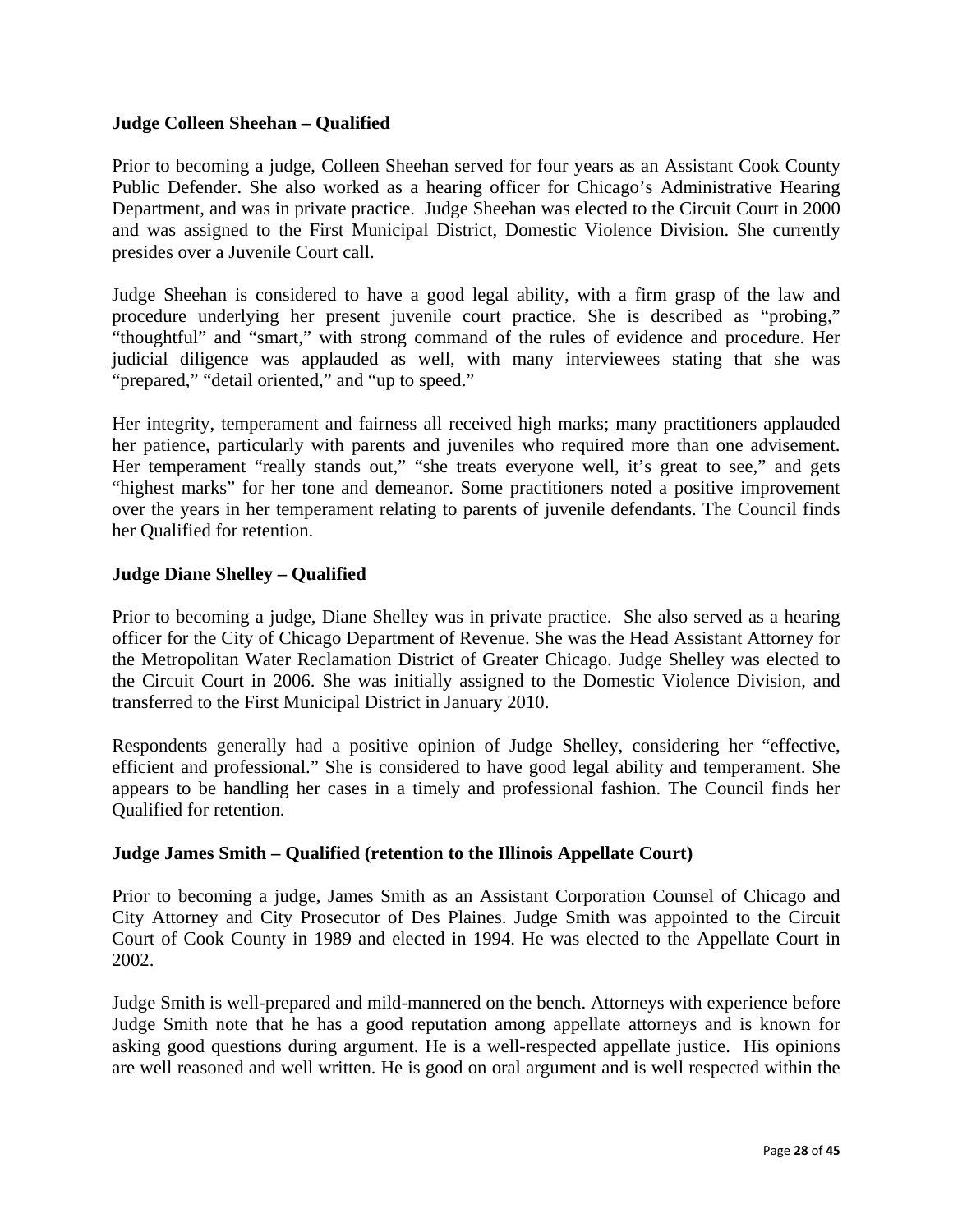appellate circle. He was criticized in the past for his temperament as a trial judge, but has received nothing but praise as an appellate judge.

Judge Smith is praised for his advocacy of the Settlement Committee. He receives praise for settling cases and for the quality of his opinions. The Council finds him Qualified for retention to the Illinois Appellate Court.

## **Judge James M. Varga – Qualified**

Prior to becoming a judge, James M. Varga was a supervisor in the Medical Litigation Division of the Cook County State's Attorney's Office, as well as a felony prosecutor. Mr. Varga also spent some time in private practice. Judge Varga was elected to the Circuit Court in 1994 and was initially assigned to the First Municipal District. He moved to the Law Division in 1995 and has served there since.

Responses indicate that Judge Varga puts considerable thought and effort into his judicial duties. He is generally regarded as diligent and knowledgeable. Judge Varga reports that he authors articles and lectures on issues of juries and verdicts. He is singled out for praise by respondents for his handling of jury selections. Respondents believe that his manner of organizing issues identified for trial prior to jury selection is helpful to both sides of the case.

Judge Varga is considered hard-working, with good legal ability and a commitment to doing his own research where necessary. Attorneys also noted that Judge Varga appears to consult with other judges in his division where appropriate or necessary. He is known to run a wellfunctioning courtroom and is known to be diligent and hard-working.

However, some lawyers report that Judge Varga has temperament issues. There is no suggestion that Judge Varga is biased or disfavors particular groups in his courtroom; rather, his temper is characterized as unpredictable and directed at attorneys, witnesses and litigants alike. It is of particular concern that Judge Varga does not limit his outbursts when witnesses and jurors are present. The Council notes that Judge Varga has reported to the Council that he is taking action to remedy his difficulties with temperament. On balance, the Council finds him Qualified for retention.

## **Judge Carl Anthony Walker – Qualified**

Prior to becoming a judge, Carl Anthony Walker was in private practice and worked as an Administrative Hearing Officer for the City of Chicago. Judge Walker was appointed and then elected to the Circuit Court of Cook County in 2006. He initially sat in the First Municipal District and was transferred to the Juvenile Division in 2009.

Interviewees generally had a favorable impression of Judge Walker. His respectful demeanor and investment in the welfare of the juveniles was noted by everyone. He is said to bring good insight to the bench, treating juvenile defendants as individuals. One attorney described him as "honest and conscious of his role in protecting the integrity of the court."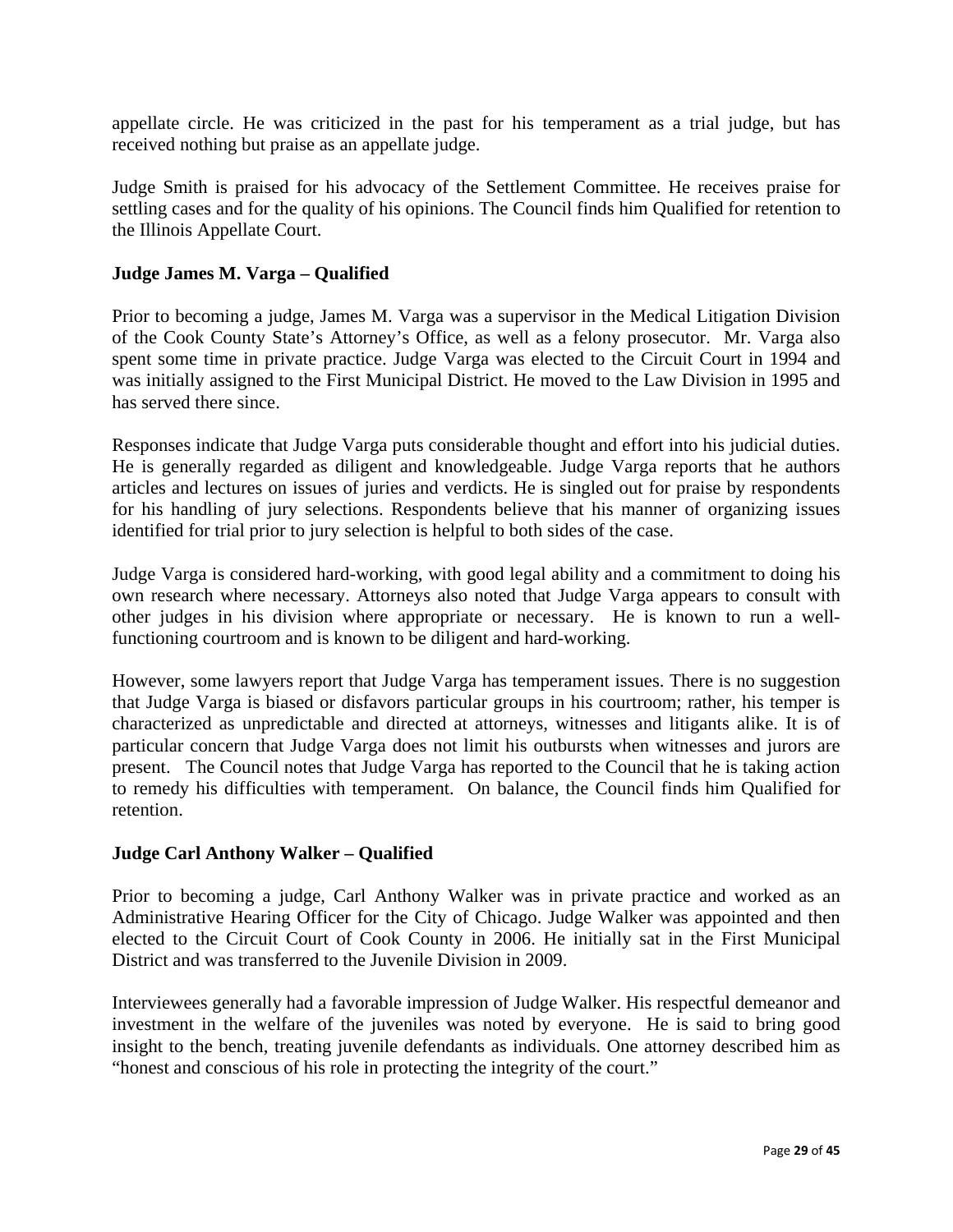The judge is described as aware of what's going on with the children and concerned about parental involvement. He is "mild-mannered," fair and predictable. "He is good at diffusing situations especially with bad family and parenting issues" and respectful of everyone in his courtroom. All three electronic survey respondents remarked on his patience, compassion, and courtesy to everyone in his courtroom. Judge Walker is considered to be knowledgeable, and respondents believe Judge Walker brings sufficient legal ability and impressive compassion to the Juvenile Division. He is characterized hard-working and very engaged in his cases. The Council finds him Qualified for retention.

## **Judge Richard Walsh – Qualified**

Prior to becoming a judge, Richard Walsh was a law clerk in the U.S. District Court and a solo practitioner. He has also served as a Staff Attorney in the Federal Defender Program and a Hearing Officer for the Illinois Racing Board. Judge Walsh was elected to the bench in November, 1994. He was initially assigned to the First Municipal Division. Judge Walsh was transferred to the Juvenile Justice Division, where he currently sits.

Judge Walsh was praised for his legal ability. Practitioners noted his strong command of the procedure, evidence, and case law: "it is clear he is keeping up with the law," and "he can analyze a case very quickly and he knows what he is doing." Additionally, some noted with appreciation that he "is clearly up to date on the case law." Judge Walsh reportedly shares recent case law and updates on the status of the law with the practitioners appearing in front of him. He is generally considered a respected jurist. The Council finds him Qualified for retention.

## **Judge Camille Willis – Qualified**

Prior to becoming a judge, Camille Willis clerked for the Seventh Circuit Court of Appeals, and served as an attorney with the Chicago Board of Education from 1986 to 1994. Judge Willis was appointed to the Circuit Court of Cook County in 1995 and elected in 2000. She was initially assigned to the First Municipal District and then to the Child Protection Division. In 1998, Judge Willis was transferred to the Sixth Municipal District, where she currently sits.

Judge Willis is praised for diligently handling a large docket often consisting of a large number of *pro se* litigants and for doing so competently. She is described as taking the time necessary to ensure that individuals in her court understand the proceedings. Practitioners appreciate her demeanor and tone, describing her as "humorous and respectful," "polite and patient," as well as "respectful and professional." Her judicial integrity was unquestioned, and practitioners clearly hold Judge Willis' ethics in high regard. Survey respondents stated that she was ethically beyond reproach, often going to great lengths to avoid the appearance of impropriety. The Council finds her Qualified for retention.

## **Judge Kenneth Wright – Qualified**

Prior to becoming a judge, Kenneth Wright was in private practice as a sole practitioner. He is a former teacher and Associate Dean of the Joliet Junior College. Kenneth Wright was appointed to the Circuit Court in 1994 and elected the same year. He was initially assigned to the Municipal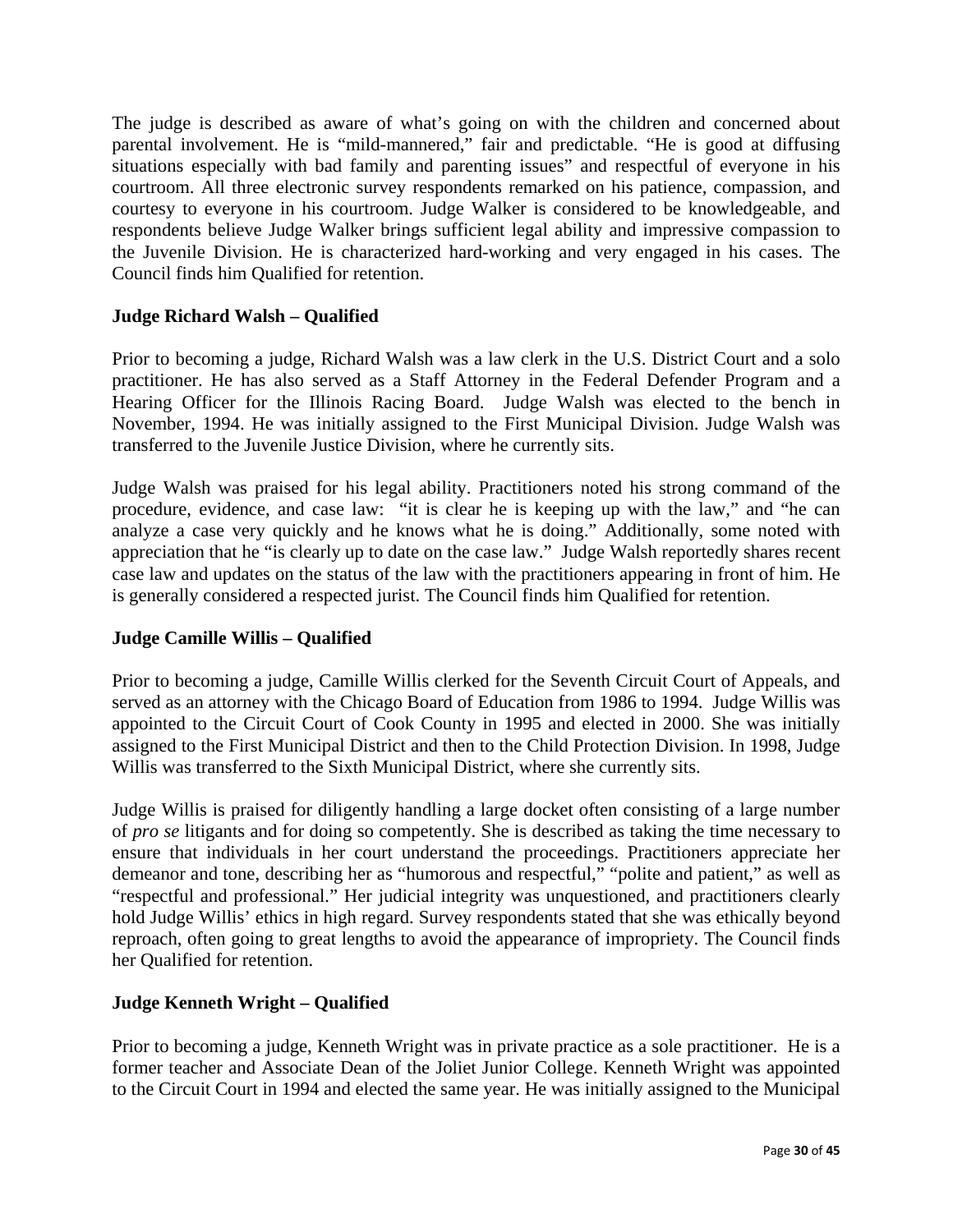Division and later was transferred to the Probate Division. He presently serves as presiding judge of the First Municipal District.

Judge Wright received positive marks from practitioners in all categories with very few criticisms of his judicial performance. He is described as a "good lawyer" "who takes an interest in his cases" and "is well-versed in the law." Respondents believe he moves through his call efficiently and is respectful of the practitioners appearing in front of him. Judge Wright is described as having a good, calm demeanor and purportedly "treats everyone with respect."

As Presiding Judge of the First Municipal District, Judge Wright is responsible for overseeing the judicial schedule and has worked with the City of Chicago on improvements to the eviction call. Judge Wright has been active in promoting the center for conflict resolution, which has increased the efficiency of the First Municipal District by allowing easier cases to be resolved through mediation. He has also initiated a steering committee on which attorneys, clerks, judges, and the Sheriff worked together to streamline the special process server function. Many respondents praise his leadership.

Respondents say that Judge Wright was well-respected when he had a full-time call in the Probate Division. He was praised for his temperament and courtroom management. The Council finds him Qualified for retention.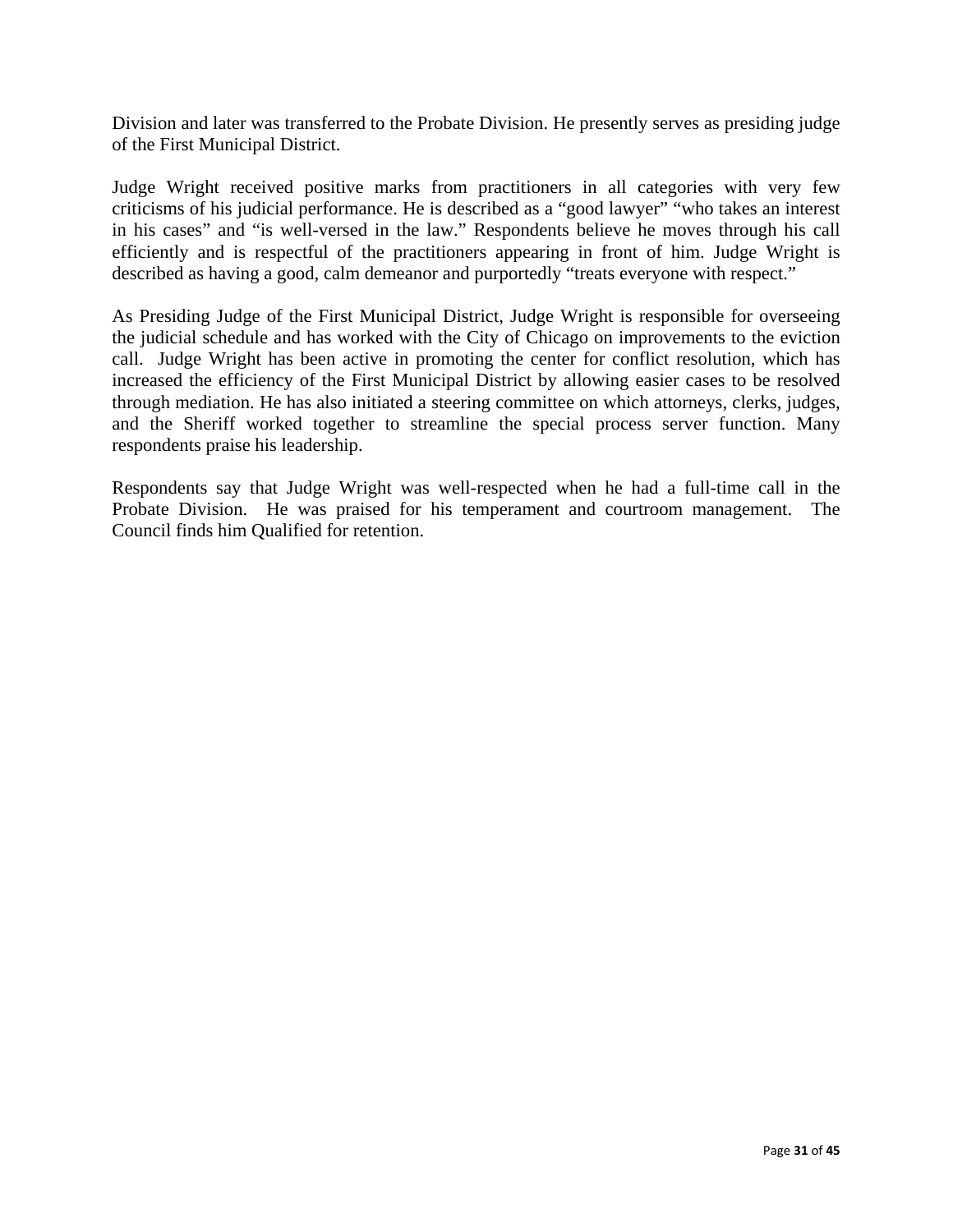## **Judicial Candidates Seeking to Fill Judicial Vacancies in the November 2012 General Election**

## **Supreme Court – First District, Hon. Thomas R. Fitzgerald Vacancy Justice Mary Jane Theis – Highly Qualified (Democrat)**

 Justice Mary Jane Theis was appointed to the Illinois Supreme Court in 2010. She was elected as an Associate Judge in 1983 and was elected to the Circuit Court in 1988. In the Circuit Court of Cook County, Justice Theis was assigned to the Chancery Division in 1993, and from 1988 to 1993 she was assigned to the Criminal Division. From 1983 to 1987, she served in the First Municipal District. Before taking the bench she served as an Assistant Cook County Public Defender. Justice Theis has taught at Loyola University of Chicago School of Law, Northwestern University School of Law, and John Marshall Law School. She was the author of "Recent amendment to Supreme Court Rule 304(b) and its impact on family law cases," and Editor in Chief of "The Benchbook Project." Justice Theis has received the Lifetime Achievement Award from the Illinois Judges Association, Catholic Lawyer of the Year from the Catholic Lawyers Guild, Celtic Lawyer of the Year from the Celtic Lawyers Society of Chicago, Mary Heftel Hooton Award from the Women's Bar Association of Illinois, and the Access to Justice Award from the Illinois State Bar Association.

 Judge Theis is considered to have outstanding legal ability and has received accolades from her judicial performance in a variety of trial court arenas, in the Appellate Court, and as an appointed Supreme Court Justice. She is praised as a scholar who both teaches and publishes. Her integrity is unquestioned, and she has an excellent temperament. She was patient as both a trial judge and an appellate judge. She is fair and even-handled to all parties appearing before her. She is also praised for being exceptionally hard-working and for opinions that are wellreasoned and well-written. The Council finds her Highly Qualified for the Illinois Supreme Court.

#### **Judge James G. Riley – Not Qualified (Republican)**

Judge James G. Riley was elected to the Circuit Court in 1996 and currently sits in the Probate Division. He has been in this Division for most of his judicial career. He was in private practice before being elected to the bench. He teaches at the John Marshall Law School.

 He is regarded as being knowledgeable about the law and a good problem-solver. He listens to all parties before him and is praised for his even-temperament, integrity and decisiveness. The Council, however, is concerned that his judicial experience has been narrow and we are unaware of scholarly works that he has published. He has demonstrated skills that make him a good Circuit Judge but a Supreme Court justice requires a broader understanding of the law. The Council finds him Not Qualified for the Supreme Court.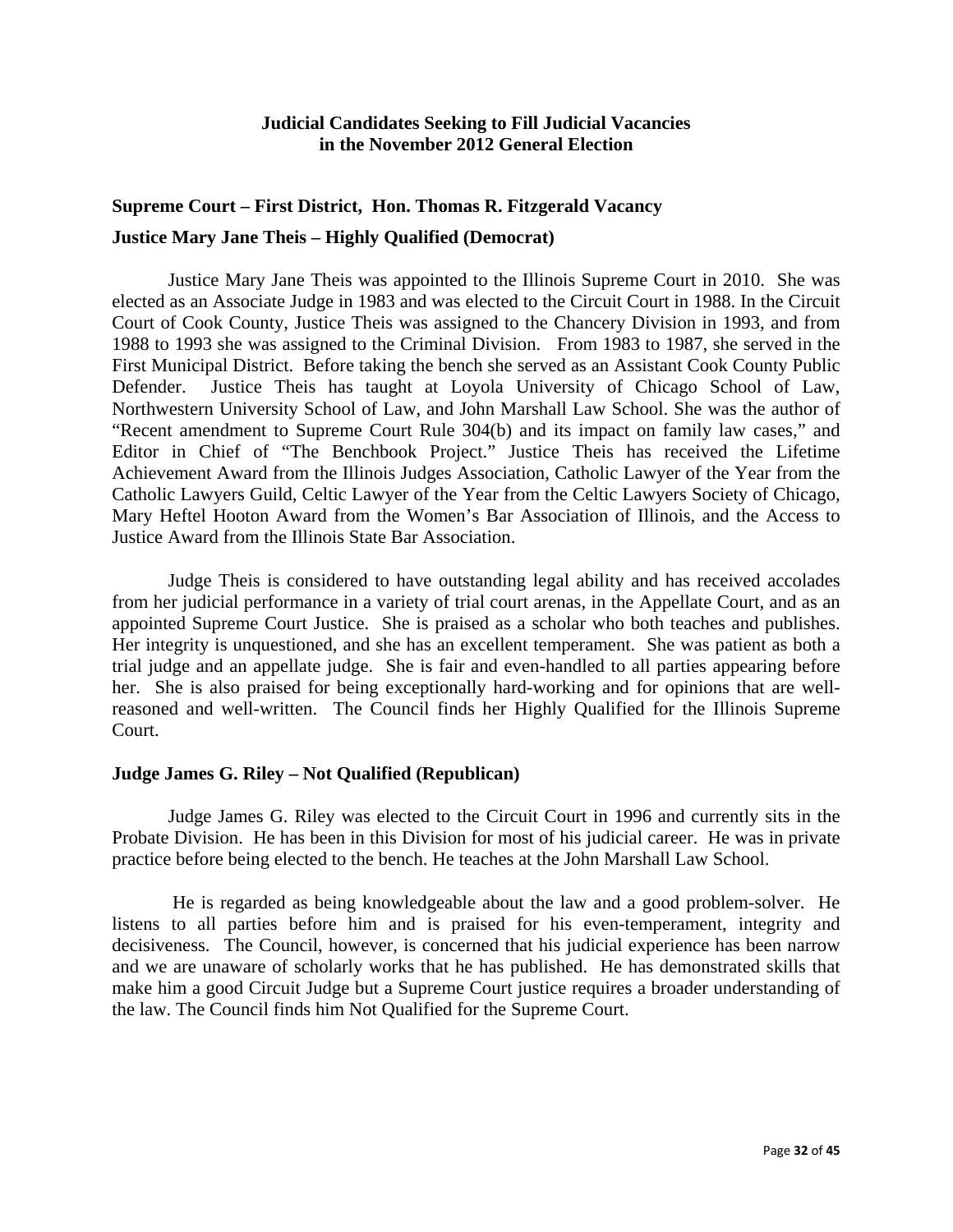## **Appellate Court – First District, Hon. Robert Cahill Vacancy Judge Mathias Delort – Well Qualified**

Judge Mathias Delort was elected as an Associate Judge in 2007. From 1998 to 2007, Judge Delort was an Associate and Shareholder practicing Local Government, Education and Election Law at Robbins Schwartz et al. From 1988 to1998 he was an Associate and Partner at Odelson & Sterk Ltd., and from 1985 to 1988 he worked as a sole practitioner with a general practice. Judge Delort is currently assigned to the Circuit Court of Cook County, Chancery Division, Mortgage Foreclosure/Mechanics Lien Section, and presides over Calendar 61. He has served in the Section since May 2007. He is a primary author of the benchbook for judges in the foreclosure call. He is also the author of several IICLE chapters for lawyers.

 As a practitioner, Judge Delort has extensive experience in municipal and election law at the trial and appellate court levels. He was well-respected as an able and well-prepared practitioner with good legal ability and temperament. As a jurist, he reportedly listens well and responds clearly and decisively. He is respected for his knowledge of the law and for his excellent temperament. He issues written opinions which he posts to Westlaw. He continues to write and lecture extensively. The Council finds Judge Delort Well Qualified for the Appellate Court.

## **Appellate Court – First District, Hon. Sharon Johnson Coleman Vacancy**

## **Hon. Nathaniel Howse, Jr. – Qualified**

Judge Nathaniel Howse, Jr. was appointed to the Illinois Appellate Court in 2009. He was elected to the Circuit Court in 1998. Prior to assuming the bench, he practiced about 22 years in small law firms and as a sole practitioner. He is considered to have good legal ability and temperament. As a trial judge, he was praised for his courtroom management skills and for being knowledgeable about the variety of subjects involved in his court call, including election law, mental health adjudications, and tax deeds. He is considered to be a very good jurist and is praised for the quality of his written opinions. The Council finds him Qualified for the Appellate Court.

## **Appellate Court – First District, Hon. Michael J. Gallagher Vacancy**

## **Judge P. Scott Neville – Qualified**

Judge P. Scott Neville was appointed to the Illinois Appellate Court, First District, by the Illinois Supreme Court on June 11, 2004. He was appointed to the Circuit Court in 1999 and was elected to the bench in 2000. He had extensive litigation experience in both civil and criminal law matters before becoming a judge. He was reported to be a good trial judge before his appointment to the Appellate Court. Judge Neville has taught at the University of Chicago as an Annual Participant as a Judge and Lecturer from 1999 to present. He also was a Lecturer at Loyola School of Law from 2008-2011.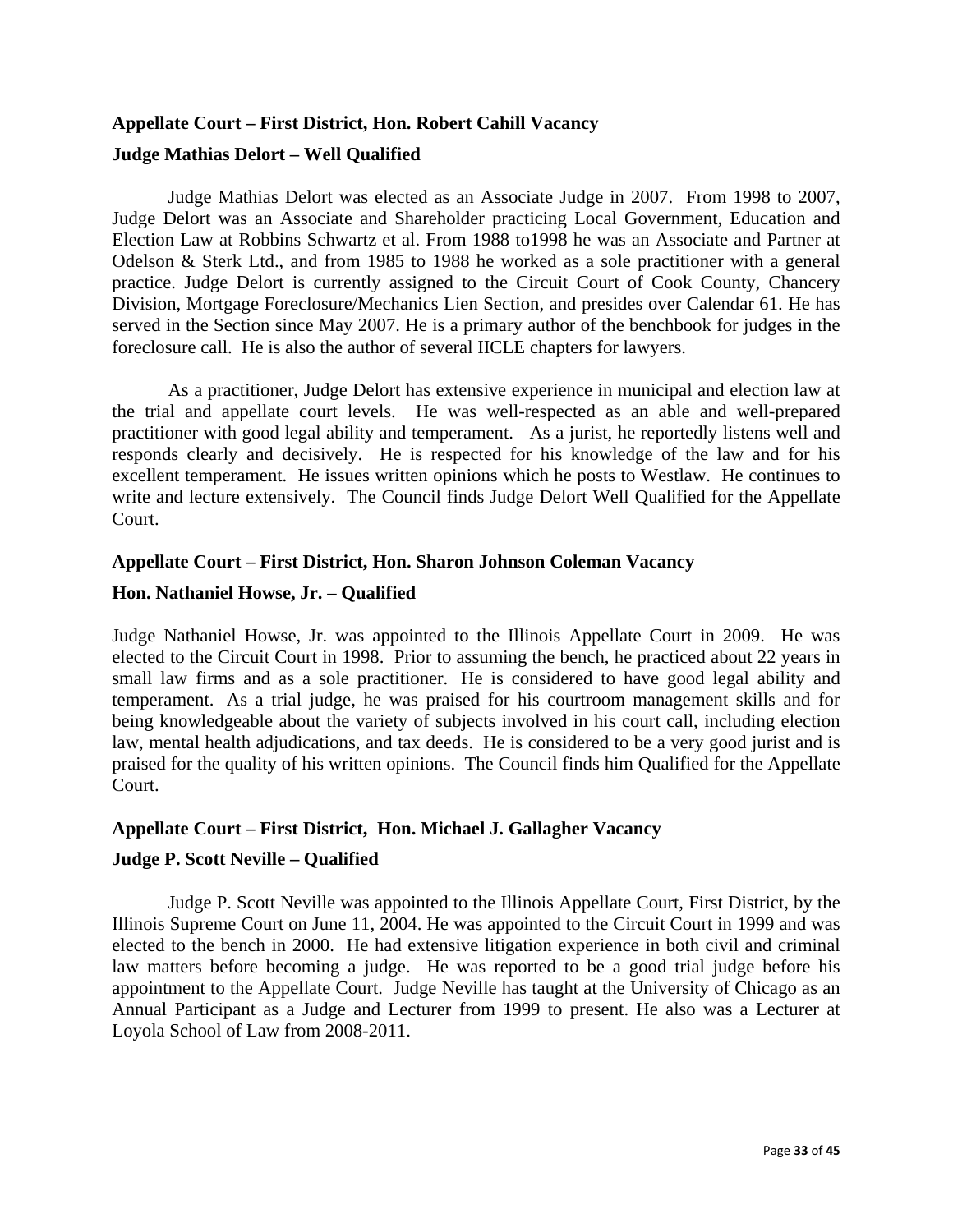Judge Neville is considered to have good legal ability and temperament. He is reported to always well-prepared and he is praised for his questioning during oral argument and for his written opinions. The Council finds him Qualified for the Appellate Court.

## **Appellate Court – First District, Hon. Sheila M. O'Brien Vacancy**

#### **Judge Jesse G. Reyes – Qualified**

 Judge Jesse G. Reyes was elected as an Associate Judge in 1997. He currently sits in the Chancery Division hearing mortgage foreclosure matters. From 1995-1997, Judge Reyes worked as an Assistant Attorney at the Chicago Board of Education specializing in Civil Litigation, and from 1985 to 1995 he served as a Senior Supervising Attorney specializing in civil litigation at the City of Chicago Law Department, Torts Division. He was in private practice from 1984 to 1985. Judge Reyes has taught at the John Marshall Law School as a lecturer. He has written a Chapter on Illinois Mortgage Foreclosure Law and articles in the Women's Bar Association of Illinois Newsletter. Judge Reyes is exceptionally active in community service. Judge Reyes is considered to have good legal ability and temperament. He is praised for his courtroom management skills. He is always well-prepared and his rulings are often described as clear and well-reasoned. The Council finds him Qualified for the Appellate Court.

#### **Appellate Court – First District, Hon. Mary Jane Theis Vacancy**

#### **Judge Maureen E. Connors – Well Qualified**

Judge Maureen E. Connors was appointed to the Illinois Appellate Court in 2010. She became an Associate Judge in 1988 and was elected to the bench in 1994. She was in private practice before taking the bench. She was an assistant general attorney at the Chicago Park District from 1983 to 1988 and was an attorney with Klafter & Burke from 1979 to 1985.

 Judge Connors receives high praise both as an Appellate Court judge and as a trial jurist. She is praised for her knowledge of the law. She asks pointed questions during oral argument and her opinions are praised as well-reasoned and well-written. She was praised for her temperament as a trial judge and her ability to manage her courtroom. She gave ample time for parties before her to argue their cases and then made prompt rulings. The Council finds her Well Qualified for the Appellate Court.

#### **Appellate Court – First District, Hon. John P. Tully Vacancy**

#### **Judge Terrence J. Lavin – Qualified**

Judge Terrence J. Lavin was appointed to the Illinois Appellate Court by the Illinois Supreme Court in 2010. From 1983 to 2009 Judge Lavin was in private practice. He has substantial litigation experience in medical malpractice and personal injury matters. He has taught trial advocacy as an Adjunct Professor at Chicago-Kent College of Law, and has written several published articles. He is active in community service. Judge Lavin was considered to be a good practitioner with good legal ability and temperament. As an appellate judge, he is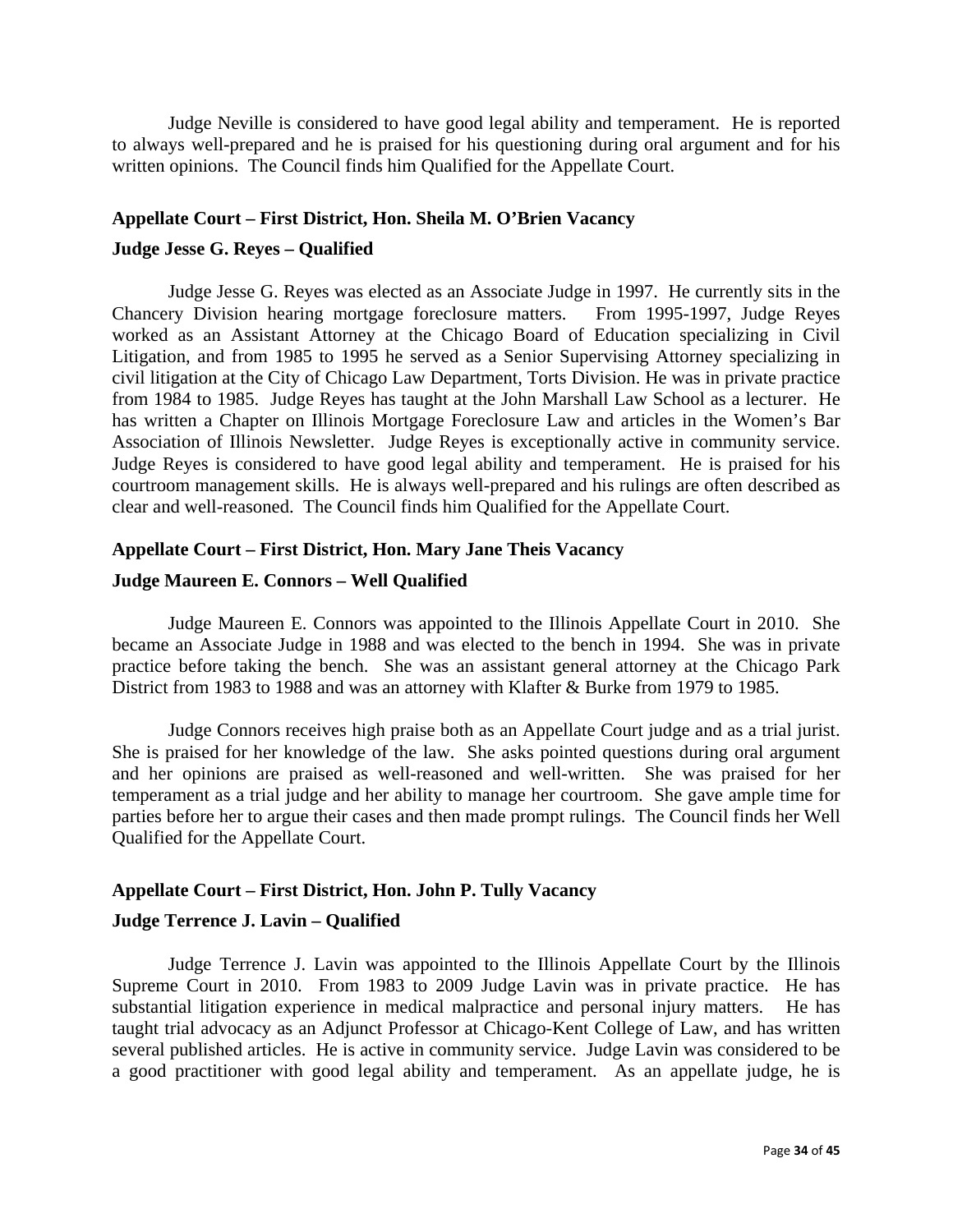reported to be well-prepared. His opinions are considered well-reasoned. The Council finds him Qualified for the Appellate Court.

## **Circuit Court, Hon. Claudia G. Conlon Vacancy Karen Lynn O'Malley – Qualified**

Karen Lynn O'Malley was admitted to practice in Illinois in 1992. Since 2008, she has been in private practice doing personal injury litigation. From 1992 to 2008, she served as an Assistant Cook County State's Attorney. Between 2003 and 2008, she served as a deputy supervisor in the Child Advocacy Division of the Cook County State's Attorney's Office. She has taught trial practice at Northwestern University School of Law.

She is considered to have good legal ability with a wide range of litigation experience in civil and criminal law matters. She is reported to have a good temperament and is praised for being hard-working and fair in her professional dealings. Respondents knowing her through both civil and criminal law matters praise her for being able to learn new areas of law quickly and thoroughly. The Council finds her Qualified for the Circuit Court.

## **Circuit Court, Hon. Daniel E. Jordan Vacancy**

## **Judge Jean Prendergast Rooney – Well Qualified**

 Judge Jean Prendergast Rooney was appointed to the Circuit Court in 2010. From 1997 to 2009 she was in private practice doing civil litigation and appeals. From 1996 to 1997 she was a law clerk for Illinois Supreme Court Justice Justice Mary Ann McMorrow and from 1994 to 1996, she clerked for then Illinois Appellate Court Judge Mary Jane Theis. Judge Rooney is currently assigned to the Chancery Division of the Circuit Court of Cook County. She has authored six publications published in the ISBA Illinois Lawyer Now Weekly. She is the past president of the Illinois Appellate Lawyers Association.

 Judge Rooney, as a lawyer, had substantial litigation experience in complex matters. She is considered to have very good legal ability and was reportedly always well-prepared both as a practitioner and as a judge. She has an excellent temperament and reportedly communicates clearly to all parties before her while doing a good job of managing her call. All respondents reported that Judge Rooney produced well-reasoned opinions and rulings. The Council finds her Well Qualified for the Circuit Court.

## **Circuit Court, Hon. Dorothy Kirie Kinnaird Vacancy**

#### **Judge Erica L. Reddick – Qualified**

 Judge Erica L. Reddick was admitted to practice in 1991. She was appointed to the Circuit Court by the Illinois Supreme Court in 2010. Prior to being appointed, Judge Reddick was an Acting Chief Assistant Cook County Public Defender. She has spent her career with the Office of the Cook County Public Defender. As a lawyer, Judge Reddick was considered to have good legal ability. She had a wide range of experience in criminal law matters and was praised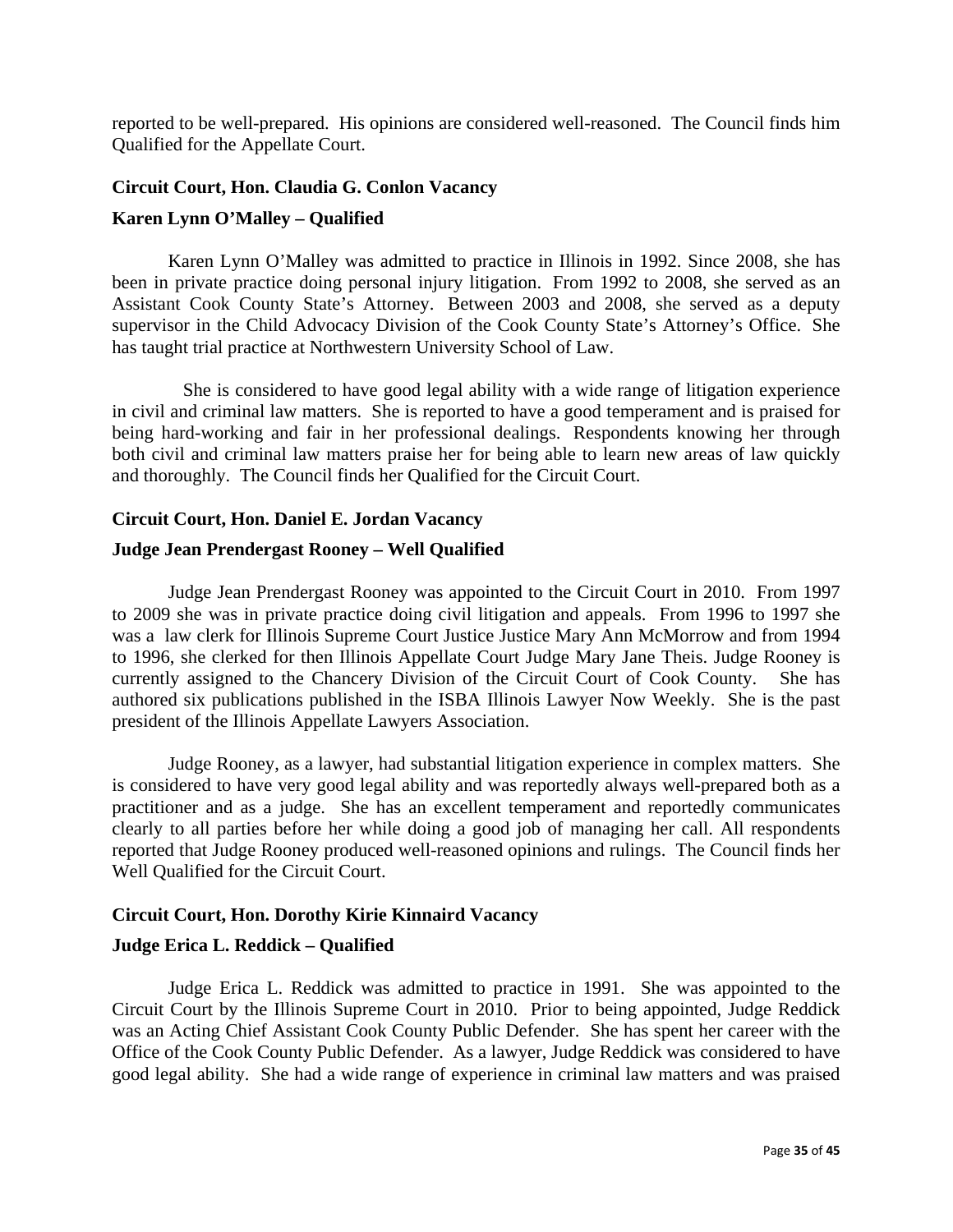for her litigation skills. She serves as an adjunct professor at Loyola University Chicago School of Law. The Council finds her Qualified for the Circuit Court.

#### **Circuit Court, Hon. John J. Moran Vacancy**

#### **Russell William Hartigan – Qualified**

Russell William Hartigan was admitted to practice in 1976. He has been in private practice throughout his career with extensive personal injury litigation experience. He reports acting as lead counsel in 45 civil jury trials and in numerous arbitrations. He has personally handled fifteen cases as principal appellate counsel and argued orally eight of these in the U.S Court of Appeals, the Illinois Appellate Court, and the Illinois Supreme Court. He is active in bar association activities, and currently is on the Illinois State Bar Association Board of Governors. He has published articles on civil practice matters and is active in community affairs. Mr. Hartigan is reported to have good legal ability and a very good temperament. He is praised as a hard-working, conscientious, and knowledgeable practitioner. The Council finds him Qualified for the Circuit Court.

#### **Circuit Court, Hon. Donald J. O'Brien, Jr. Vacancy**

#### **Cynthia Ramirez – Qualified**

Cynthia Ramirez has been practicing law since 1990. Following her admission to the bar, Ms. Ramirez served as an Assistant Cook County Public Defender from 1990 to 1995, left the Office for private practice in 1996 to 1997, and returned to the Public Defender's Office from 1997 to 1998. She has served as an administrative law judge with the Illinois Department of Human Services, and is currently an administrative law judge with the Illinois Department of Public Health. Ms. Ramirez is considered to have good legal ability, and is praised as an administrative law judge for her temperament and legal skills. She acquired first-hand litigation and courtroom experience both as an Assistant Public Defender and as a private practitioner. The Council finds her Qualified.

#### **Circuit Court, Hon. Margaret O'Mara Frossard Vacancy**

#### **Diann K. Marsalek – Not Qualified**

Diann Marsalek was admitted to practice in 1989. She spent 16 years in the Illinois Attorney General's office doing litigation primarily for the Illinois Department of Corrections (DOC). Her initial 13 years in practice were primarily spent defending Section 1983 cases against the DOC in federal court, though she did also have some limited litigation experience in state court during this period. Her final three years in the AG's office were spent as a "facilitator" for litigation involving the DOC and as a policy advisor concerning litigation and legislation. Ms. Marsalek is reported to have good legal ability and temperament. The Council is concerned, however, that most of her litigation experience was earlier in her career and was in federal court. The Council finds her Not Qualified to serve in the Circuit Court.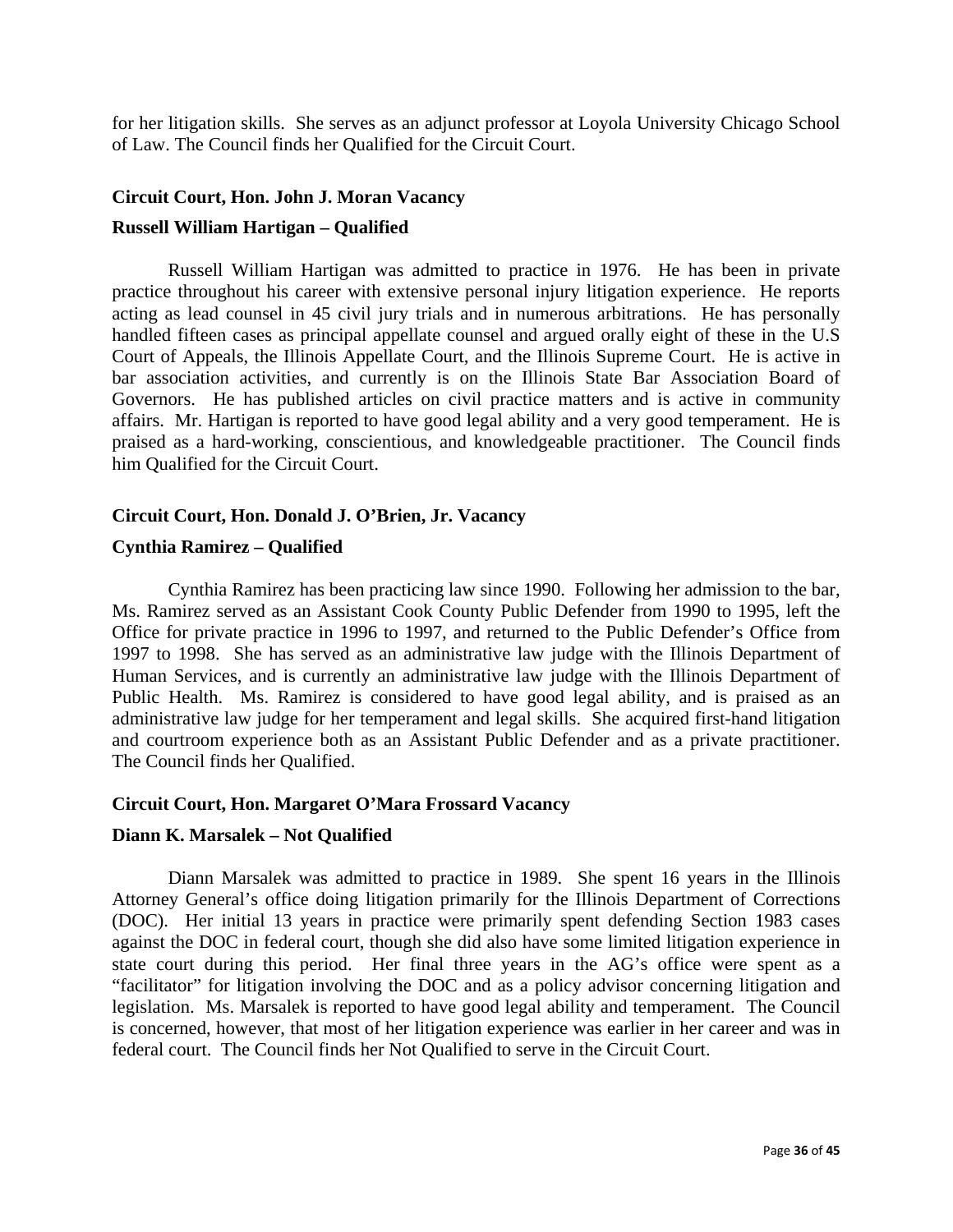## **Circuit Court, Hon. Aurelia Pucinski Vacancy Judge Lorna Propes – Well Qualified**

Judge Lorna Propes was appointed to the Circuit Court in 2010. She was admitted to practice in 1975. Before becoming a judge, she was a partner in the firm of Propes & Kaveny LLC. She served as an Assistant Cook County State's Attorney between 1975 and 1980. She has been in private practice since 1980, concentrating on medical malpractice, product liability, and personal injury litigation. Judge Propes was considered to be an excellent trial attorney with substantial experience in more complex litigation matters. She brings to the bench a knowledge of both civil and criminal law. She has a good temperament and has been active in community service activities. The Council finds her Well Qualified for the Circuit Court.

## **Circuit Court, Hon. Henry R. Simmons, Jr. Vacancy**

## **Jessica Arong O'Brien - Qualified**

Jessica Arong O'Brien was admitted to practice in 1998. She received an LLM degree in 2002. She is currently a litigator with the Illinois Department of Revenue where she litigates income and sales tax cases and serves as an arbiter of facts and law for non-hearing cases. From 1998 to 2000 she served as an associate with Schuyler Roche & Crisham. She has been with the Illinois Department of Revenue since 2000. Before becoming a lawyer, Ms. O'Brien had a career in the hotel service industry. She is an active participant in bar association work and has an excellent record in community service.

Ms. O'Brien is considered to be a bright and hard-working lawyer. She has no jury trial experience as part of her employment, but recently volunteered to second chair a jury trial. She has extensive experience in evidentiary hearings before administrative hearing officers in proceedings that are similar to bench trials conducted in the Circuit Court of Cook County. The Council is concerned that Ms. O'Brien's legal experience is narrow and that she has been a lawyer for a relatively short period of time.

She does, however, have substantial litigation experience and enjoys a reputation as a smart lawyer with a professional demeanor. On balance, the Council finds her Qualified for the Circuit Court.

## **Circuit Court, Hon. Victoria A. Stewart Vacancy**

## **Judge Pamela M. Leeming – Qualified**

 Judge Pamela M. Leeming was appointed to the bench in 2009 by the Illinois Supreme Court. She ran for election in the 2010 primary and was defeated. The Council found her Qualified for recall by the Illinois Supreme Court. Before being appointed to the bench she served an Assistant Cook County Public Defender since her admission to practice in 1990. She concentrated her practice in the areas of paternity, criminal misdemeanor, preliminary hearings, a variety of other pre- and post-trial matters, and appeals. As both a lawyer and as a judge, she is considered to have good legal ability and temperament. The Council was concerned that as a lawyer she lacked breadth and depth in her legal experience, as well as an absence of sufficient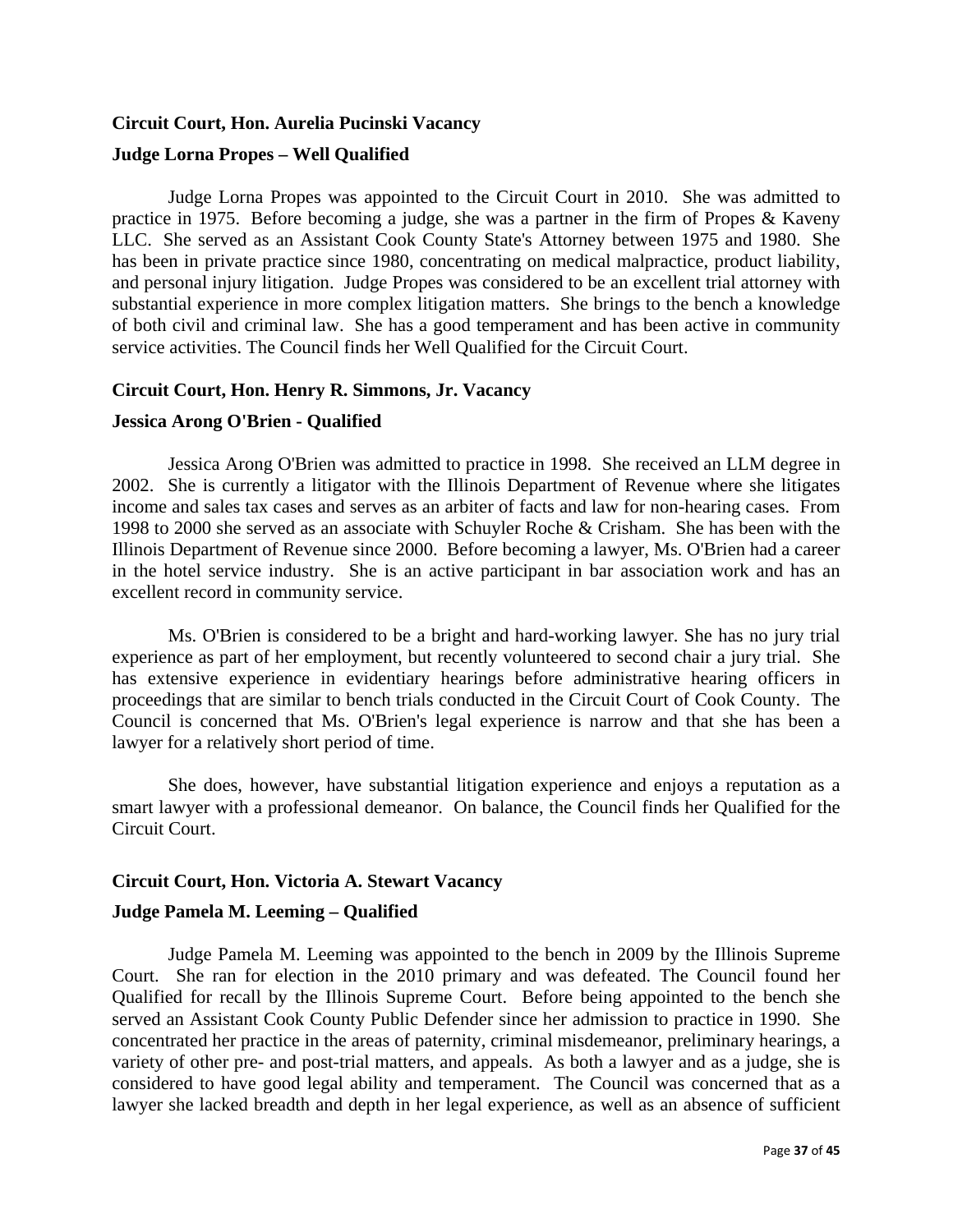experience in more complex litigation matters. As a judge she receives good marks for her temperament and ability to control a courtroom. The Council finds her Qualified for the Circuit Court.

## **Circuit Court, Hon. Paul Stalka Vacancy**

## **Michael Mullen – Well Qualified**

Michael Mullen was admitted to practice in Illinois in 1981. He currently works as a partner at Paul B. Episcope LLC specializing in personal injury litigation. From 1991 to 1998, Mr. Mullen was a partner at Mullen & Minella. While in private practice, he concentrated his law practice on personal injury cases and more specifically on cases that involved catastrophic personal injuries caused by medical negligence and product liability. From 1985 to 1991, he served as an Assistant U.S. Attorney where he was the Deputy Chief of the Criminal Division, and from 1982-1985 he worked as an Assistant Illinois Attorney General. Mr. Mullen has personally handled 20 cases as principal counsel on appeal and has orally argued 15 cases. He has authored a number of continuing education articles. From 2006 to present, Mr. Mullen has been a Chairman for the Board of Fire and Police Commission at the Village of Western Springs, and has also participated in CURE, a charitable organization designed to provide medical and dental services to the community.

 Mr. Mullen is highly regarded as a very experienced trial lawyer with substantial experience in both civil and criminal law matters. He has experience as an appellate lawyer, as well. He is considered to have very good legal ability and his knowledge of his areas of law is regarded uniformly as excellent. He has a good temperament and is described by respondents generally as low key, effective as an advocate, and fair in his professional dealings. The Council finds him Well Qualified for the Circuit Court.

## **Circuit Court, Hon. John A. Ward Vacancy**

#### **Elizabeth Mary Hayes – Not Qualified**

Elizabeth Mary Hayes was admitted to practice in 1986. In 2010 she became an Assistant Cook County Public Defender involved in misdemeanor matters. From 1994 to 2007 she was a Hearing Officer in the Child Protection Division. From 2007 to 2010 she worked in the Child Protection Division as a court coordinator. She was a staff attorney with the Illinois Guardianship & Advocacy Commission, Legal Advocacy Services from 1987 to 1993. The Council is concerned that her legal career lacks sufficient experience with litigation matters in more complex cases. Much of her work has been administrative in nature. The Council finds her Not Qualified for the Circuit Court.

## **Circuit Court, Second Subcircuit, Hon. Michael W. Stuttley Vacancy**

## **Carl B. Boyd – Not Qualified**

 Carl B. Boyd was admitted to practice in Illinois in October 1991. Mr. Boyd has been a general practitioner with the same firm for 19 years doing bankruptcy and torts litigation. He has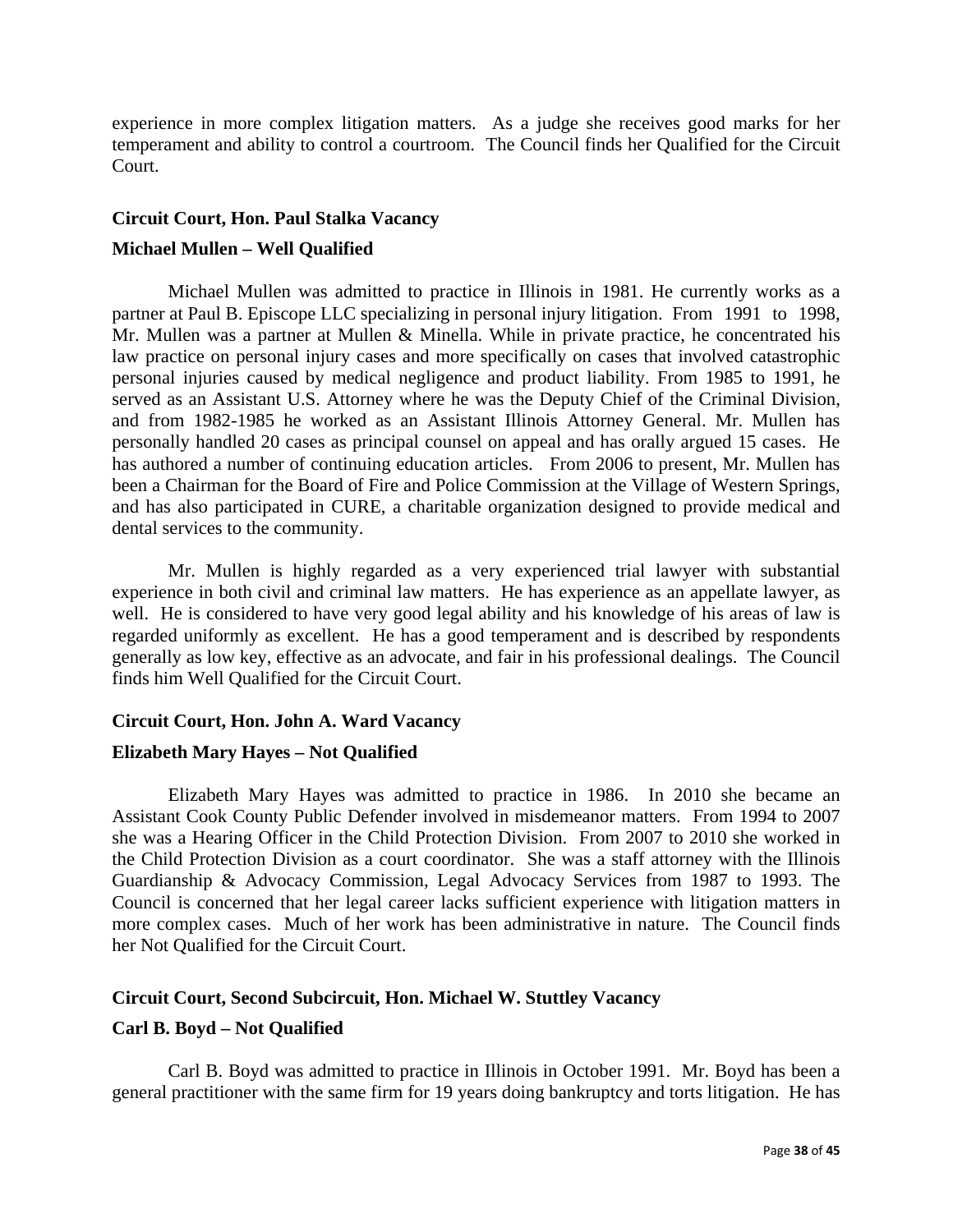participated with the Rainbow Push Legal Clinic and the Chicago South Community Development Organization. Mr. Boyd is considered to have good legal ability and temperament. The Council is concerned, however, that his actual trial work is limited. On balance, the Council finds him Not Qualified for the Circuit Court.

#### **Circuit Court, Third Subcircuit, Hon. Patrick E. McGann Vacancy**

#### **Maureen Leahy Delahanty – Qualified**

 Maureen Leahy Delahanty has been a lawyer since 1992. She has served as a Cook County Assistant State's Attorney throughout her career. Since April 2007 she has been the coordinator of the preliminary hearings room in the Markham courthouse. Lawyers report that Ms. Delahanty is considered to have good legal ability. A few lawyers complained about her temperament, but she is generally considered to be a knowledgeable prosecutor who does her job well. The Council finds her Qualified for the Circuit Court.

## **Circuit Court, Third Subcircuit, Hon. Colleen McSweeney Moore Vacancy**

#### **Daniel R. Degnan – Not Recommended**

Daniel R. Degnan did not submit materials for evaluation. The Council finds him Not Recommended for the Circuit Court.

#### **Circuit Court, Fourth Subcircuit, Hon. Daniel A. Riley Vacancy**

#### **John Terrence Gallagher – Qualified (Democrat)**

 John Terrence Gallagher was admitted to practice in 1988. He has been a sole practitioner since 1996. He tries cases in both state and federal courts. From 1994 to 1996 he worked at the Law Office of Edward R. Vrdolyak where he represented clients in criminal matters, and from 1992 to1994 he worked at Augustine, Kern, & Levens where he litigated civil matters, mostly contract cases with some injury cases. He worked in the U.S. Navy Judge Advocate General's Corps between 1988 and 1992. Mr. Gallagher has substantial litigation experience and is considered to be a solid practitioner. He is reported to have a good temperament. The Council finds him Qualified for the Circuit Court.

#### **Harry J. Fournier – Not Qualified (Republican)**

Harry J. Fournier was admitted to practice in 1997. He is currently a sole practitioner and has been a sole practitioner for most of his legal career. His work experience involves real estate matters and buying/selling businesses. He has little litigation experience. Mr. Fournier is considered to be knowledgeable in his area of practice, and is reported to have good temperament while being a zealous advocate for his clients. He is active in community affairs. The Council is concerned, however, that he does not have sufficient litigation experience of any kind. His career involves transactional matters. On balance, the Council finds him Not Qualified for the Circuit Court.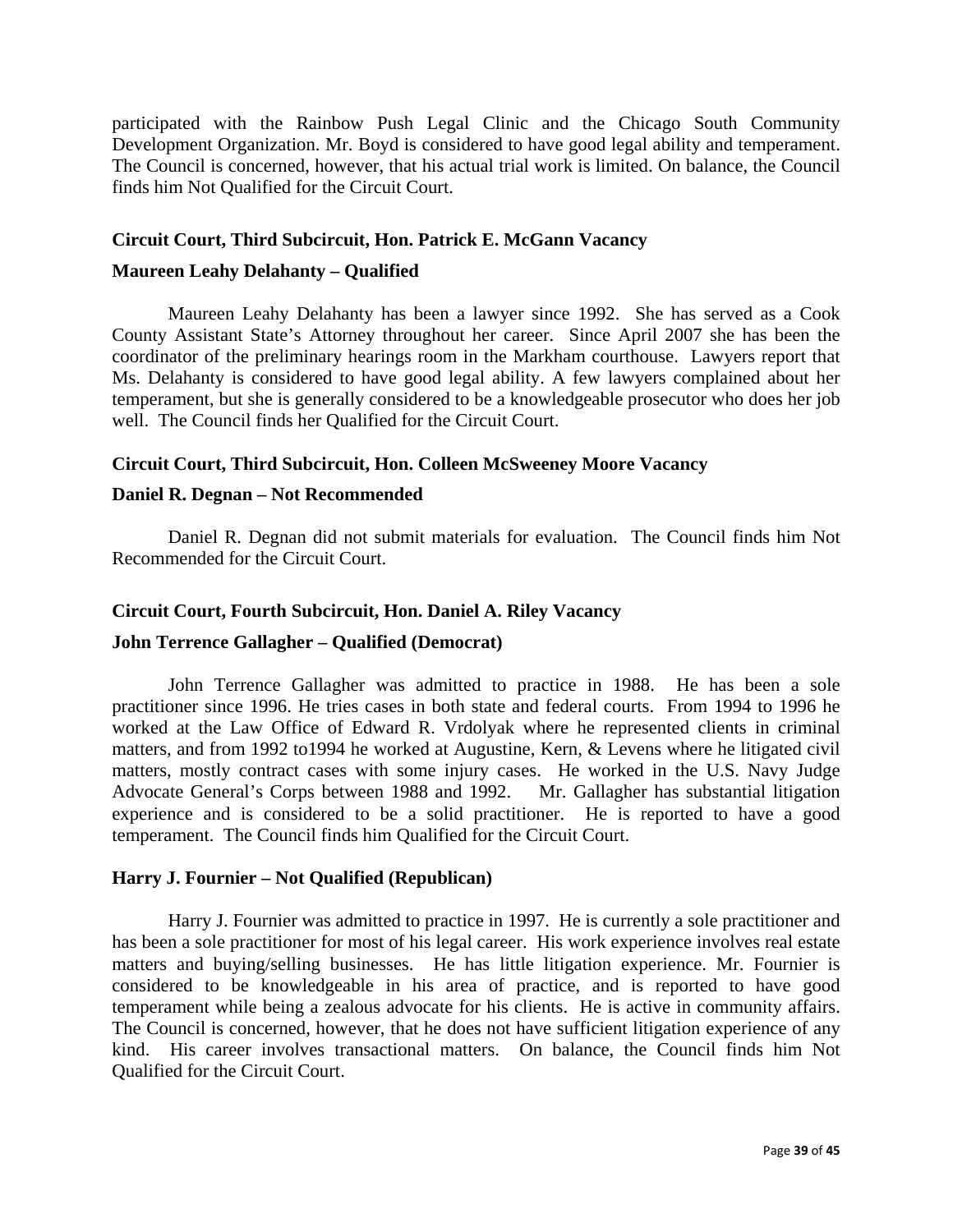## **Circuit Court, Fourth Subcircuit, Additional Judgeship A Vacancy Edward Michael Maloney – Qualified (Democrat)**

Edward Michael Maloney was admitted to practice in Illinois in 1978. He is a partner at Ahern Maloney Moran & Block. From 1978 to 1985 he was an associate at Hennessy, Faraci & Tassone. He has published various articles on DUI related issues for the ISBA Traffic Newsletter, and the Chicago Daily Law Bulletin. Mr. Maloney is considered to have good legal ability and is exceptionally knowledgeable about his practice area. He is reported to have good temperament and has substantial litigation experience in more complex matters. The Council finds him Qualified for the Circuit Court.

## **Christine Cook – Qualified (Republican)**

 Christine Cook was admitted to practice in Illinois in 1990. She is an Assistant Cook County State's Attorney doing appellate work. She worked from 2003 to 2008 as an Assistant State's Attorney at the Cook County State's Attorney's Office in the Complex Narcotics Division, from 1997 to 2008 as an Assistant State's Attorney for the Criminal Appeals Division, and from 1994 to 1997 as an Assistant State's Attorney for the Criminal Prosecutions Bureau in Markham, IL. Ms. Cook is reported to have good legal ability and most respondents praised her temperament. The Council is concerned about her lack of jury trial experience. However, she has substantial complex motion practice experience and frequently appears in court. The Council finds her Qualified for the Circuit Court.

## **Circuit Court, Sixth Subcircuit, Hon. David Delgado Vacancy**

#### **Beatriz Santiago – Qualified**

Beatriz Santiago was admitted to practice in 1996. She is an Assistant Cook County Public Defender defending felony cases in the Juvenile Division. For three years she was in private practice doing personal injury litigation. She is active in community affairs. As an Assistant Public Defender she has tried over 200 bench trials to verdict.

 She is considered to have very good legal ability with good litigation skills. She was praised by both judges, colleagues, and prosecutors as being a zealous advocate for her clients while maintaining a professional demeanor. She is praised for her integrity. The Council finds her Qualified for the Circuit Court.

## **Circuit Court, Seventh Subcircuit, Hon. Dorothy F. Jones Vacancy**

#### **Aicha M. MacCarthy – Not Qualified**

Aicha M. MacCarthy was admitted to practice in Illinois in 1997. She is a sole practitioner handling a variety of criminal and civil law matters, with a focus on probate, real estate, and criminal law matters. She serves as a court-appointed guardian ad litem. From 2001 to 2008 she worked for the City of Chicago. From 2004 to 2008 she was an Assistant Commissioner at the Department of Aviation, and from 2001 to 2004 she was Assistant to the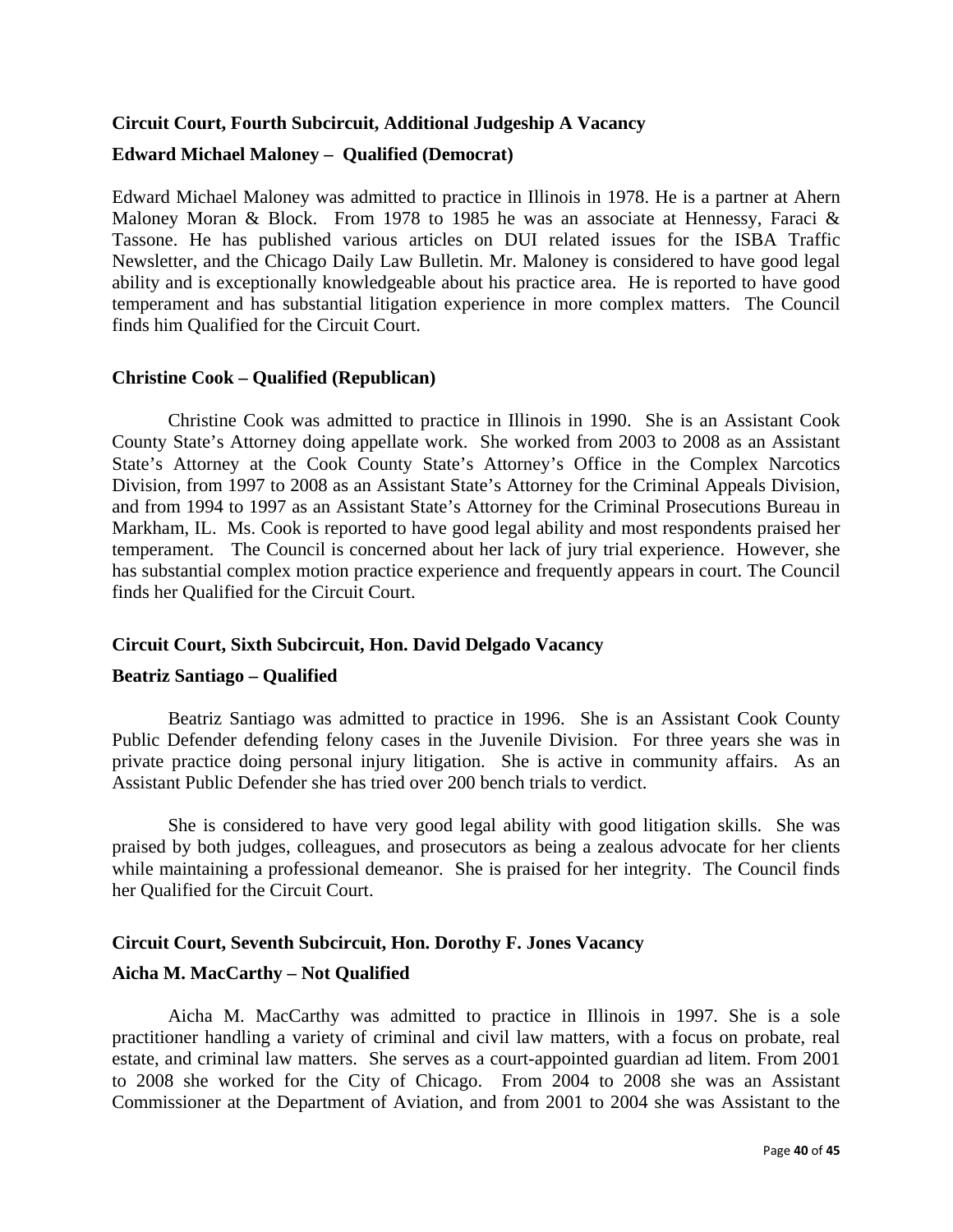Mayor at the Office of the Mayor. In 2001, she was a Financial Planning Analyst at the Department of Planning and Development and from 1998 to 2001, she worked as a Staff Attorney/Hearing Officer at the Chicago Housing Authority. In 1998, she served as a Traffic Division Prosecutor at the Chicago Department of Law. She provides substantial amounts of time to pro bono programs. Ms. McCarthy is considered to have good legal ability with a substantial commitment to pro bono work. She has a good temperament and is considered diligent and hard-working. The Council is concerned that she does not have substantial experience in a variety of more complex litigation matters. The Council finds her Not Qualified for the Circuit Court at this time.

## **Circuit Court, Seventh Subcircuit, Hon. Lawrence W. Terrell Vacancy**

#### **William Gamboney – Qualified**

William Gamboney was admitted to practice in 1977. After spending a few years in private practice, he served as an Assistant Cook County State's Attorney between 1979 and 1994. He has been a sole practitioner since 1994. He reports acting as lead counsel in one civil jury, 50 criminal jury trials, 10 civil bench trials, and hundreds of criminal bench trials. He has handled 25 cases on appeal. Mr. Gamboney is considered to be a skilled criminal defense lawyer with extensive experience in state courts. He is praised for his demeanor and honesty. The Council finds him Qualified for the Circuit Court.

## **Circuit Court, Seventh Subcircuit, Hon. Amanda Toney Vacancy**

#### **Kimberly Lewis – Not Recommended**

Kimberly Lewis did not submit materials for evaluation. The Council finds her Not Recommended for the Circuit Court.

# **Circuit Court, Eighth Subcircuit, Hon. Thomas R. Chiola Vacancy**

## **Judge Celia Louise Gamrath – Qualified**

Judge Celia Louise Gamrath was appointed to the Circuit Court in 2010. She was admitted to practice in 1994. Before becoming a judge, she was a partner at Schiller DuCanto and Fleck where she handled family law litigation, complex motion practice, and appeals. From 1994 to 1997, she served as a judicial law clerk in the Illinois Appellate Court. The vast majority of her cases settled before trial, but she did substantial numbers of evidentiary and dispositive motions. She reported handling about 50 appeal cases. Judge Gamrath is exceptionally active in bar association activities and has published numerous articles in legal texts. Lawyers report that as a lawyer, Judge Gamrath had good legal ability and was considered to be a zealous, ethical advocate who is hard-working. She has a good temperament and is praised for her community service. The Council finds her Qualified for the Circuit Court.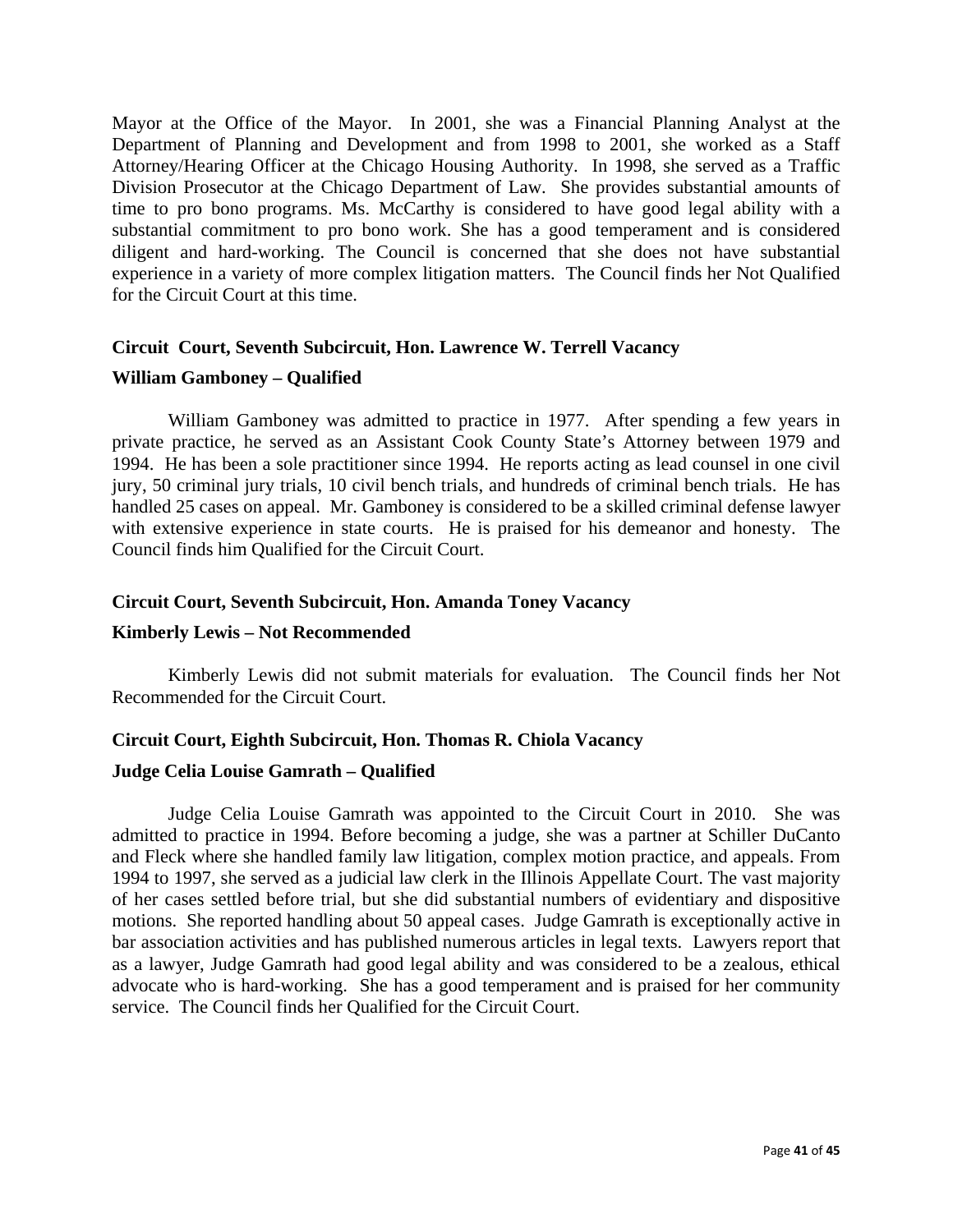## **Circuit Court, Eighth Subcircuit, Hon. Melvin J. Cole Vacancy John H. Ehrlich – Well Qualified**

 John H. Ehrlich was admitted to practice in 1988. He has worked in the City of Chicago Law Department since 1994 and has been Chief Assistant Corporation Counsel in the Torts Division since 1999. Prior to that, he was in private practice handling commercial litigation matters. Mr. Ehrlich has served as an adjunct professor at Northwestern University School of Law since the fall of 2003. Mr. Ehrlich has excellent legal ability and extensive legal experience. He has handled significant, high profile cases on behalf of the City of Chicago, both as plaintiff and defendant. He has a very good temperament. The Council finds him Well Qualified for the Circuit Court.

## **Circuit Court, Eighth Subcircuit, Hon. Maureen Durkin Roy Vacancy**

## **Judge Deborah Gubin – Well Qualified**

 Deborah Gubin was appointed to the bench by the Illinois Supreme Court in 2010. She served for ten years as an Assistant Cook County Public Defender, both as a trial attorney and as a supervisor. She also was General Counsel for the Illinois Department of Financial Institutions and did administrative and compliance work. She spent nearly 20 years as a sole practitioner. She has also been Deputy General Counsel and Chief Administrative Law Judge for the Illinois Department of Healthcare and Family Services. She has taught trial advocacy at Loyola Law School.

 As a lawyer, Judge Gubin had extensive criminal and civil experience and was considered to be an excellent trial attorney. As a judge, she is praised for her ability to handle a high volume court call. Those lawyers appearing before her praise her for her courtroom demeanor, for being especially hard-working, and for the quality of her opinions. The Council finds her Well Qualified for the Circuit Court.

## **Circuit Court, Eighth Subcircuit, Additional Judge A Vacancy**

#### **Judge Laura Liu – Qualified**

 Judge Laura Liu was admitted to practice in 1991. She was appointed to the bench by the Illinois Supreme Court in 2010. Before taking the bench, she was in private practice. She is considered to have good legal ability and temperament. She has substantial litigation-related experience in more complex matters. The Council finds her Qualified for the Circuit Court.

## **Circuit Court, Ninth Subcircuit, Hon. Gerald C. Bender Vacancy**

## **Judge Lionel Jean-Baptiste – Qualified**

Judge Lionel Jean-Baptiste was appointed to the Circuit Court in 2011. He was admitted to practice in 1991. He is involved in numerous community service pro bono activities, including immigration law work for Haitians to pursue political asylum, Temporary Protective Status, and other relief under immigration law. Before becoming a judge, he had served as the Alderman for the 2<sup>nd</sup> Ward of Evanston, Illinois since 2001. At the time of his appointment to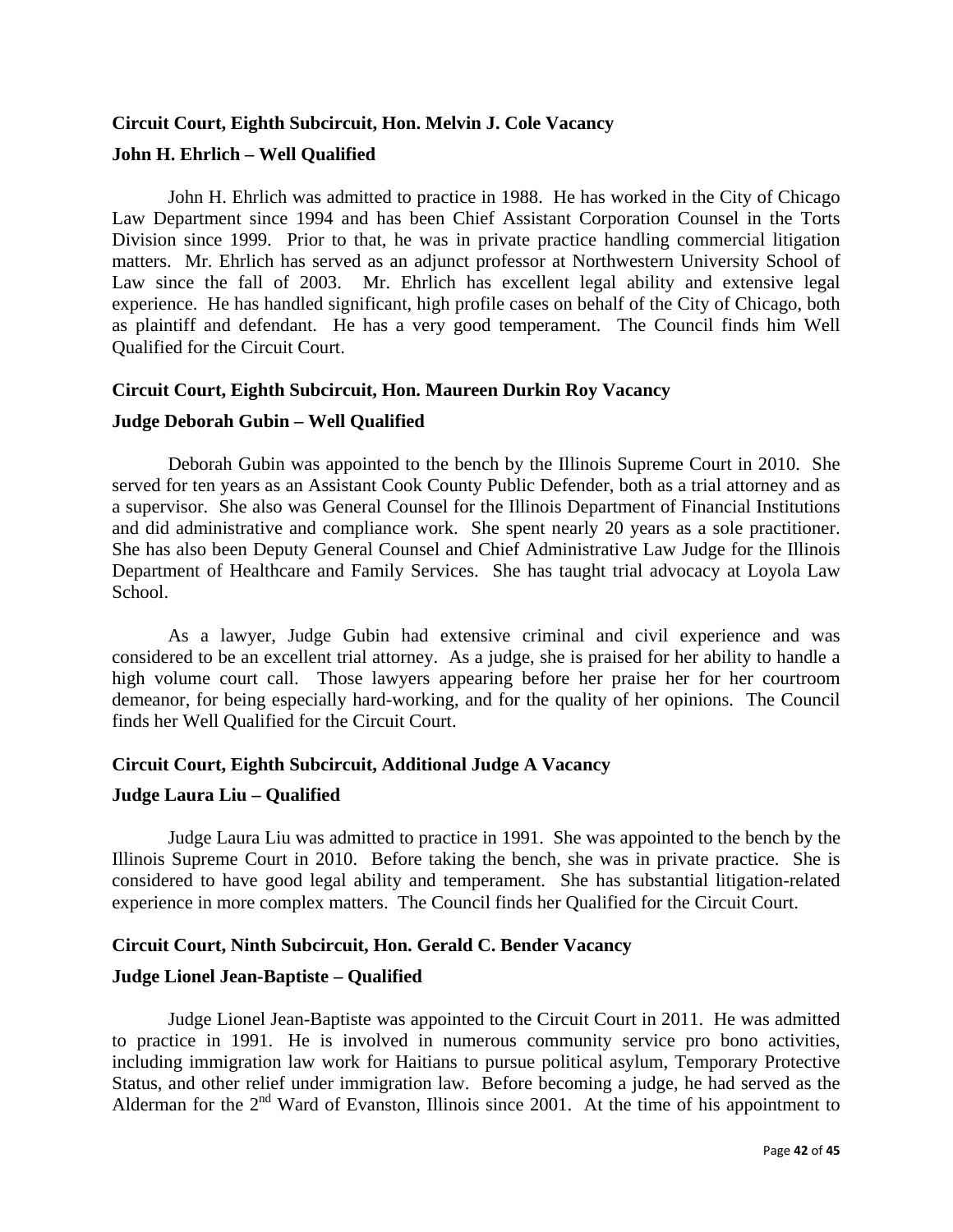the bench, he was a sole practitioner doing administrative law (such as representing clients before the Illinois Department of Human Rights) and litigation. From 1997 to 2001 he practiced law with state Senator Kwame Raoul. He was a sole practitioner between 1993 and 1997 and from 1991 to 1993 he practiced in the firm of Gainer & Dillard.

Mr. Jean-Baptiste is reported to be a hard-working lawyer dedicated to social justice. He is considered to have good legal ability and temperament. He has sufficient litigation experience in more complex matters. The Council finds him Qualified for the Circuit Court.

## **Circuit Court, Ninth Subcircuit, Hon. James R. Epstein Vacancy**

#### **Judge Larry Axelrood – Well Qualified**

 Judge Larry Axelrood became an Associate Judge in 2005. He has been assigned to the Second Municipal District since 2008. From 1989 to 2005 Judge Axelrood worked as a sole practitioner specializing in criminal defense. From 1985 to 1989, he served as an Assistant Cook County State's Attorney.

Judge Axelrood participates in a program "What Teens Need to Know." This program is presented at area high schools to teach teenagers about the legal consequences of certain decisions. In June 2010, Judge Axelrood was given the Honorary Chairperson Award by the Alliance of Illinois Judges. He is the author of three published novels.

 Judge Axelrood is considered to be a very good jurist, with a good grasp of the law and an even demeanor. He is considered to be hard-working and is adept at handling the requirements of presiding over two specialty court calls, Veterans Court and Mental Health Court, in addition to hearing felony criminal matters in the Criminal Division. He communicates well with defendants and is praised for his courtroom management. The Council finds him Well Qualified for the Circuit Court.

#### **Circuit Court, Tenth Subcircuit, Hon. Daniel M. Locallo Vacancy**

## **Judge Thomas R. Allen – Qualified**

Thomas R. Allen was appointed to the bench by the Illinois Supreme Court in 2011. From 1990 to 2010, he was a partner with Chapekis Marcus Allen & Chapekis. From 1986 to 1990, he was a sole practitioner doing criminal defense, real estate, and litigation. From 1987 to1992 he was a Panel Attorney for the Federal Defender Program and from 1976 to1986, he served as an Assistant Cook County Public Defender. He served as a Chicago Alderman from 1993 to 2010.

 Judge Allen is considered to have very good legal ability with substantial litigation experience in both civil and criminal law matters. As a judge he is praised for his decisiveness his ability to facilitate settlements, his communication with jurors, and his courtroom management skills. He is reported to have an excellent temperament. The Council finds him Qualified for the Circuit Court.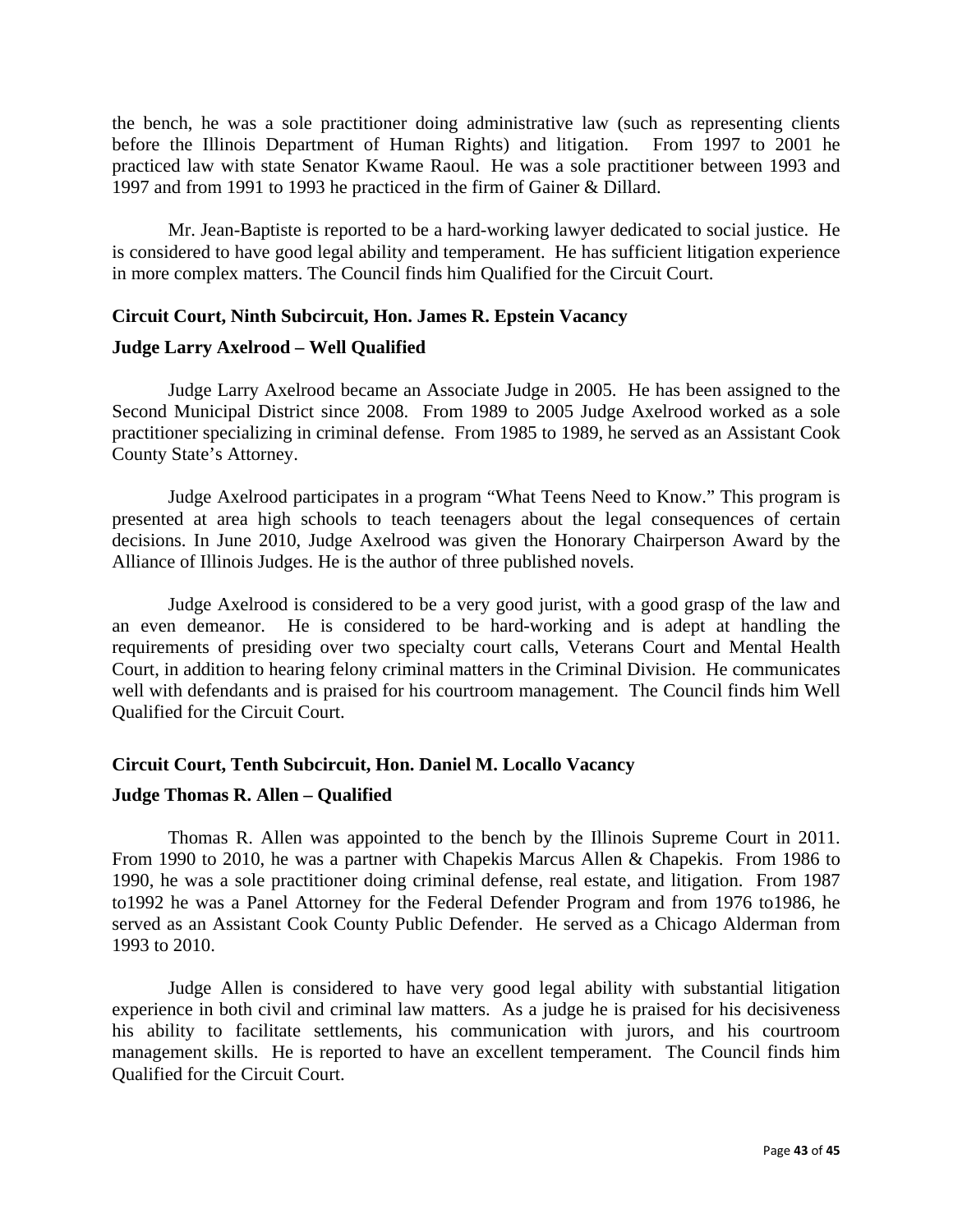## **Circuit Court, Eleventh Subcircuit, Hon. Edward P. O'Brien Vacancy Judge Michael R. Clancy – Qualified**

Judge Michael R. Clancy was appointed to the Circuit Court in 2011. He was admitted to practice in 1989. Before becoming a judge, he served as an Assistant Cook County State's Attorney from 1990 to 2002 where he was a well-respected first chair felony prosecutor. From 2002 to the present he has been in private practice doing criminal defense work. He is reported to have good legal ability and temperament. He has substantial litigation experience in more complex matters. He is praised for his fairness and for being hard-working. The Council finds him Qualified for the Circuit Court.

## **Circuit Court, Eleventh Subcircuit, Hon. Joseph P. Urso Vacancy**

#### **Lisa Ann Marino – Qualified**

Lisa Ann Marino was admitted to practice in 1988. She is currently a sole practitioner focusing on real estate and zoning issues. From 1993 to 1997, she was an Assistant Cook County State's Attorney in the civil division, real estate tax unit. From 1988 to 1993 she was an Assistant Cook County State's Attorney where she conducted more than 200 misdemeanor bench trials and traffic offenses, and handled felony financial crime cases. Ms. Marino is considered to be very knowledgeable about her area of practice and she is reported to be a good lawyer with a good temperament. She has experience in more complex litigation matters. The Council finds her Qualified for the Circuit Court.

## **Circuit Court, Twelfth Subcircuit, Hon. Mary K. Rochford Vacancy**

## **Judge Andrea Schleifer – Well Qualified (Democrat)**

 Andrea Schleifer was appointed to the bench by the Illinois Supreme Court in November 2010. Before taking the bench, she was a solo practitioner concentrating in family law matters for most of her career since being admitted to practice in 1979. From 1986 to 1987, she was a partner in the general practice firm of Kaszak & Schleifer. From 1980 to 1981, she was a partner in the general practice firm of Mullane & Schleifer. Judge Schleifer is reported to have very good legal ability and temperament. As a lawyer she has substantial litigation experience in complex matters and was praised for her community service and for her service to the legal profession. The Council finds her Well Qualified to serve in the Circuit Court.

#### **James Paul Pieczonka – Not Qualified (Republican)**

 James Paul Pieczonka was admitted to practice in 1983. He has spent most of his career as a sole practitioner doing both transactional work and litigation. In addition to his legal practice, he has been involved in real estate development matters. From 1985 to 1996, he also worked as an Administrative Law Judge for the Illinois Department of Revenue in the Hearings Division. Mr. Pieczonka has limited litigation experience. Some question his litigation skills. Much of his career has been related to transactional work and real estate development. The Council finds him Not Qualified for the Circuit Court.